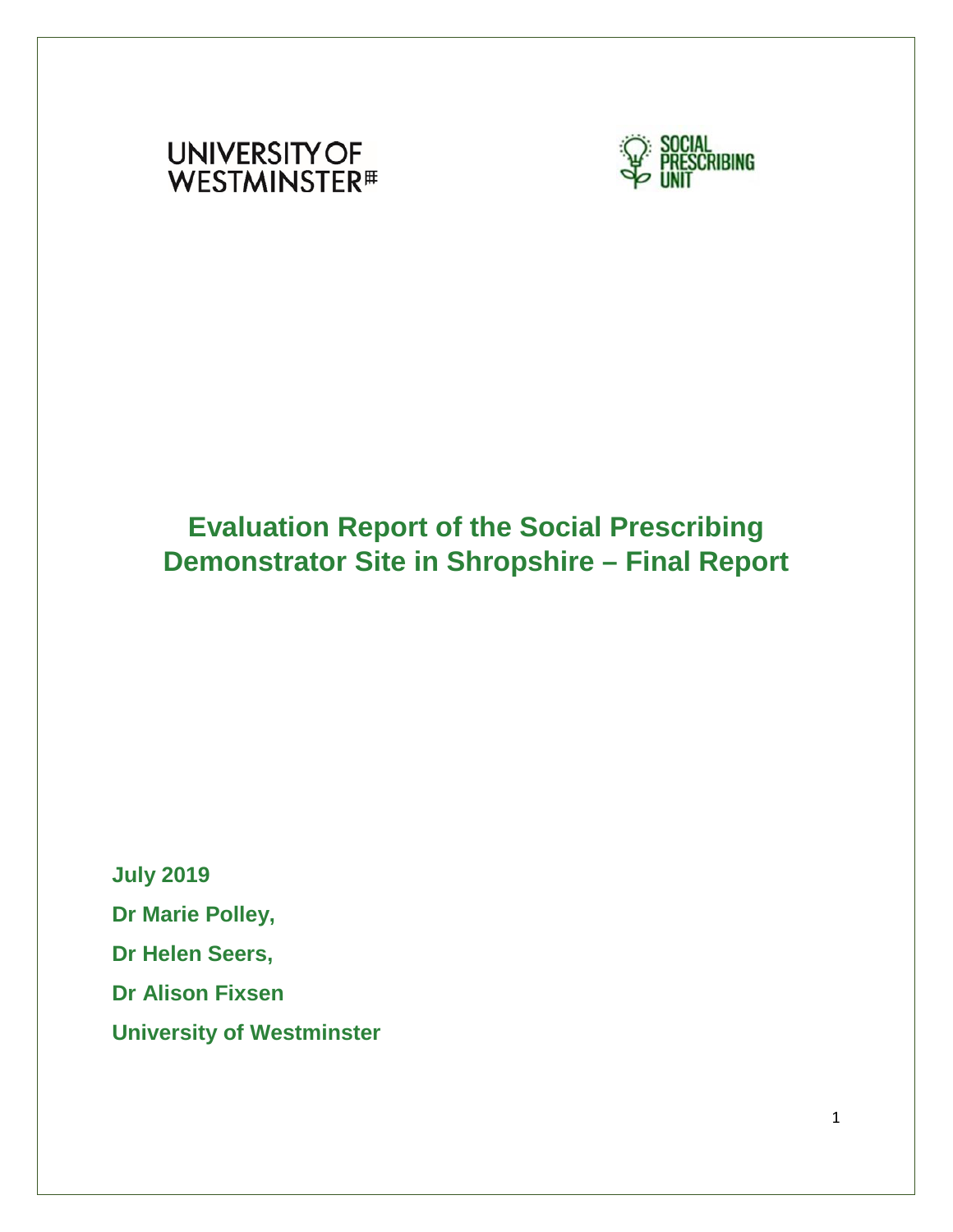# **The Social Prescribing Unit @ University of Westminster**

is focused on innovation in the field of social prescribing and growing new ideas. The team has considerable expertise in contract research, consultancy, evaluation and mixed methods research. We are also experts in supporting the implementation of social prescribing within organisations in the VCSE sector, the public sector and the private sector. We have provided advice to policy makers and have led major initiatives in social prescribing nationally and internationally. We founded and Co-Chair the Social Prescribing Network, have produced guidance documents, collaborated to develop the Medical Student Social Prescribing Network and the Social Prescribing Youth Network. We have worked alongside NHS England to shape social prescribing and fully believe that change happens by collaboration not competition.

# **Acknowledgements**

We would like to thank all the participants who agreed to take part in the service evaluation. We would also like to thank the Shropshire Council for commissioning this evaluation and in particular the Help2Change team, including the public health consultants for their input and teamwork throughout the first phase of this evaluation. In particular, we really appreciated the help and support given to us by the people below:

- Katy Warren Social Prescribing Project Lead Help2Change, Shropshire
- Dr Kevin Lewis Director of Help2Change, Shropshire
- Jo Robins Consultant in Public Health, NHS E Regional Facilitator Midlands Social Prescribing Network, Shropshire Public Health
- Claire Sweeney Help2Change Lead Advisor, Shropshire
- Emma Sandbach Public Health Specialist, Shropshire Council
- Craig McArthur H2C Data Management and Audit Specialist, Help2Change, Shropshire

# **Disclaimer**

The views expressed in this report are those of the authors and do not necessarily represent those of Shropshire Council

# **How to cite this report**

Polley M, Seers H and Fixsen A (2019). Evaluation Report of the Social Prescribing Demonstrator Site in Shropshire – Final Report. University of Westminster, London.

### **Main Contact:**

Dr Marie Polley, Director, Social Prescribing Unit, School of Life Sciences University of Westminster, 115 New Cavendish Street London, W1W 6UW T: +44(0)20 7911 5000 extn 64627 E: M.Polley@westminster.ac.uk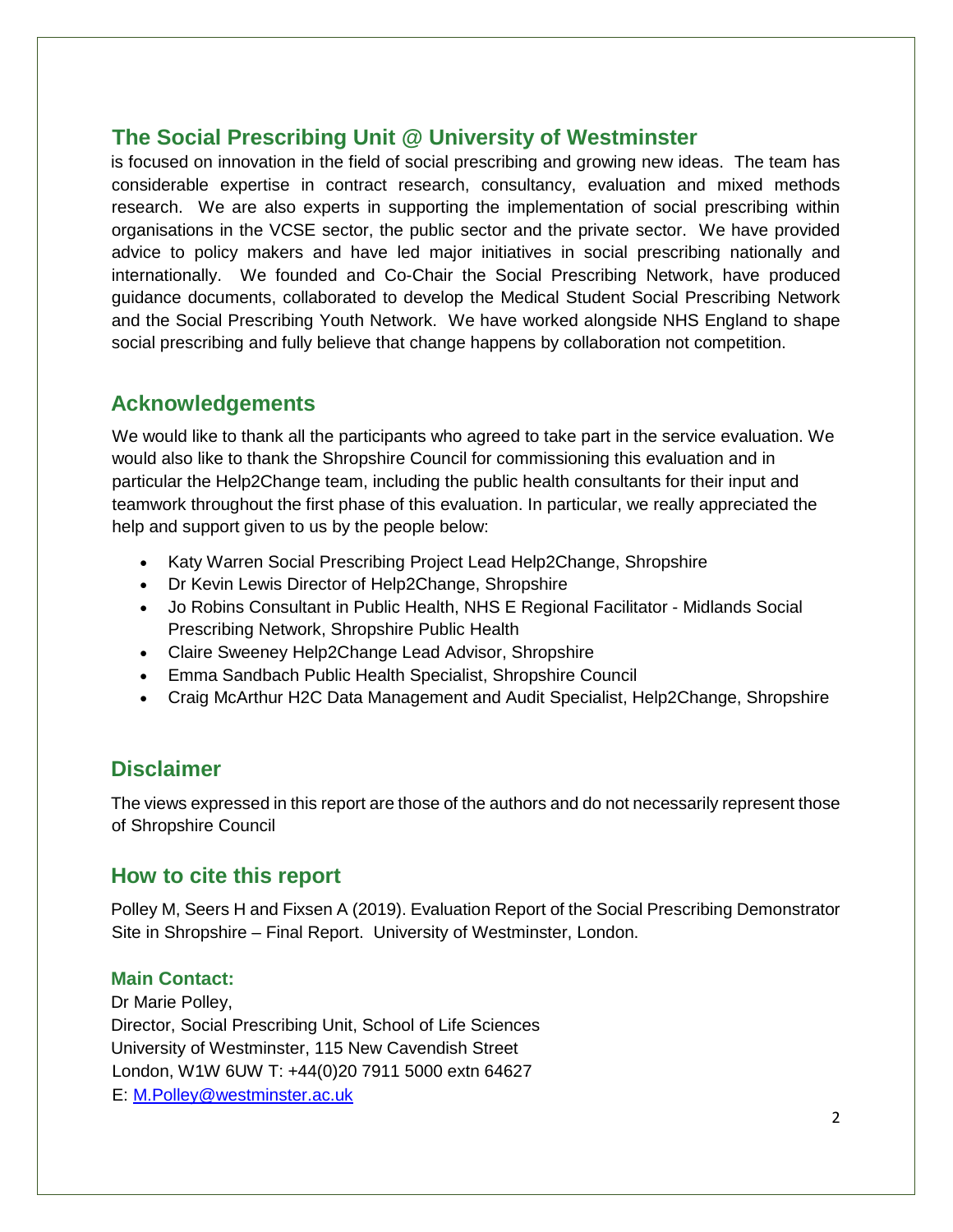| <b>Contents</b>                                                  |    |
|------------------------------------------------------------------|----|
| <b>Executive Summary</b>                                         | 8  |
| <b>1.0 Introduction</b>                                          | 11 |
| 1.1 Challenges facing population health in Shropshire            | 11 |
| <b>1.2 Social prescribing</b>                                    | 11 |
| 1.3 The development of the Shropshire social prescribing service | 13 |
| 2.0 Methods                                                      | 16 |
| 2.1 Design                                                       | 16 |
| <b>2.2 Participants and recruitment</b>                          | 16 |
| 2.3 Data collection                                              | 16 |
| <b>2.3.1 Patient Reported Outcome Measures</b>                   | 16 |
| 2.3.2 Physiological Data and Health service usage                | 16 |
| 2.3.3 Stakeholder Interviews                                     | 17 |
| 2.4 Data Analysis                                                | 19 |
| <b>2.4.1 Qualitative Analysis</b>                                | 19 |
| <b>2.4.2 Quantitative Analysis</b>                               | 19 |
| <b>3.0 Results</b>                                               | 21 |
| <b>3.1 Service Design and Implementation</b>                     | 21 |
| 3.2 Service referrals and demographics                           | 26 |
| 3.3 Service user satisfaction and experience                     | 30 |
| <b>3.3.1 Satisfaction</b>                                        | 30 |
| 3.3.2 Service user experience                                    | 30 |
| 3.4 Impact of the service                                        | 35 |
| 3.4.1 Measure Yourself Concerns and Wellbeing (MYCaW)            | 35 |
| <b>3.4.2 Patient Activation</b>                                  | 40 |
| <b>3.4.3 Loneliness</b>                                          | 44 |
| 3.4.4 Physiological data                                         | 46 |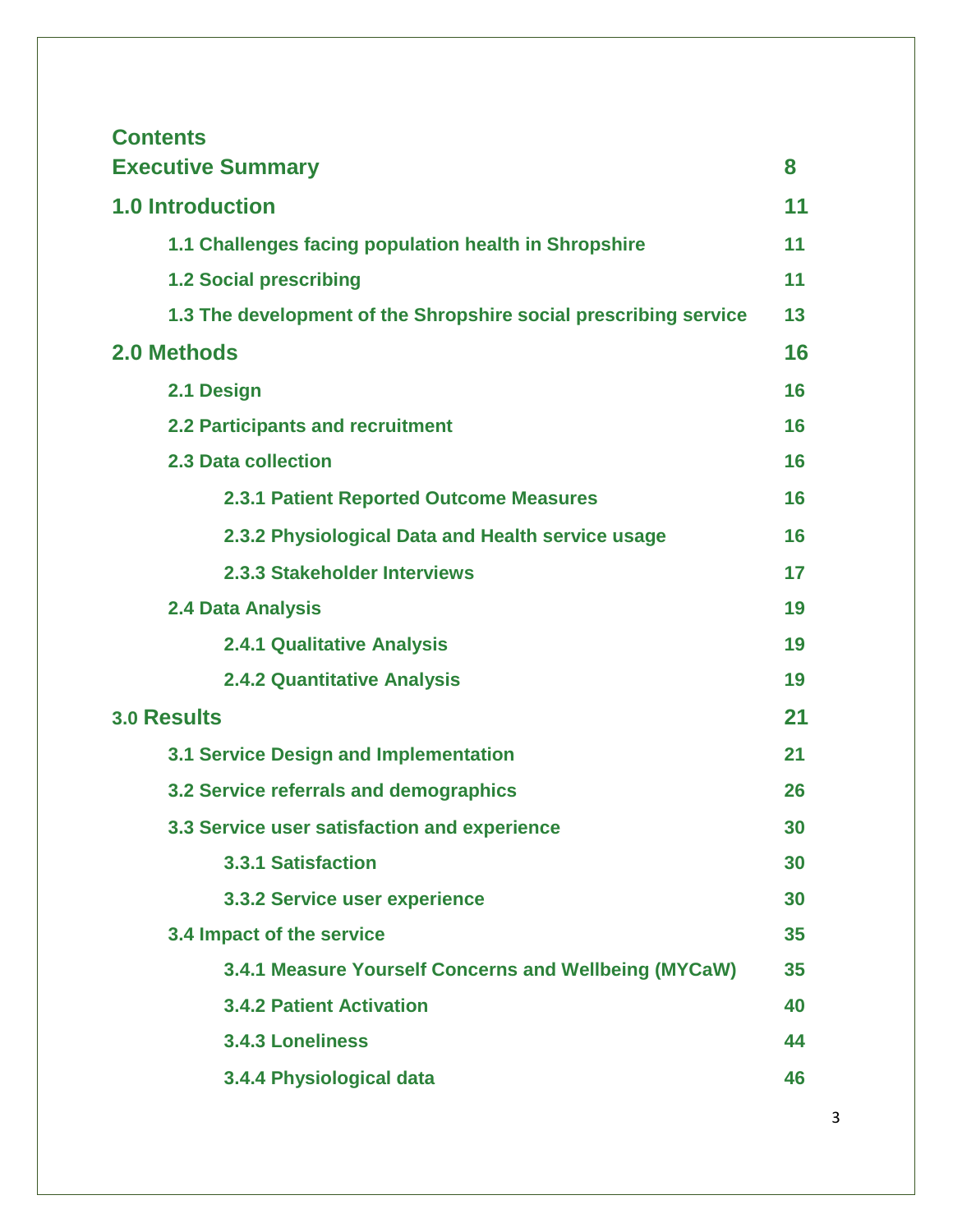| 3.4.5 Health service usage                                     | 48 |
|----------------------------------------------------------------|----|
| <b>3.4.6 Working situation</b>                                 | 50 |
| <b>4.0 Conclusion</b>                                          | 51 |
| <b>5.0 Recommendations</b>                                     | 52 |
| <b>Appendices</b>                                              |    |
| A - Referring medical practices                                | 55 |
| B - Organisations and services referred to by the Link Workers | 56 |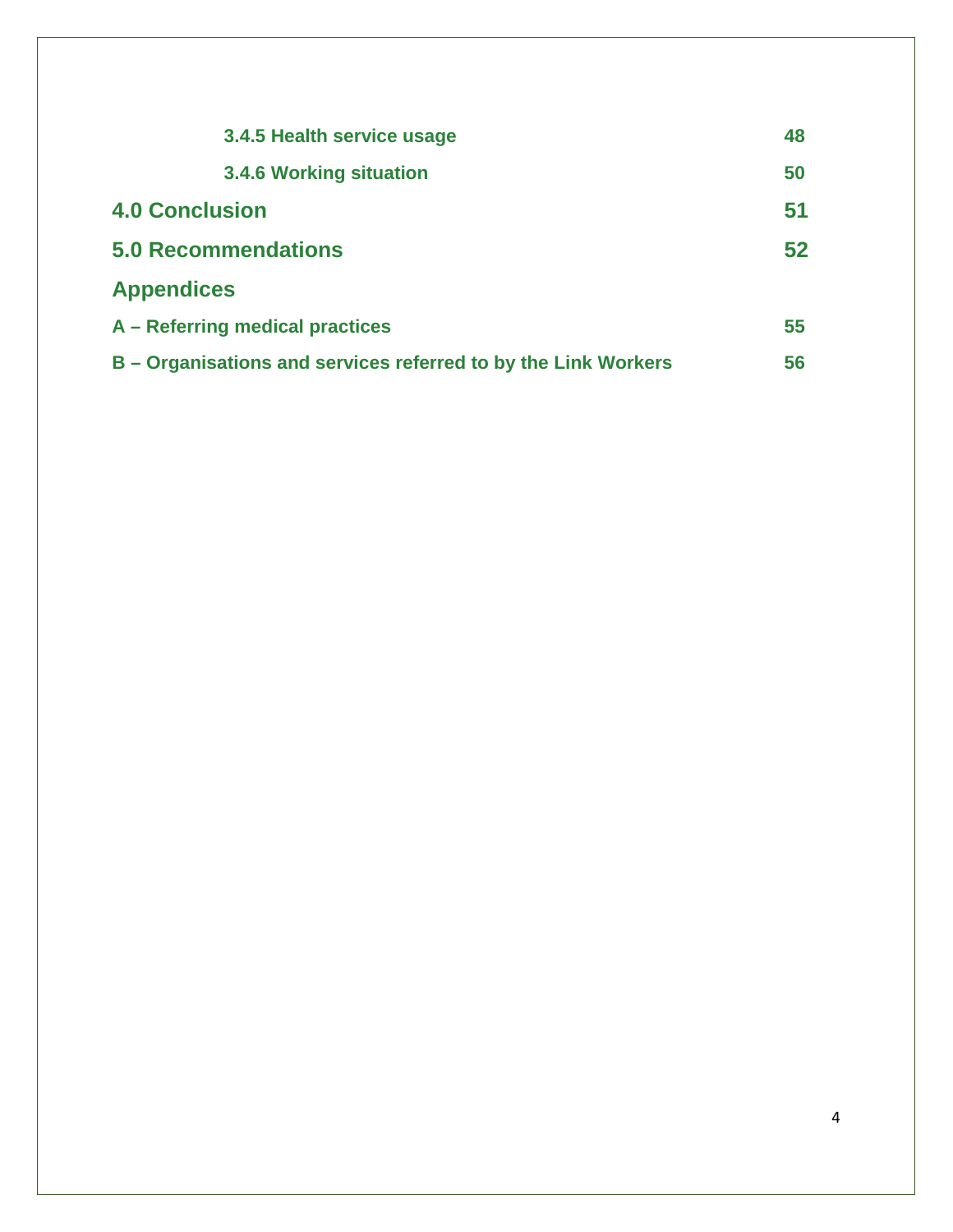# **Figures**

| Figure 1. The key foci identified for the Social prescribing demonstrator service.       | 14 |
|------------------------------------------------------------------------------------------|----|
| <b>Figure 2.</b> Range and frequency of ages of service users.                           | 26 |
| <b>Figure 3.</b> Reasons for opportunistically referring individuals into the social     |    |
| prescribing services.                                                                    | 27 |
| <b>Figure 4.</b> Comparison of opportunistic referrals from Oswestry & Ellesmere GP      |    |
| practices vs evaluation practices.                                                       | 28 |
| Figure 5. MYCaW concerns which related to modifiable risk factors for CVD.               | 36 |
| Figure 6. All other MYCaW concerns not related to modifiable risk factors for CVD.       | 36 |
| <b>Figure 7.</b> MYCaW concerns and wellbeing scores at baseline vs 3 months follow up.  | 38 |
| <b>Figure 8.</b> A comparison of participant activation levels before and 3 months after |    |
| being referred into the social prescribing service.                                      | 41 |
| <b>Figure 9.</b> A comparison of the proportion of participant's activation levels.      | 41 |
| <b>Figure 10.</b> De Jong Gierveld Loneliness scale scores.                              | 45 |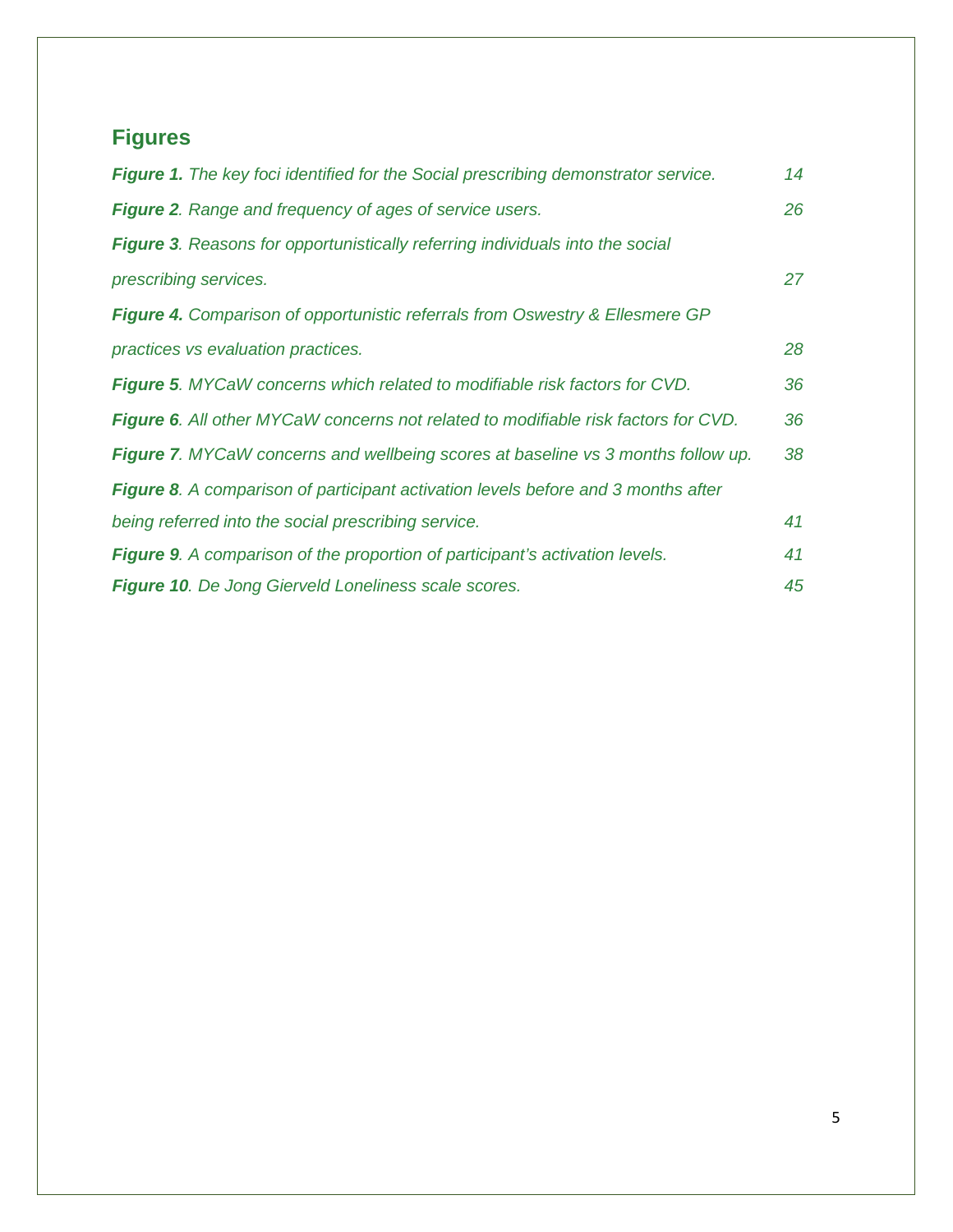# **Tables**

| <b>Table 1.</b> Summary of questionnaire data collected at baseline and 3-month follow-up.  | 17 |
|---------------------------------------------------------------------------------------------|----|
| Table 2. Characteristics of participants taking part in semi-structured interviews.         | 18 |
| Table 3. Demographic data of individuals who participated in the evaluation.                | 29 |
| Table 4. MYCaW Concerns and Wellbeing scores.                                               | 37 |
| <b>Table 5.</b> Comparison of PAM score pre and post intervention.                          | 40 |
| <b>Table 6.</b> PAM questions that showed statistically significant improvements in scores. | 42 |
| Table 7. Comparison of levels of loneliness in evaluation participants.                     | 44 |
| <b>Table 8.</b> Levels of loneliness                                                        | 45 |
| <b>Table 9.</b> Comparison of physiological data upon referral to the social prescribing    |    |
| service and at 3 months follow-up.                                                          | 46 |
| <b>Table 10.</b> Analysis of changes to BMI categories                                      | 48 |
| <b>Table 11.</b> Changes to health service usage.                                           | 49 |
| Table 12. Analysis of participant's work-related activities.                                | 50 |
| Table 13. Breakdown of referral numbers to the social prescribing service                   |    |
| from medical practices in Shropshire.                                                       | 55 |
| Table 14. The organisations referred to by the social prescribing advisors.                 | 56 |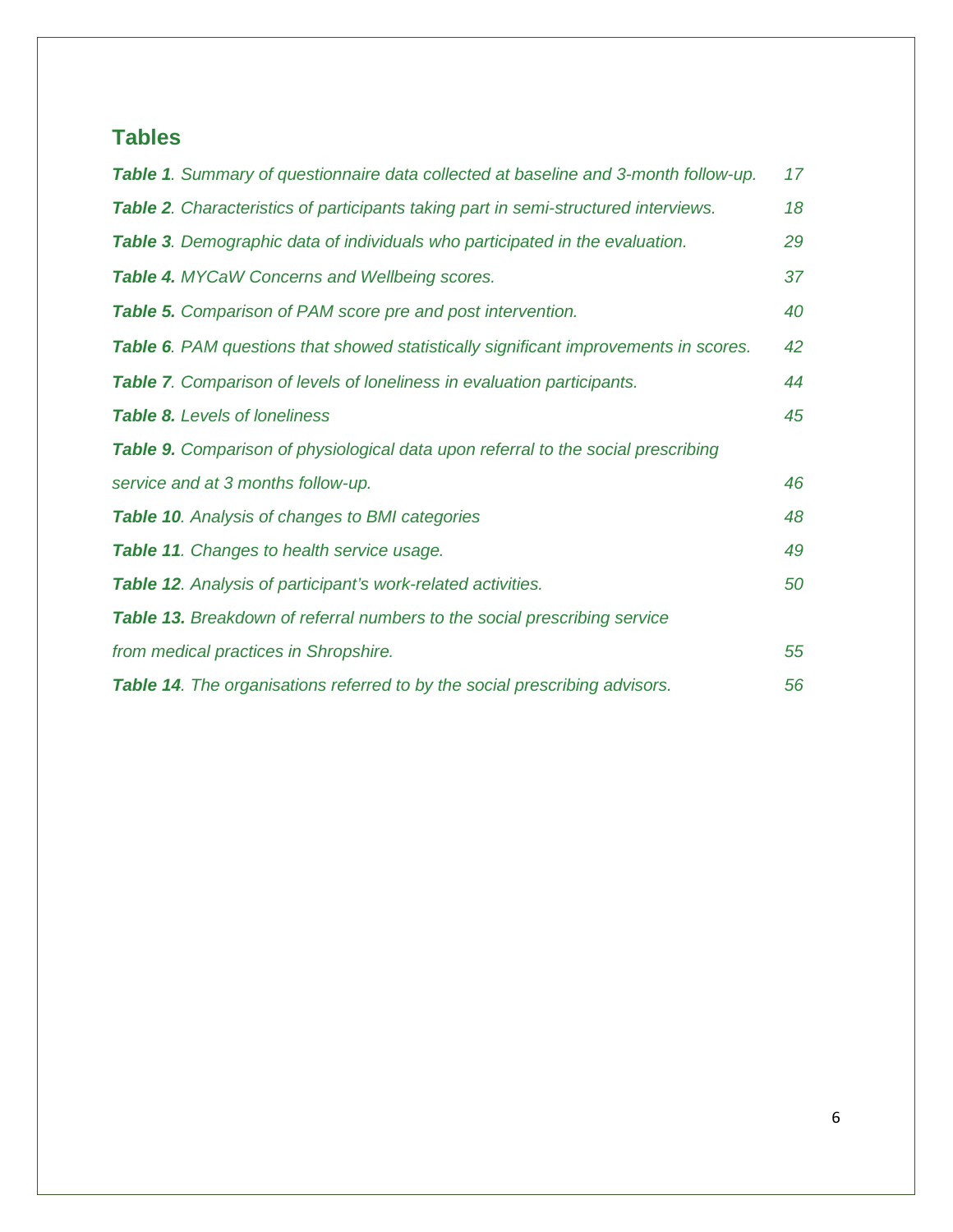*"Well, I can't thank them enough for what they did for me"*

*What was the most important thing about this service? "Being able to open up and discuss concerns, where doctors and nurses keep telling me I need to lose weight but don't have time to advise…"*

*What was the most important thing about this service? "Helping me reach my goals and not judging me, but most of all treating me as a person and not a number."*

*"The initial appointment with the social prescribing advisor has changed my life. I am now fitter and have lost 2 stone in weight. I feel more energetic and healthier"*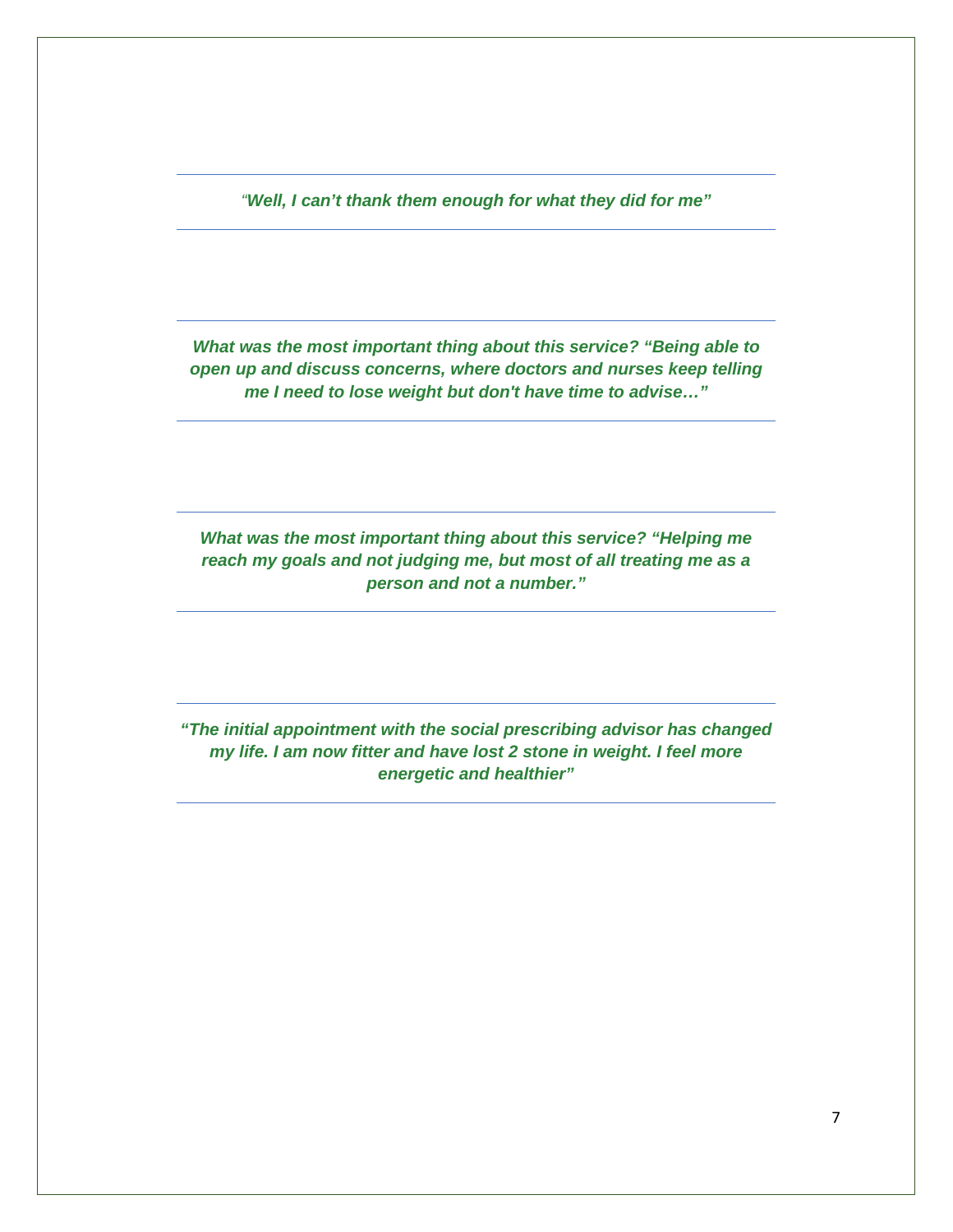# **Executive Summary**

**Aim:** To develop a robust social prescribing service using best practice in development and data collection.

**Objectives**: To evaluate the Shropshire social prescribing demonstrator site to understand why the social prescribing programme is being used and how well the components of the social prescribing model are working together.

**Design:** Formative service evaluation using mixed-methods data. A single arm, quasiexperimental pre-post data collection design was used to see the longitudinal benefits of the Social Prescribing service. A matched control was used to compare health service usage between people who did and didn't use the social prescribing service. Ethics approval was received from the University of Westminster Research Ethics Committee before the evaluation was started.

**Participants and recruitment:** Participants were identified retrospectively based on a CVD Qrisk2 score of 10% or more, and by pre-diabetes risk from Hba1c 42-28 mmol/mol. Participants were also opportunistically referred to the social prescribing link worker via Qube, Adult Social Care, the Department of Work and Pensions, Adult Social Care, Oswestry library, or by local GPs during appointments.

### **Data collection:**

**Quantitative data:** A questionnaire pack was administered by the social prescribing advisors at baseline and 3 months follow-up. Interviews with professional stakeholders setting up the social prescribing service and with service users to were carried out to capture their experiences. The questionnaire pack consisted of:

- 1. Measure Yourself Concerns and Wellbeing (MYCaW**)** measures patient concerns self completion with five questions (either self-completion and/or as part of an initial appointment).
- 2. Patient Activation Measure (PAM) series of 13 statements about beliefs and patient confidence around the management of their individual condition (linked to health behaviours, clinical outcomes and costs for delivering care)
- 3. De Jong Gierveld Loneliness scale 6 items
- 4. Working status and relationship status
- 5. Patient Satisfaction Survey (administered at 3-month follow-up only)

**Qualitative data:** Interviews with 24 stakeholders including service users were carried out, recorded, transcribed and thematically analysed. Key themes were identified to understand how people valued the social prescribing service and the impact it was having.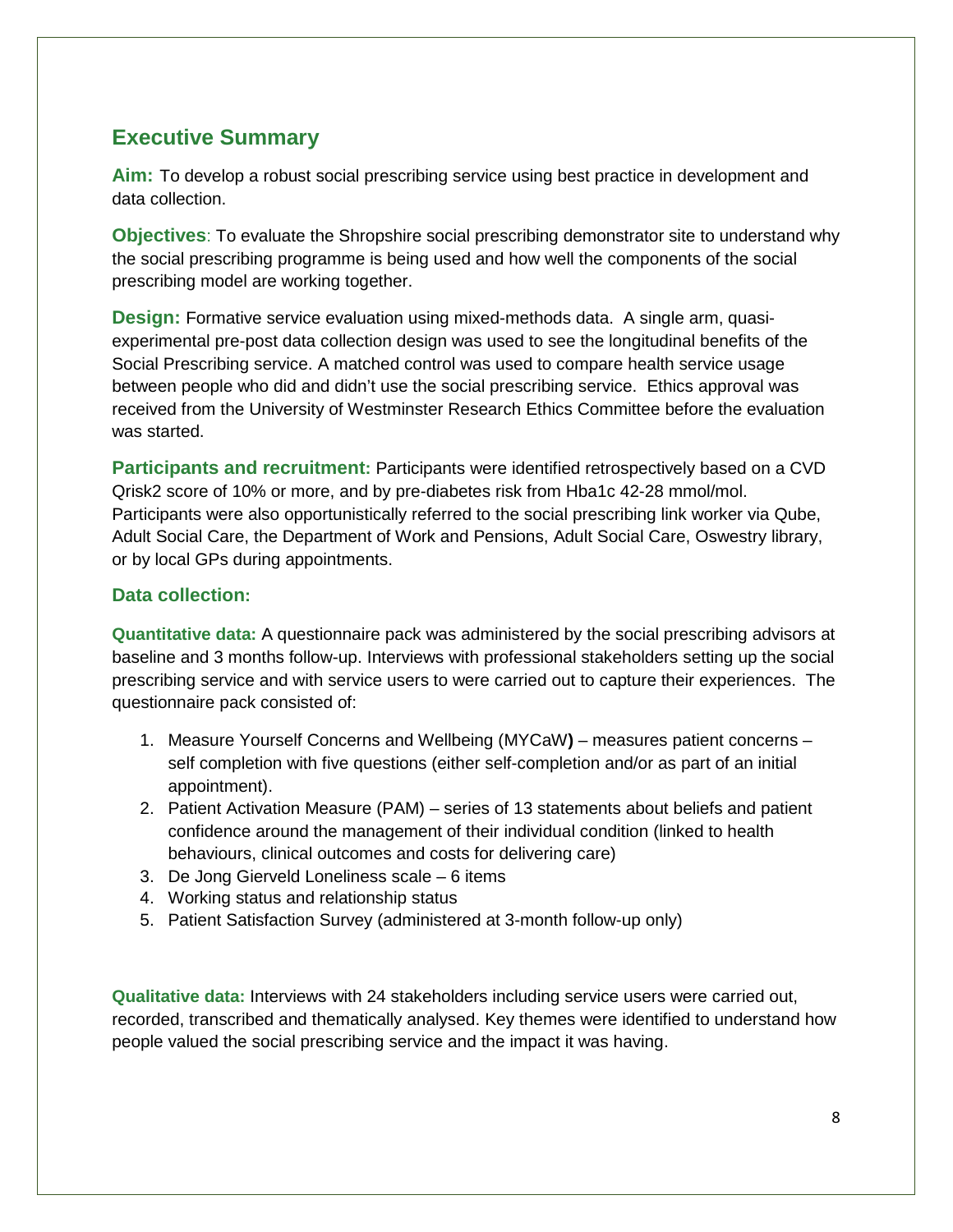### **Findings:**

- **The service design adhered to best practice as set nationally by the Social Prescribing Network and NHS England**, whilst developing the service on a practice by practice basis and only using existing resources. This required encouraging collaborations between many stakeholders, including the GP champion, GP practice manager, Operational Project Lead, Data lead, and Lead Adviser role. Importantly this project has enabled greater collaboration between the local authority and CCG.
- **The Shropshire social prescribing approach was highly aligned with the most recent Public Health strategy[1](#page-8-0)** as well as with potentially reducing the need for core aspects of Adult Social Care services. The Care Act, 2014 explains that it is the responsibility of the local authority to promote the wellbeing of individuals. Wellbeing is comprised of personal dignity; physical, mental and emotional well-being; protection from abuse and neglect; control over day-today life; participation in work, education, training or recreation; social and economic wellbeing; domestic, family and personal relationships; suitability of living conditions and the individuals' contribution to society.
- **An agile management approach to service development was deliberately employed** and the local Help2Change team carefully tested things out, then paused and reflected before proceeding. An expanding range of different sectors are now getting involved in the social prescribing service and it has expanded from an initial demonstrator site in Oswestry and Ellesmere to covering 5 regions in Shropshire.
- **Between May 2017 – May 2019 515 referrals were made into the social prescribing service** via 4 services in Oswestry/Ellesmere, Albrighton, Bishop's Castle, Bridgnorth and 4 GP practices in Shrewsbury, which incorporates 11 GP practices. 134 people were recruited into the evaluation, with 3-month follow up data from 105 people.
- **Feedback from service users was very positive**. **Satisfaction ratings were 4.8/5 for suitability of times, convenience of venue and feeling able to discuss concerns with the social prescribing advisor.** Participants reported feeling heard and supported, and that the service was meeting their needs by addressing them not as a 'condition' or disability, but as a person, with their own set of social and emotional wishes and wants.
- **The social prescribing service supported unmet needs** *beyond* **the expected remit, due to the inclusion of link workers in the service, which provided an individualised element.** The MYCaW concerns that participants reported ranged from lifestyle advice through to social determinants of health and concerns related to adult social care.
- **The patient reported outcome data demonstrated statistically significant improvements** in participants' MYCaW concerns (p=0.001) and Wellbeing (p=0.001),

<span id="page-8-0"></span> $1$  Department of Health and Social Care (2018). Prevention is better than cure. Our vision to help you live well for longer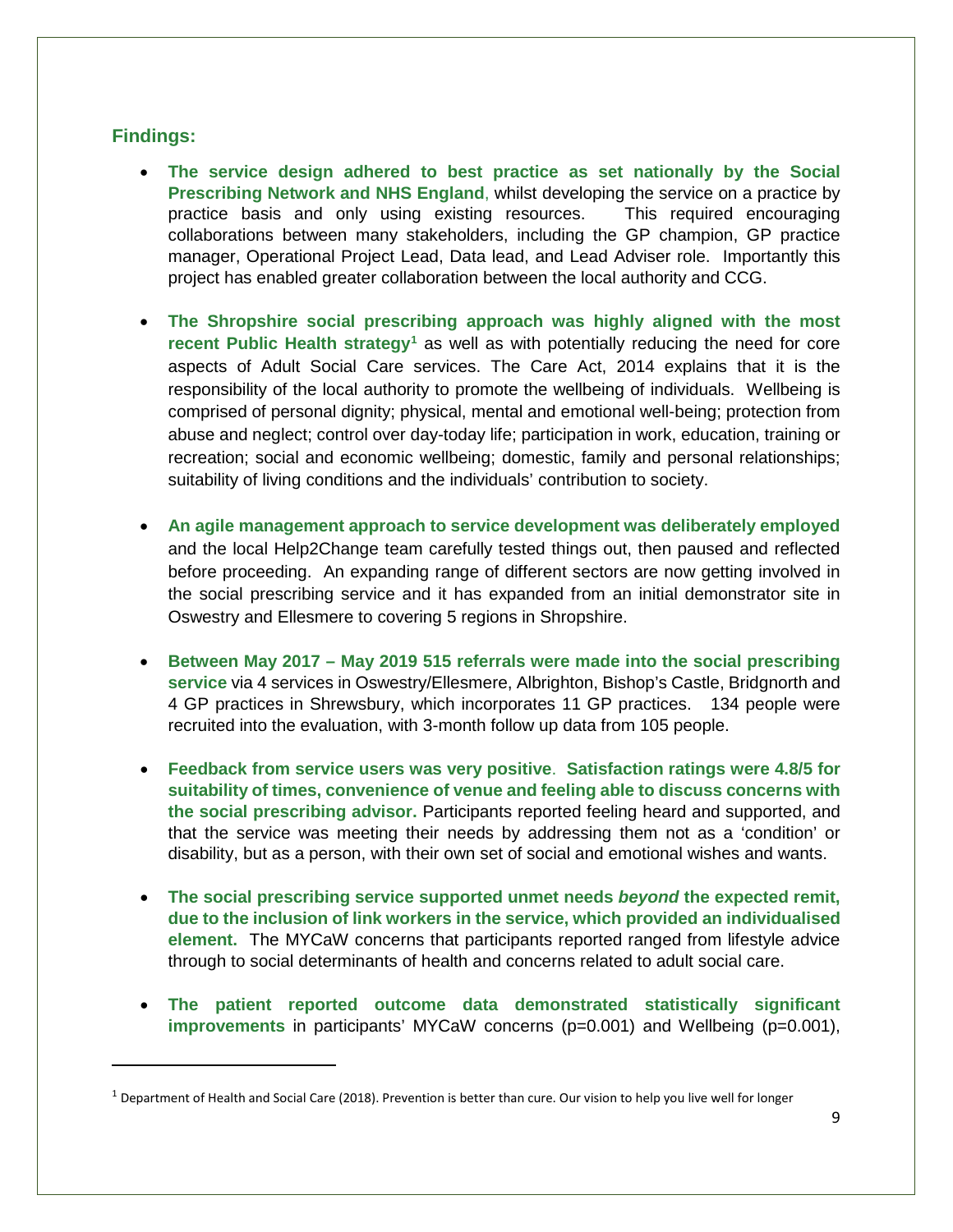activation levels (PAM) (p=0.000), and the De Jong Gierveld measure of emotional loneliness (p=0.05).

- Score changes translated into improvements in weight, BMI, cholesterol (p=0.043), **blood pressure (p=0.007, diastolic), levels of smoking and physical activity.**
- **Reasons why the social prescribing service has triggered changes have been captured** via qualitative interviews and the MYCaW tool. Participants particularly valued the role of the social prescribing advisor. Not only was this due to the 1:1 time with a social prescribing advisor, but their training in motivational interviewing amongst other things, and the support an individual received to access an appropriate group when the time was right.
- **Overall the full set of data captured provides a compelling explanation for the statistically significant (40%) reduction in GP appointments** for participants at the 3 month follow-up, compared to a matched control group of people who did not use the social prescribing service.
- Above all, the **social prescribing service seeks to address real life social complexity and inequalities** by offering integrated, holistic solutions to multifaceted health and social care issues.

# **Recommendations:**

- It is recommended that the social prescribing team discuss the intention and benefits of the social prescribing service with GPs, to develop more relationships that will lead to an increase in referrals and integration of social prescribing into the GP consultation.
- Regularly review referral and audit processes to be to ensure that the people are clear about why they are being referred to a social prescribing advisor, and that those whose needs can be addressed by the service are being referred.
- We would recommend seeking out more ways to access those people who are lonely and isolated, including young people (widening the service to people under 18 years of age), who could be referred Department of Work and Pensions, or even through colleges.
- It is recommended that attention is given to informing service users if the social prescribing advisor is going to change.
- It is recommended that social prescribing advisors receive CPD training in areas such as mental health issues and alcohol and substance abuse.
- It is recommended that review of collecting physiological data such as weight, is undertaken to address issues identified around lack of rooming or equipment if future evaluation is to be carried out.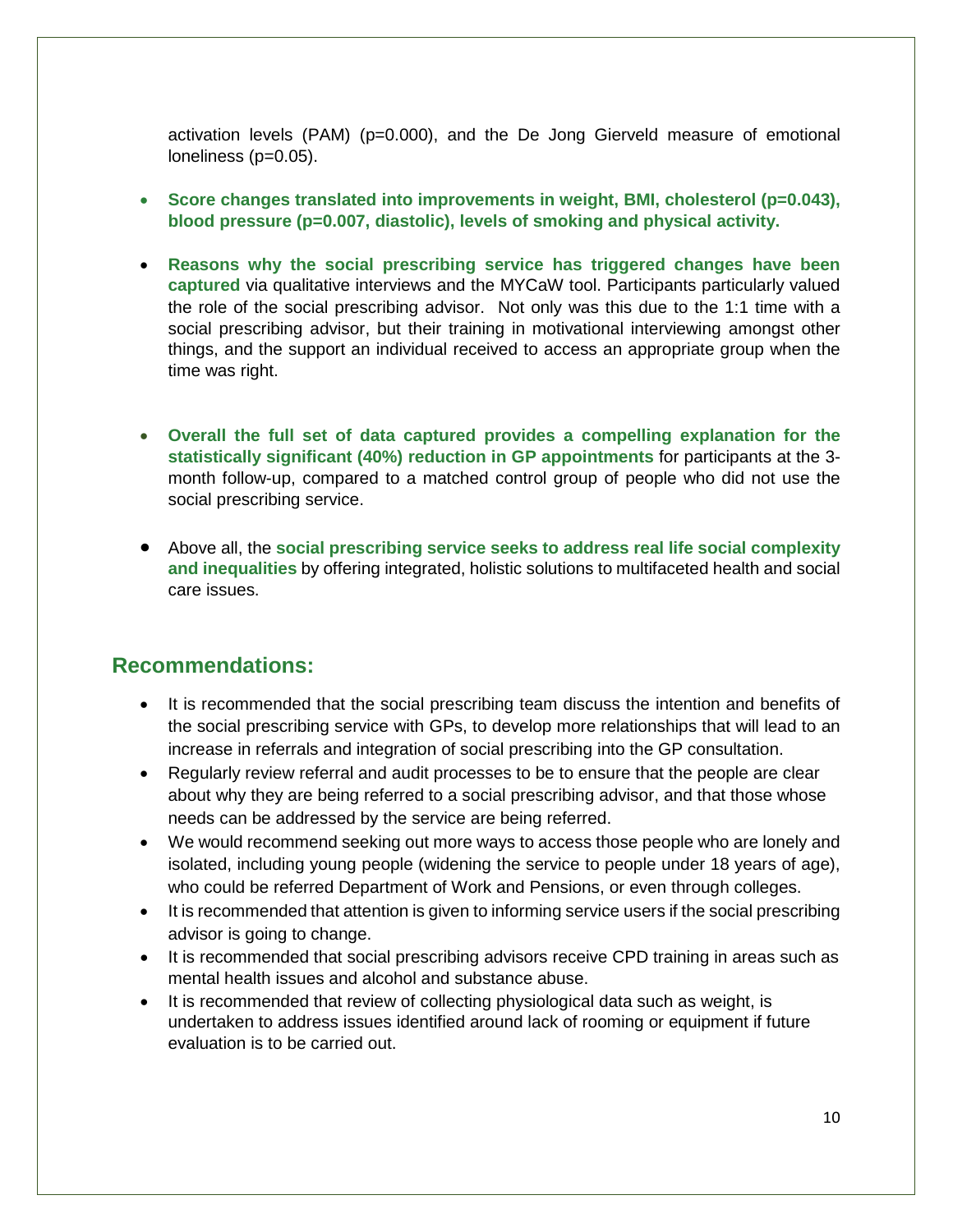# **1.0 Introduction**

### **1.1 Challenges facing population health in Shropshire**

Shropshire is a rural county in the West Midlands of England near the border of Wales. The rurality creates challenges for the local population, for example, with limited transport and difficulty accessing services and response times for the emergency services.

The key public health issues in Shropshire which cause the highest demand for health and social care expenditure include cardiovascular disease, musculoskeletal disease, respiratory disease and falls in older people. Furthermore, an estimated 23,000 people in Shropshire have type 2 diabetes and 31,600 adults estimated to have prediabetes. Public Health funding of only £39 per head has been allocated until 2019 (England average £59 per head); thus to achieve positive impact on health and wellbeing requires strategic vision. [2](#page-10-0) These health inequalities in Shropshire contribute to a difference in life expectancy of 5.8yrs and 2.6 year's lower for men and women respectively, compared with the least deprived areas.

Many of the 'high spend' non-communicable diseases affecting the Shropshire population have modifiable risk factors which, with support, a person can change. The modifiable risk factors include, obesity, high cholesterol levels, high blood pressure, physical inactivity, smoking, and excess alcohol consumption. It is also understood that when a person becomes more physically active, this will also improve other risk factors such as obesity and has multiple physical and mental health benefits. These benefits include a lower risk of cardiovascular disease, high blood pressure, breast cancer, colon cancer and delayed onset of dementia. [3](#page-10-1)

Interventions such as social prescribing can support a person to address these modifiable risk factors and have a positive impact on a person's health and wellbeing and reduce the usage of health care utilisation. In a review of health service usage, where social prescribing schemes were implemented, a significant reduction in GP appointments, admissions to A&E, unplanned admissions to secondary care and a reduction in prescribing were all found. [4](#page-10-2)

### **1.2 Social prescribing**

l

Social prescribing is an innovation that formally links patients with non-medical sources of support within the voluntary, community, social enterprise sector (VCSE), in order to improve their longterm health and wellbeing. Identified individuals can be referred into a social prescribing service

<span id="page-10-0"></span><sup>2</sup> Shropshire Council (2018) The public Health vision

<span id="page-10-1"></span><sup>&</sup>lt;sup>3</sup> World Health Organisation (2010). Global recommendations on physical activity for health. Geneva.<br><sup>4</sup> Polley M et al (2017). A review of the evidence assessing impact of social prescribing on healthcare demand and cost

<span id="page-10-2"></span>implications. Commissioned by NHS England. Download at

[https://westminsterresearch.westminster.ac.uk/item/q1455/a-review-of-the-evidence-assessing-impact-of-social-prescribing](https://westminsterresearch.westminster.ac.uk/item/q1455/a-review-of-the-evidence-assessing-impact-of-social-prescribing-on-healthcare-demand-and-cost-implications)[on-healthcare-demand-and-cost-implications](https://westminsterresearch.westminster.ac.uk/item/q1455/a-review-of-the-evidence-assessing-impact-of-social-prescribing-on-healthcare-demand-and-cost-implications)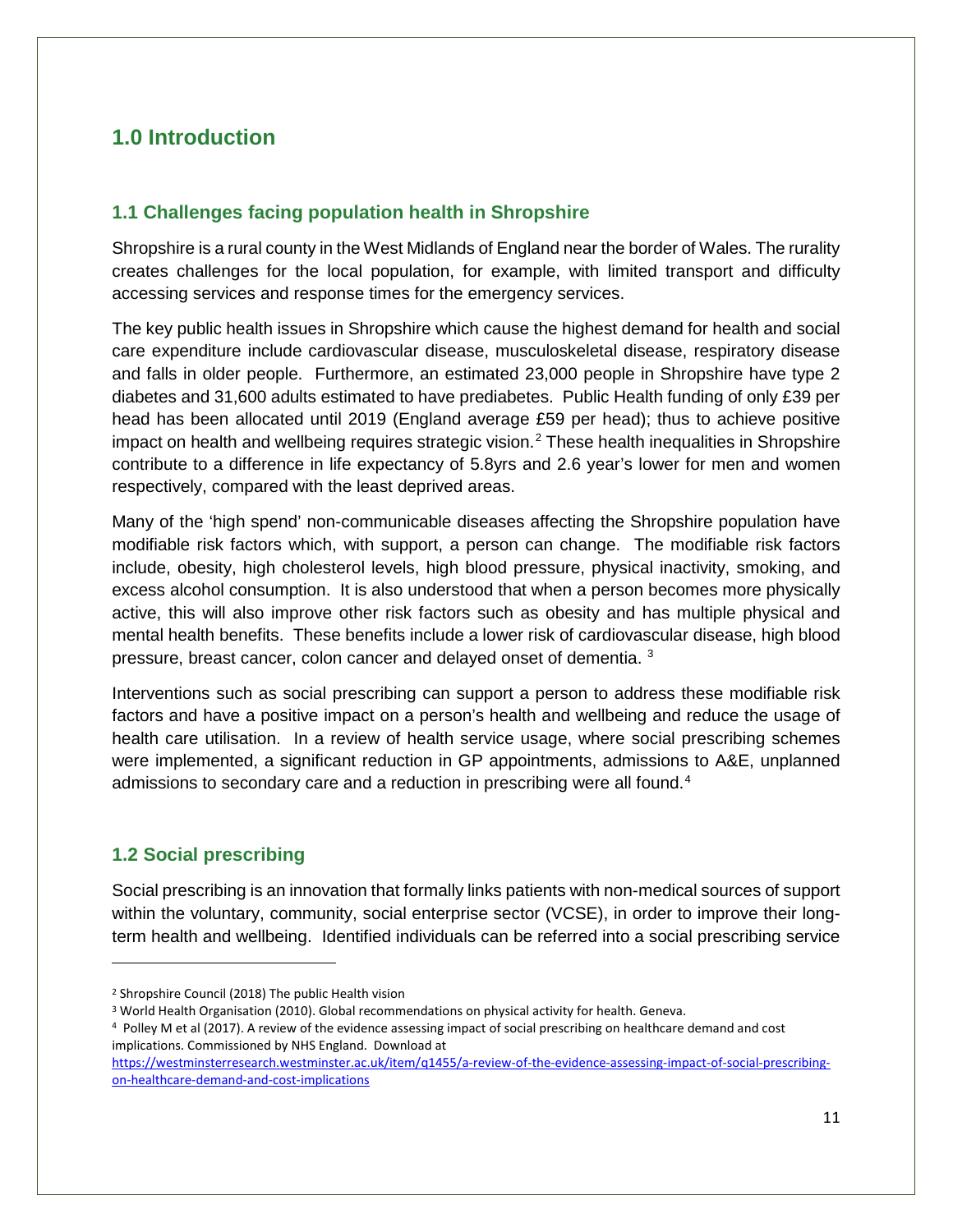via a range of referral routes (e.g. primary care, secondary care, allied health, social care or statutory services) by a 'link worker'<sup>[5](#page-11-0)</sup>. For the Shropshire social prescribing service, the link worker is called a social prescribing advisor and therefore this role will be referred to as the social prescribing advisor henceforth. The social prescribing advisor is a non-clinical person who excels at developing relationships so that people feel able to explain what is happening in their life. A consultation with a social prescribing advisor may last 1 hour, in which time a person's preferences and unmet needs are discerned. The individual is then supported to access appropriate support, usually via the VCSE.<sup>[6](#page-11-1),[7](#page-11-2)</sup> For some individuals, they may have several consultations with the social prescribing advisor before being ready to move onto a community group or activity. The time spent building trust and agency with the social prescribing advisor is seen as a key part of the social prescribing intervention.

Social prescribing was first reported in 2008. Since January 2016 with the development of the Social Prescribing Network, and collaborative working with NHS England, social prescribing is now a key part of the government's Connected Society strategy. [8](#page-11-3) Under the new NHS England universal personalised care strategy, the scaling up of social prescribing to all Clinical Commissioning Groups (CCGs) is underway. For the first time in history, social prescribing is part of a GP contract in the UK. This represents a system-level response to tackling loneliness and social isolation as well as reducing health care utilisation and improving health and wellbeing.

From a public health perspective, the recently announced public health strategy<sup>[9](#page-11-4)</sup> emphasises the need for substantial improvement to be made to lifestyles – e.g. a reduction in smoking, reduction in obesity, reduction in excessive alcohol intake. The strategy also acknowledges the value of paid work and volunteering, and social connections and sets out a need for health and social care system to be integrated with communities and employers. Importantly for public health, it highlights the leadership role that directors of public health can have via place-based and integrated offers to support the wider determinants of health. With the recent announcements and funding commitments to social prescribing, it is critical to now develop robust, sustainable, integrated and evidence-informed place-based services, where all key stakeholders are working together.

The Care Act, 2014<sup>[10](#page-11-5)</sup> requires the local authority to promote the wellbeing of individuals. Wellbeing is comprised of personal dignity; physical, mental and emotional well-being; protection from abuse and neglect; control over day-today life; participation in work, education, training or

<span id="page-11-0"></span> $5$  The link worker is the generic name for this role, and is referred to in all national policy information about social prescribing. For the Shropshire service this role is called the Social Prescribing Advisor.

<span id="page-11-1"></span><sup>6</sup> Kilgarriff-Foster, A., & O'Cathain, A. (2015). Exploring the components and impact of social prescribing. *Journal of Public Mental Health*, *14*(3), 127–134[. http://doi.org/10.1108/JPMH-06-2014-0027](http://doi.org/10.1108/JPMH-06-2014-0027)

<span id="page-11-2"></span><sup>7</sup> Kimberlee, R. (2015). What is social prescribing? *Advances in Social Sciences Research Journal*, *2*(1). http://doi.org/10.14738/assrj.21.808

<span id="page-11-3"></span><sup>8</sup> HM Government (2018). A connected Society. A strategy for tackling loneliness – laying the foundations for change. Department for Digital, Culture, Media and Sport.

<span id="page-11-5"></span><span id="page-11-4"></span><sup>9</sup> Department of Health and Social Care (2018). Prevention is better than cure. Our vision to help you live well for longer. <sup>10</sup> The Care Act (2014) HM Government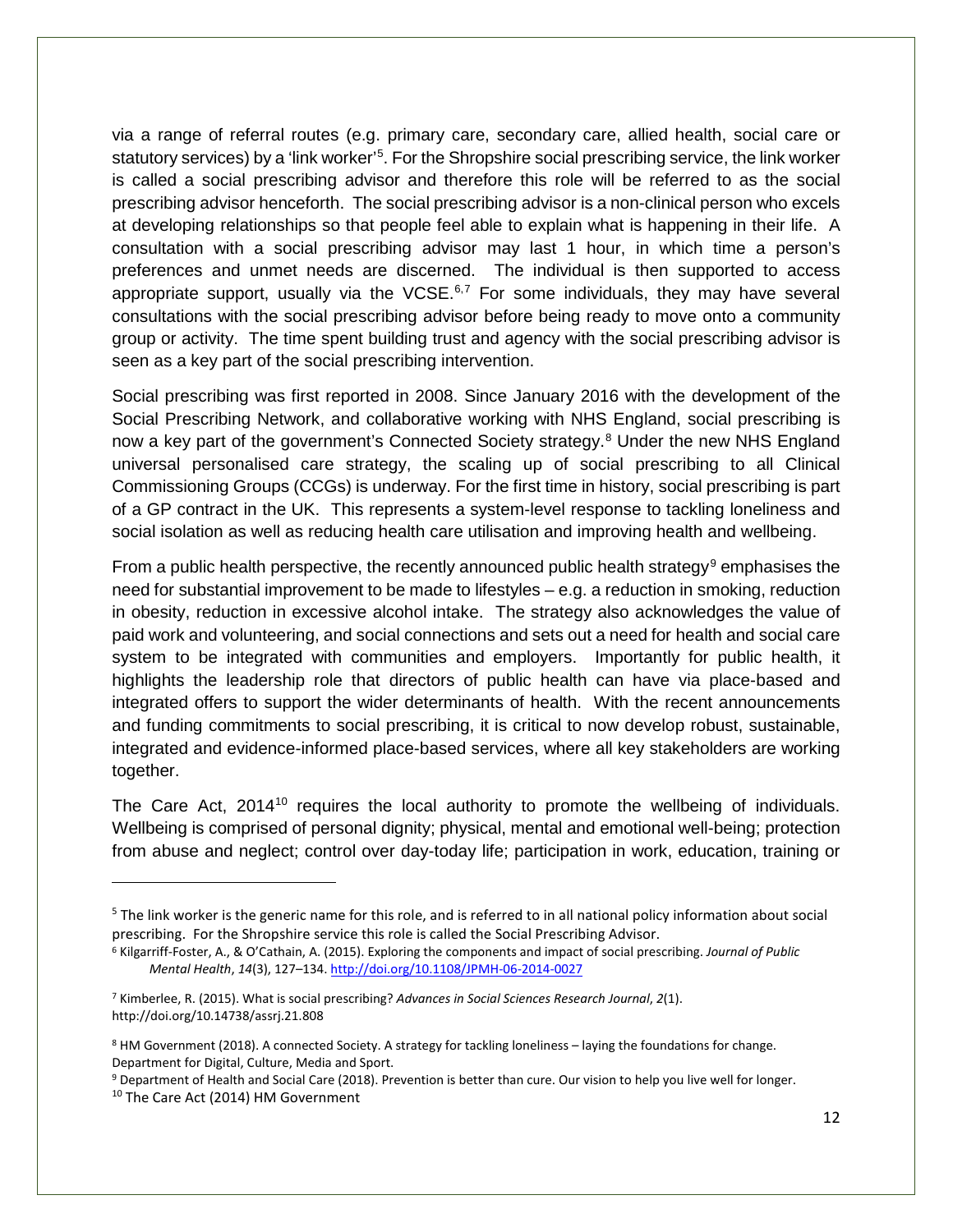recreation; social and economic wellbeing; domestic, family and personal relationships; suitability of living conditions and the individual's contribution to society. Social prescribing has been of benefit for individuals who would have needed adult social care support e.g. where people need support after discharge from hospital. This was evidenced by a significant reduction in unplanned admissions to hospital. [11](#page-12-0)

Research<sup>[12](#page-12-1)</sup> has indicated 7 core principles that provide new social prescribing with the best chance of success. These include:

- Collaborative relationships with people in different sectors
- Funding commitment
- Understanding of social prescribing and buy in from intended referring professionals
- Simple, clear referral process
- Skilled link worker, liaising with Voluntary Community and Social Enterprises (VCSE)
- Person centred scheme, flexible in time and location
- Vibrant and sustainable VCSE

Ingredients seen as integral to social prescribing schemes are:

- Governance
- Communication and feedback
- Research data

### **1.3 The development of the Shropshire social prescribing service**

The Shropshire health and wellbeing strategy aims to promote and maintain health by working collectively and collaboratively to identify and test out solutions<sup>13</sup>. As part of this strategy, there is an aim to reduce health inequalities within this community.

A scoping phase in November 2016 involved interviewing key stakeholders including those from the voluntary sector, the local hospice, the Clinical Commissioning Group, Help2change and council directors. The Social Prescribing Demonstrator Site in Shropshire identified several needs

<span id="page-12-2"></span>13 Shropshire Council (2018) The public Health vision

<span id="page-12-0"></span> $11$  Polley M et al (2017). A review of the evidence assessing impact of social prescribing on healthcare demand and cost implications. Commissioned by NHS England.

<span id="page-12-1"></span><sup>&</sup>lt;sup>12</sup> Polley M et al (2016). Annual National Social Prescribing Network Conference report. University of Westminster, London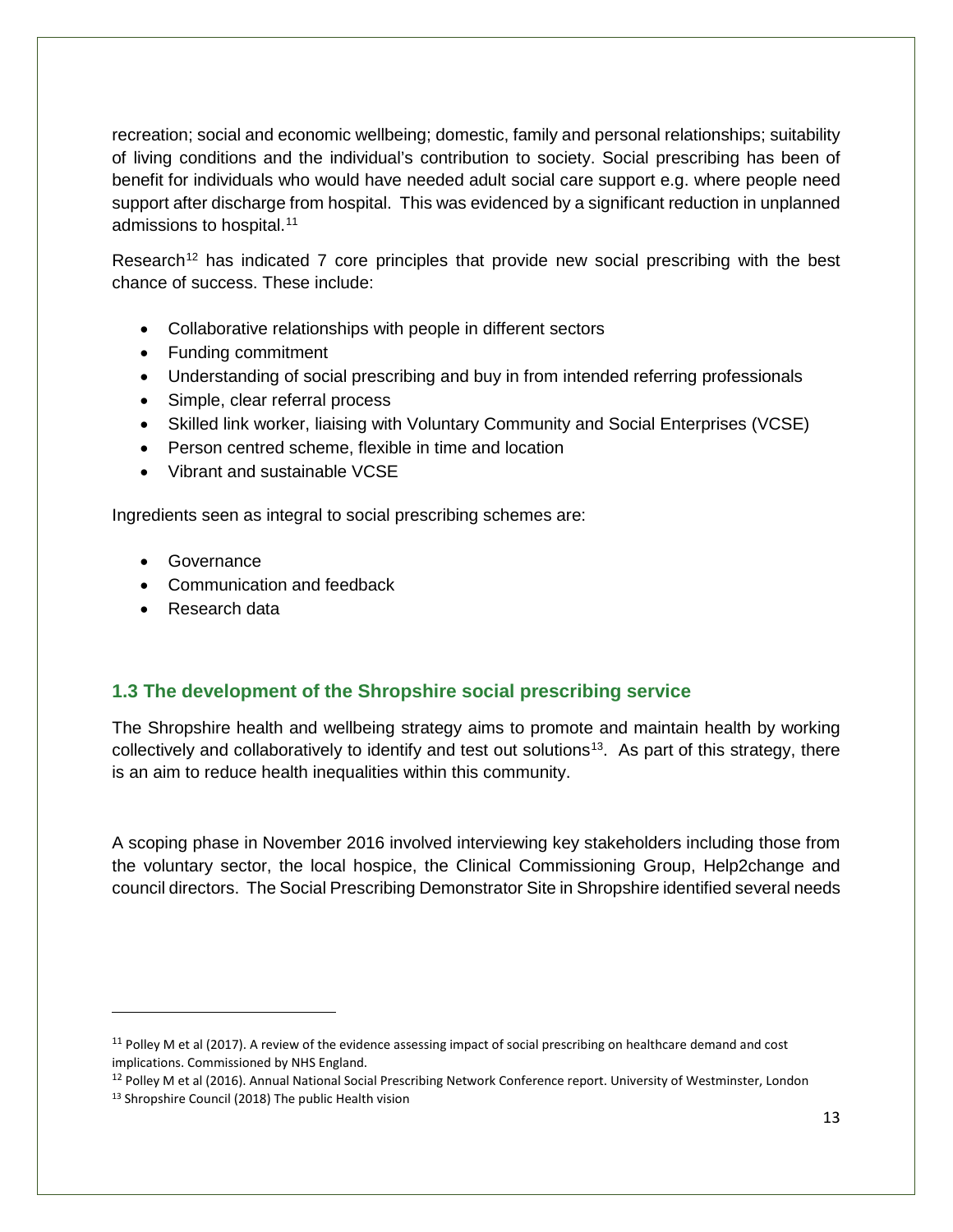to focus its services on – lifestyle risk factors, long-term conditions, low level mental health and risk of loneliness and isolation. <sup>[14](#page-13-0), [15](#page-13-1)</sup>

The aim of the initial phase of work was therefore to understand where social prescribing might fit in to existing services – represented in Figure 1 below.



*Figure 1. The key foci identified for the Social prescribing demonstrator service*

Different social prescribing schemes focus on different needs, which can be adjusted to the needs of a given population. The Shropshire social prescribing service is targeting health and social problems known to have a wide impact on its population. In practice this means identifying the people with low agency, and those who are at risk of either poor health in the future or finding themselves in difficult circumstances. Furthermore, relieving the load on GP practices was also identified as a key aim of this social prescribing service.

https://www.centreforwelfarereform.org/uploads/attachment/339/social-prescribing-for-mental-health.pdf

<span id="page-13-0"></span><sup>14</sup> Friedli, L., Jackson, C., Abernethy, H., & Stansfield, J. (2008). *Social prescribing for mental health- a guide to commissioning and delivery*. *Care Services Improvement Partnership* (Vol. 9). Retrieved from

<span id="page-13-1"></span><sup>15</sup> South, J., Higgins, T. J., Woodall, J., & White, S. M. (2008). Can social prescribing provide the missing link? *Primary Health Care Research and Development*, *9*(4), 310–318. http://doi.org/10.1017/S146342360800087X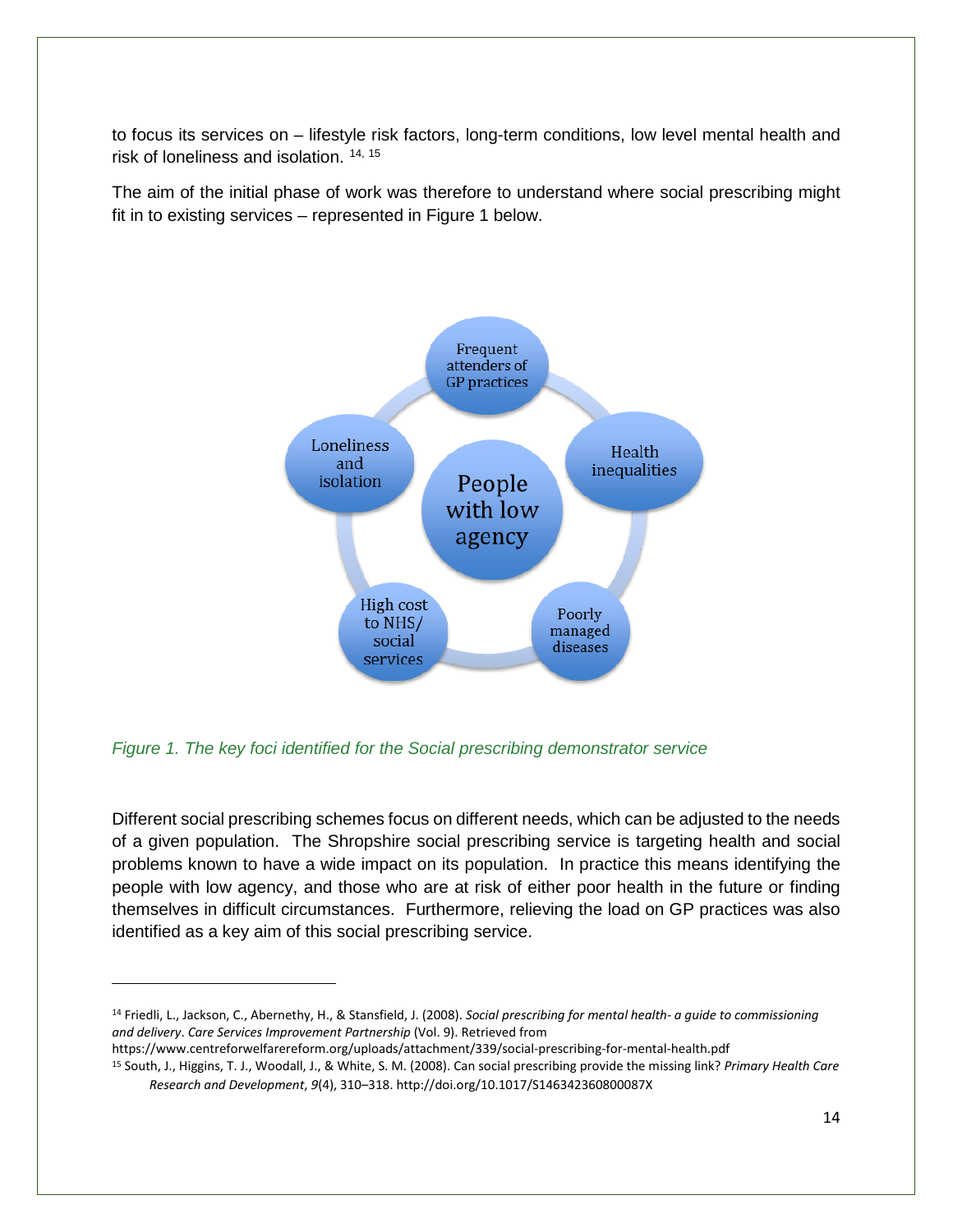The development of this particular social prescribing service was innovative for several reasons. Very few existing social prescribing services have a prevention focus to them, therefore there is very little existing learning to go on. Furthermore, it is important to understand that no additional budget was available to implement social prescribing, therefore integrating existing resources and knowledge was essential. These are important considerations when contextualising progress and outcomes achieved. Using a multidisciplinary team approach was deemed as essential. This involved many professionals but particularly those from community enablement, adult social care, Help2Change e.g. social prescribing advisors, data system lead and operational locality lead, to get the social prescribing service up and running. There was also the involvement of GP and CCG colleagues.

The aim was therefore to design and implement a demonstrator site service with referrals from four GP practices. Working at a local scale would create the strong foundations of a successful and sustainable integrated social prescribing demonstrator service. The learning from this implementation phase could then be translated and scaled up across other parts of Shropshire, as well as leaving a legacy over the next 20 years.

As well as GP surgeries, agencies who refer to the social prescribing advisor include adult social care and voluntary sector organisations, e.g. Age UK, libraries, local groups (e.g. Qube, Support for families), and the Department for Work and Pensions. This approach is aligned with the strategic direction of integration for both public health and social prescribing.<sup>[16,](#page-14-0)[17](#page-14-1)</sup>

Alongside the implementation of the Shropshire social prescribing service, an independent evaluation by the University of Westminster was commissioned. The evaluation aimed to understand why the social prescribing programme is being used and how well the components of the social prescribing model are working together.

This was represented by 2 key objectives:

 $\overline{\phantom{a}}$ 

1. To inform the implementation of a robust social prescribing service using best practice in development and data collection.

2. To understand the impact of the social prescribing service

<span id="page-14-1"></span><span id="page-14-0"></span><sup>&</sup>lt;sup>16</sup> Department of Health and Social Care (2018). Prevention is better than cure. Our vision to help you live well for longer <sup>17</sup> HM Government (2018). A connected Society. A strategy for tackling loneliness – laying the foundations for change. Department for Digital, Culture, Media and Sport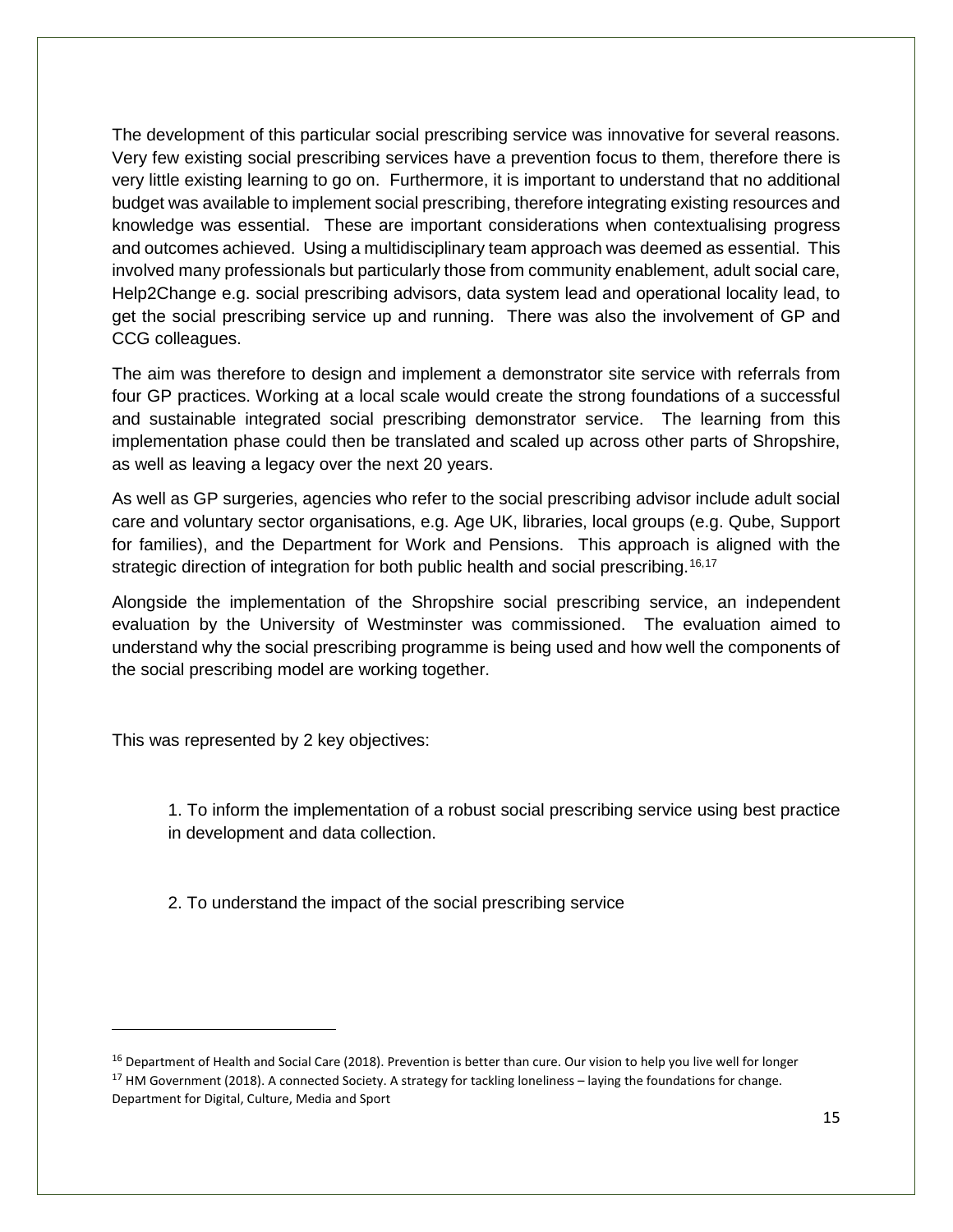# **2.0 Methods**

This section will outline the methods used to recruit participants, collect and analyse data in the service evaluation.

### **2.1 Design:**

A single arm, quasi-experimental pre-post, mixed-methods, data collection design was used to investigate the longitudinal benefits of the Social Prescribing service. Ethical approval was gained from University of Westminster's Faculty Research Ethics Committee.

### **2.2 Participants and recruitment:**

Individuals were referred to the social prescribing advisor via 2 main routes. Firstly, patients at two of the participating GP practices were identified retrospectively based on a CVD Qrisk2 score of 10% or more, or pre-diabetes risk. These patients were contacted via letter from their GP practice and offered an appointment with a social prescribing advisor to review ways of reducing their risk of CVD in the future. Secondly, individuals who met any of the Social Prescribing Service eligibility criteria (loneliness, mental health issues, long term conditions) could also be opportunistically referred via the GP surgeries as well as organisations such as Job centres, and Oswestry library.

Individuals who opted to have a consultation with the social prescribing advisor at the social prescribing services were provided with information about the service evaluation, with a request to consent to take part. Individuals were recruited into the service evaluation by the social prescribing advisor at the first consultation before evaluation data was collected.

### **2.3 Data collection:**

### **2.3.1 Patient Reported Outcomes Measures**

Table 1 shows the range of quantitative and qualitative data collected using patient reported questionnaires. A questionnaire pack was administered by the social prescribing advisors at the first consultation (baseline) and 3 months follow-up (Jan 2018- onwards).

### **2.3.2 Physiological Data and Health service usage**

Data on blood pressure, weight, body mass index (BMI), cholesterol levels, physical activity and smoking status were retrieved from participants' electronic medical records. The number of GP and nurse appointments, visits to A&E, inpatient and outpatient appointment and unplanned visits to hospital were also extracted from medical records.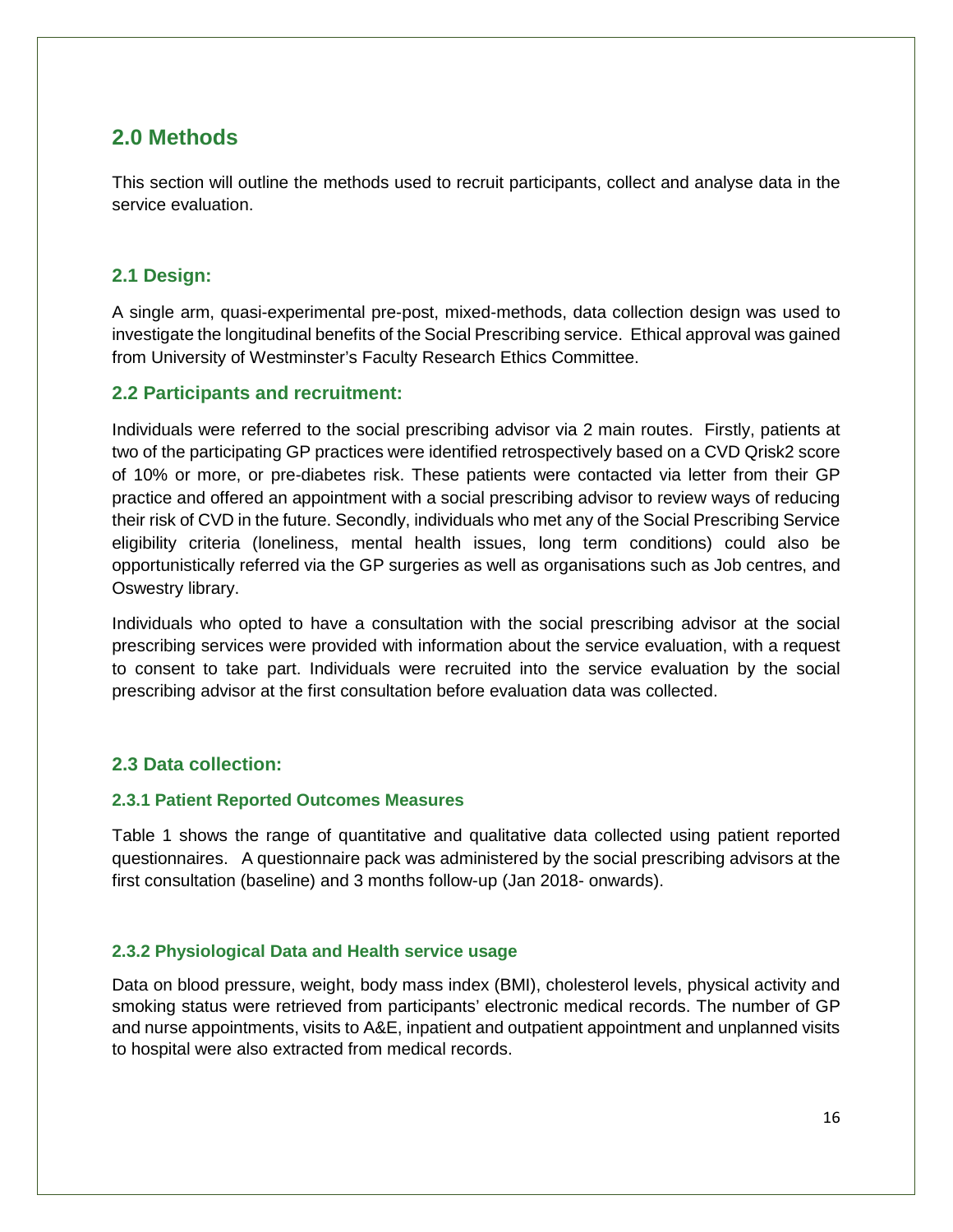| <b>Domain</b>          | <b>Measurement tool</b>   | <b>Information</b>                              |
|------------------------|---------------------------|-------------------------------------------------|
| Peoples concerns       | Measure Yourself          | Validated self-completed and patient led.       |
| about their health and | Concerns and              | Capture concerns and wellbeing and              |
| wellbeing              | Wellbeing                 | qualitative data on the value of the service    |
|                        | questionnaire             | and other things affecting health.              |
| Patient activation     | <b>Patient Activation</b> | 13 statements on beliefs and patient            |
|                        | Measure                   | confidence around the management of their       |
|                        | questionnaire             | individual health condition. Linked to clinical |
|                        |                           | outcomes and costs for delivering care)         |
| Loneliness levels      | De Jong Gierveld          | Validated 6 items questionnaire, which can      |
|                        | Loneliness Scale 6        | discern emotional and social isolation.         |
|                        | items questionnaire       |                                                 |
| Work and relationship  | Bespoke questions         | To ascertain more information about             |
| status                 |                           | participants                                    |
| Service satisfaction   | Bespoke satisfaction      | Anonymous survey administered at the 3          |
|                        | survey                    | months follow up only rating satisfaction and   |
|                        |                           | providing space to feedback comments.           |

*Table 1. Summary of questionnaire data collected at baseline and 3-month follow-up.*

### **2.3.3 Stakeholder Interviews**

One-to-one, semi structured interviews were carried out with 24 individuals over a 10-month period. Participants included 6 staff members directly involved in the designing, implementation and running of the scheme; 6 people from the CVD risk register who had met with a link worker on at least one occasion; 4 non-CVD service users and finally, external stakeholders and organizations referring into the scheme. Prior to all the interviews, participants were sent copies of the participant information sheet to read and/or had the study explained to them. All but one participant then consented to take part (one service user felt they were not up to doing it). Topic guides rather than set questions were employed so that participants could feel free to relate their stories and unanticipated issues could emerge. Interviews were held at the convenience of the participant, and the dialogue was digitally recorded. Individual interviews lasted from 30-60 minutes. All participants were debriefed and thanked by email within a week of the interview. Interview data were transcribed by an agency and stored securely as password protected files on a password-protected computer.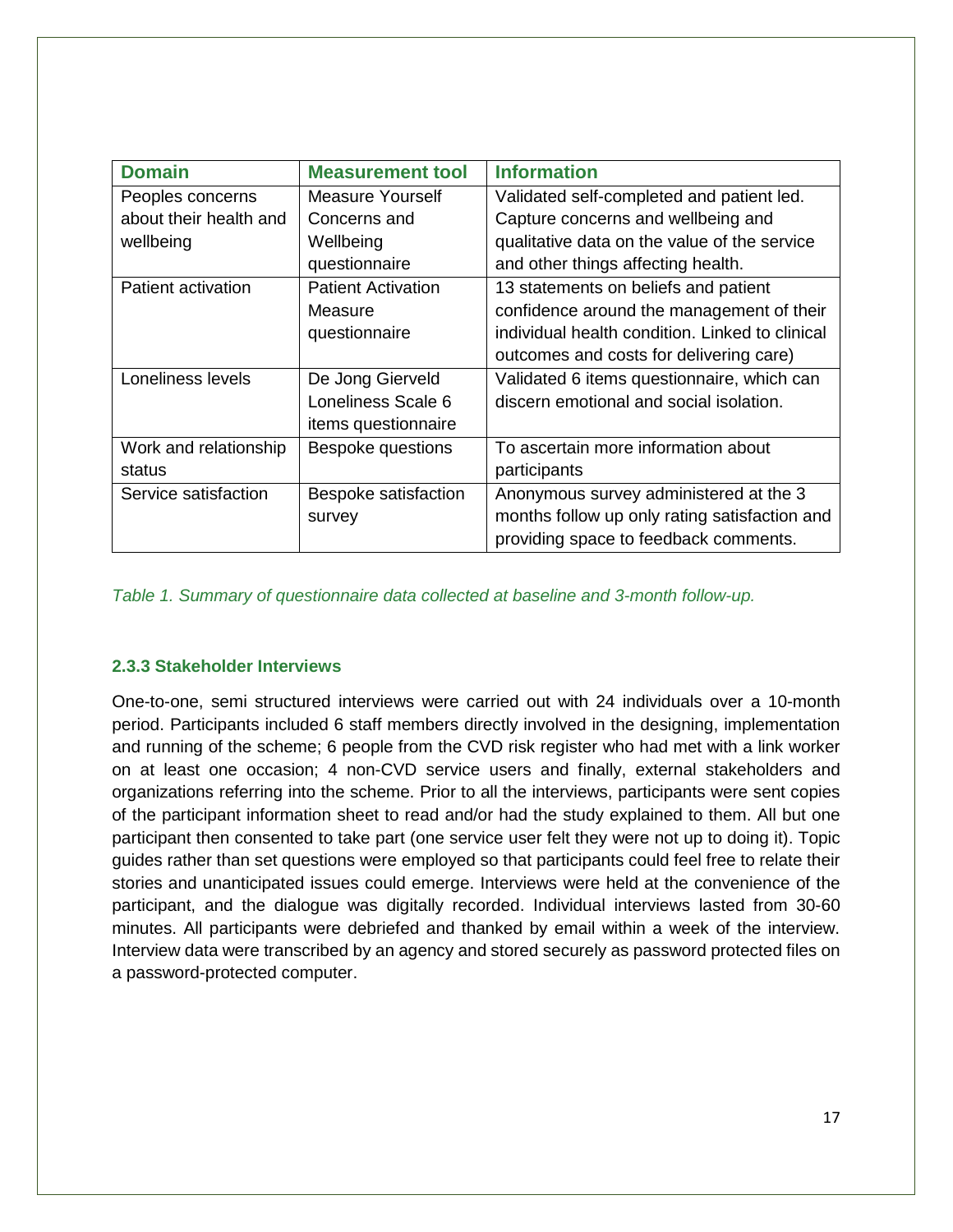| <b>Semi-structured Interviews</b><br>(* real role but pseudonyms) |      |                                                         |      |  |                                |      |                        |
|-------------------------------------------------------------------|------|---------------------------------------------------------|------|--|--------------------------------|------|------------------------|
| <b>Key Staff*</b>                                                 | Year | <b>Other</b><br>stakeholders*                           | Year |  | <b>Service</b><br><b>users</b> | Year | <b>Referral reason</b> |
| Link worker<br>(Carol)                                            | 2018 | Practice<br>manager<br>(Keith)                          | 2018 |  | Female                         | 2018 | <b>CVD</b>             |
| Public<br>health<br>manager<br>(Joan)                             | 2018 | <b>DWP Disability</b><br>Employment<br>Advisor<br>(Sue) | 2019 |  | Female                         | 2018 | <b>CVD</b>             |
| Project<br>Manager<br>(Ken)                                       | 2018 | <b>DWP</b><br>Employment<br>Advisor (Pat)               | 2019 |  | Female                         | 2018 | <b>CVD</b>             |
| IT manager<br>(Chris)                                             | 2018 | <b>DWP</b><br>Employment<br>Advisor (Ann)               | 2019 |  | Male                           | 2018 | <b>CVD</b>             |
| Service<br>manager<br>(Kath)                                      | 2018 | <b>Adult social</b><br>care worker<br>(Jill)            | 2019 |  | Male                           | 2018 | <b>CVD</b>             |
| Public<br>Health<br>consultant<br>(Elise)                         | 2018 | Adult social<br>care worker<br>(Mel)                    | 2019 |  | Male                           | 2018 | <b>CVD</b>             |
| Link worker<br>(Emily)                                            | 2019 | GP (Nick)                                               | 2019 |  | Female                         | 2019 | Other                  |
|                                                                   |      | GP (Liz)                                                | 2019 |  | Female                         | 2019 | Other                  |
|                                                                   |      |                                                         |      |  | Male                           | 2019 | <b>Mental Health</b>   |
|                                                                   |      |                                                         |      |  | Female                         | 2019 | Other                  |

*Table 2. Characteristics of participants taking part in semi-structured interviews (real roles but pseudonyms).* **Link worker** = social prescribing link worker*;* **DWP =** Department of Work and Pensions*;* **Service user** = a person who has met with a social prescribing link worker*;* **CVD** = service user is on a CVD register*;* **Other** = service user has been identified or self identifies as having health issues related to life style, weight; **Mental health** = patient has been identified as having mental health needs.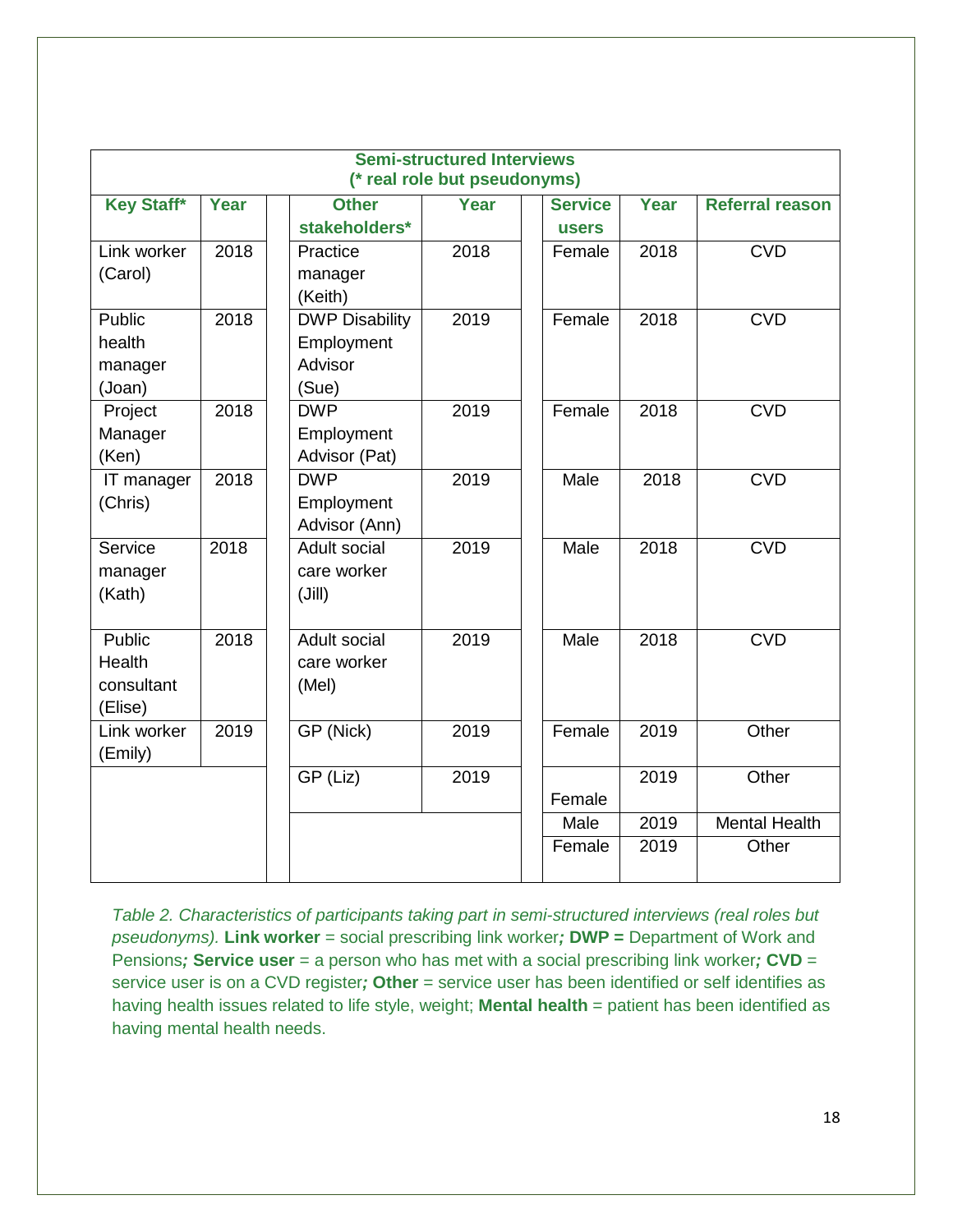### **2.4 Data Analysis**

### **2.4.1 Qualitative Analysis**

Thematic data analysis was conducted in phases using NVivo to analyse different sections of the data in various ways. By repeatedly listening to the digital recordings and reading transcripts of interviews, the author familiarized herself with all the data covering the full range of themes. NVivo was then used to extract more codes and analyse different sections of the data in various ways. Maps and diagrams were then used to creatively synthesize ideas. As ideas were generated, they were discussed with the research team and with different stakeholders. Data was coded using a modified constant comparison approach inspecting and comparing all data and fragments arising in a given case and moving from a larger to more compact data set.

### **2.4.2 Quantitative Analysis**

The numerical data from outcome measures was not normally distributed, therefore nonparametric Wilcoxon Repeated Measures statistical tests were used to test the data for significant differences showing changes in scores on the questionnaires.

#### Measure Yourself Concerns and Wellbeing (MYCaW)

MYCaW concerns, wellbeing and profile score were calculated individually and the mean score for the cohort calculated at each time point. Qualitative data from the MYCaW tool was analysed using content analysis. [18,](#page-18-0)[19](#page-18-1)

#### Patient Activation Measure (PAM)

All scores from PAM were analysed for total score change pre-post and individual score changes of 4 or more points was deemed clinically significant. Scores were also calculated as activation levels and comparisons of frequencies of activation levels made.

### De Jong Gierveld Loneliness Scale

Pre-post score changes for social loneliness, emotional loneliness and total loneliness were calculated individually and the mean score for the cohort calculated at each time point.

### Physiological health data

 $\overline{\phantom{a}}$ 

Physiological health data was collected from the GP practice records or by the social prescribing advisor. This measured height (cm), weight (kg), BMI, systolic BP (mmHg), diastolic BP (mmHg), total cholesterol (mmol/L), HDL cholesterol (mmol/L), non-HDL cholesterol (mmol/L), cholesterol

<span id="page-18-0"></span><sup>18</sup> Polley MJ, et al (2007). How to summarise and report written qualitative data from patients: a method for use in cancer support care. Supportive Care in Cancer 15(8)963-71.

<span id="page-18-1"></span><sup>19</sup> Seers HE, et al. (2009) Individualised and complex experiences of integrative cancer support care: combining qualitative and quantitative data. Support Care Cancer.17(9) p1159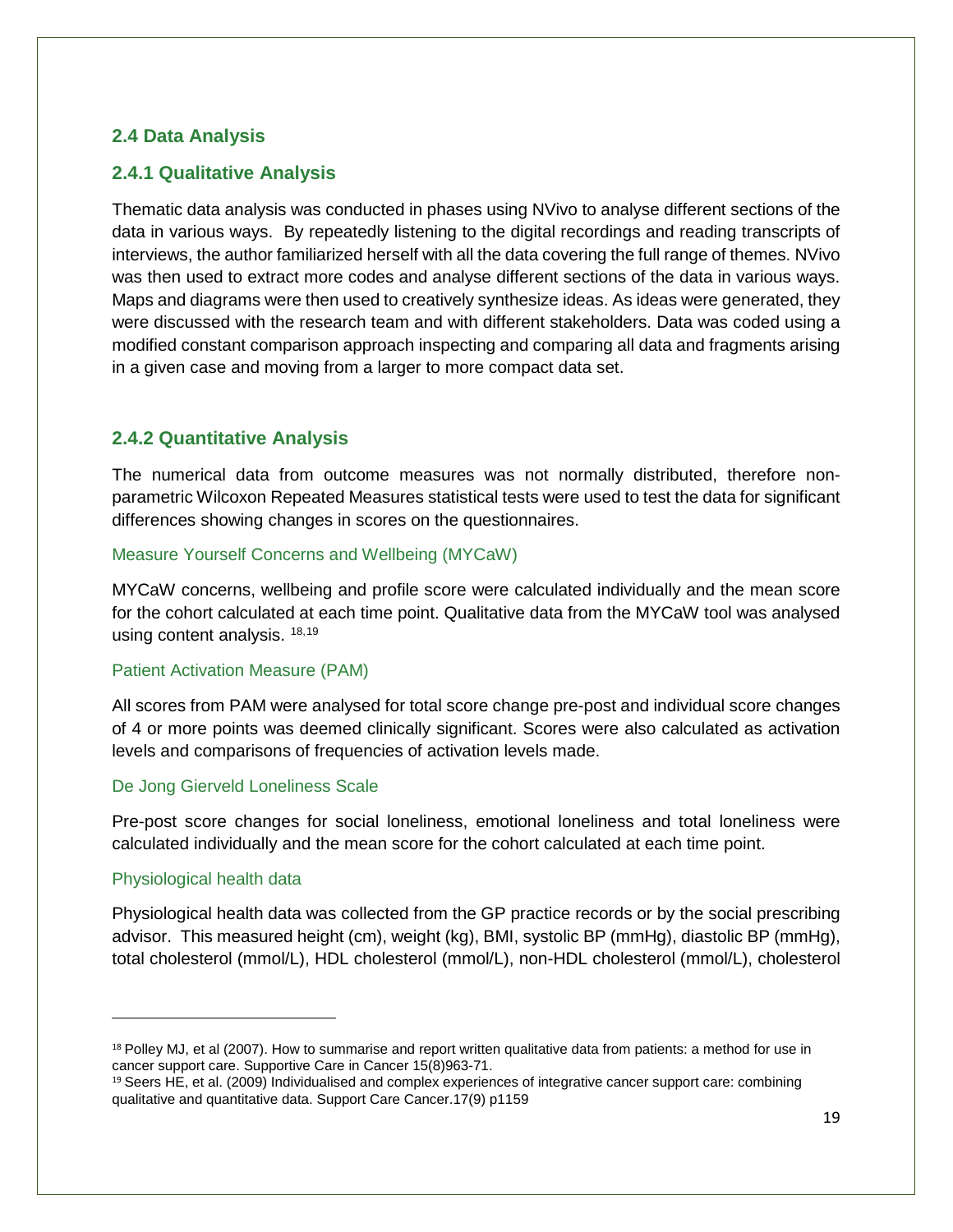ratio, smoking status, level of declared physical activity and weight classification. Data was nonparametric and, where possible was analysed by Wilcoxson Repeated Measures tests.

#### Health service usage data

Health service usage data was collected in terms of frequencies of attendance at: GP practice, nurse, hospital unplanned, hospital inpatient, hospital outpatient for the three months before attending the social prescribing service, and then the three months prior to follow-up appointment at the social prescribing service. A matched control group of people who were offered social prescribing but did not take it up was used to compare health service usage at each time point.

#### Employment status

Frequency of employment status was captured to see changes in frequencies in people's social status.

#### Service user satisfaction

An anonymous satisfaction questionnaire asked people to reflect on their experience of the service using Likert scales of satisfaction, and provided qualitative data relating to patient experience and satisfaction. The data generated from this tool was only post-service, and therefore statistical tests were not performed on it.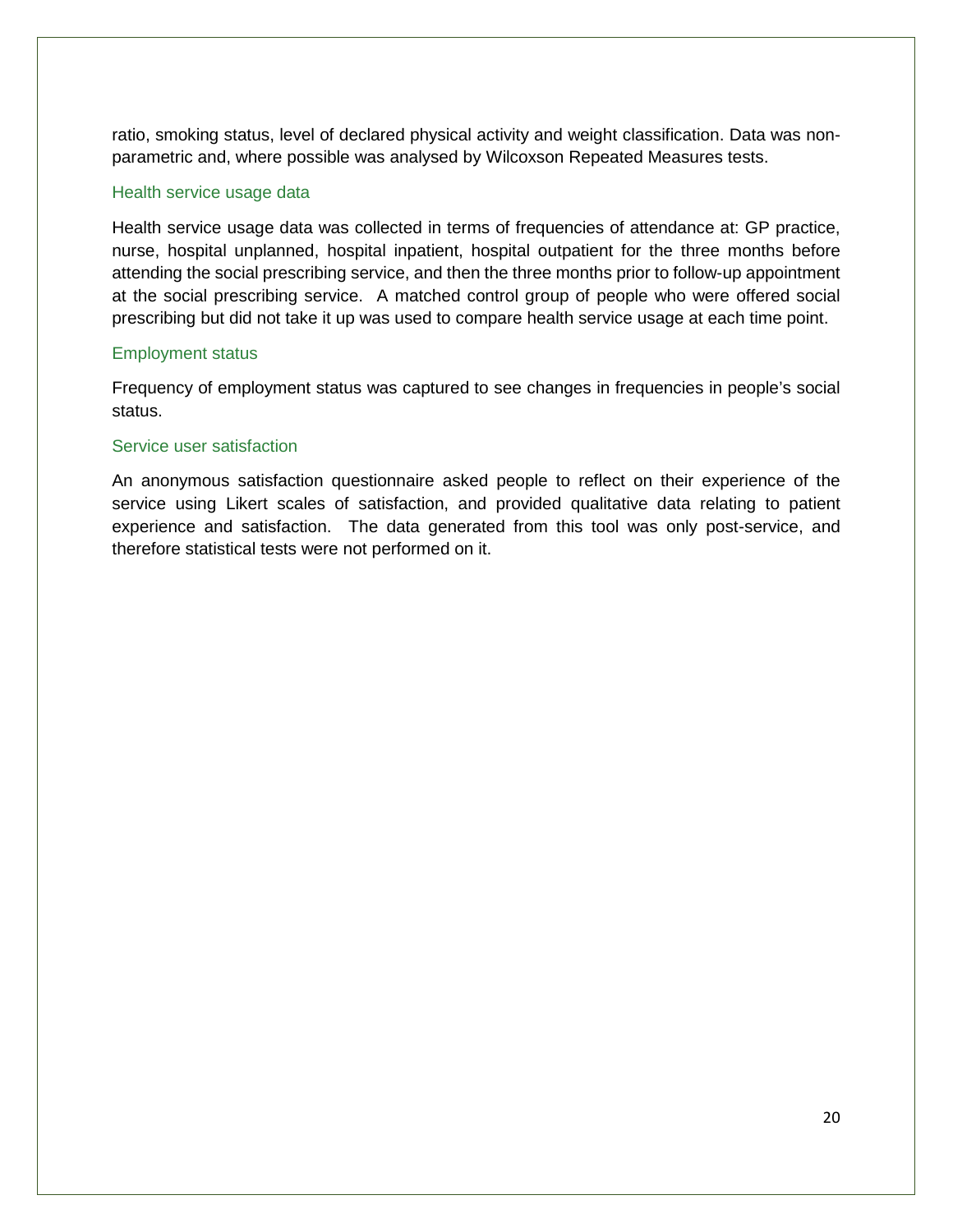# **3.0 Results**

This social prescribing service was an innovative step forwards for Shropshire Council and results are reported to reflect data gathered from May [20](#page-20-0)17 to May 2019 <sup>20</sup>.

This section is split into 4 sections, to allow the different aspects of the evaluation to be reported, these are:

- 3.1 Service Design and implementation
- 3.2 Service referrals and demographics
- 3.3 Service user satisfaction and experiences
- 3.4 Impact of the service

Throughout the results, we have used qualitative data from the questionnaires and interviews of stakeholders to provide real examples of people's responses to the social prescribing service to complement the quantitative data being presented.

### **3.1 Service Design and Implementation**

This section themes that emerged from qualitative analysis of interviews relating to core elements, learning and challenges experienced when setting up the social prescribing demonstrator site.

#### Best practice and action learning

 $\overline{\phantom{a}}$ 

Working according to certain core principles developed through early research into successful factors in social prescribing<sup>[21](#page-20-1)</sup> gives the service the best chance of success. Our findings suggest that the Shropshire social prescribing service is upholding and demonstrating these core principles in a robust manner. This will provide the service with the best chance of sustainability and long-term success.

The setting up of the service was both systematic and iterative. The ethos of action learning is also fully embedded in the Shropshire social prescribing service, and the team is making use of multiple opportunities to learn and progress the social prescribing model. Each step of the learning process had been documented by the implementation team, through agile management meetings.

The learning gained from the practices adopting social prescribing informed the development of the service in later practices, with successful elements replicated, and less effective elements discarded. For example, a practice manager explained how a decision had been made to free up a practice room in the surgery one day a week, so that the patient knew the scheme was connected to the GP service, and also to allow patients to combine the visit with other actions

<span id="page-20-0"></span> $^{20}$  Please note, a previous version of this report was generated for data collected between May 2017 and October 2018 – this was Phase 1, and this current report represents the full findings of the complete evaluation from May 2017 to May 2019.

<span id="page-20-1"></span><sup>&</sup>lt;sup>21</sup> Polley M et al (2016). Annual National Social Prescribing Network Conference report. University of Westminster, London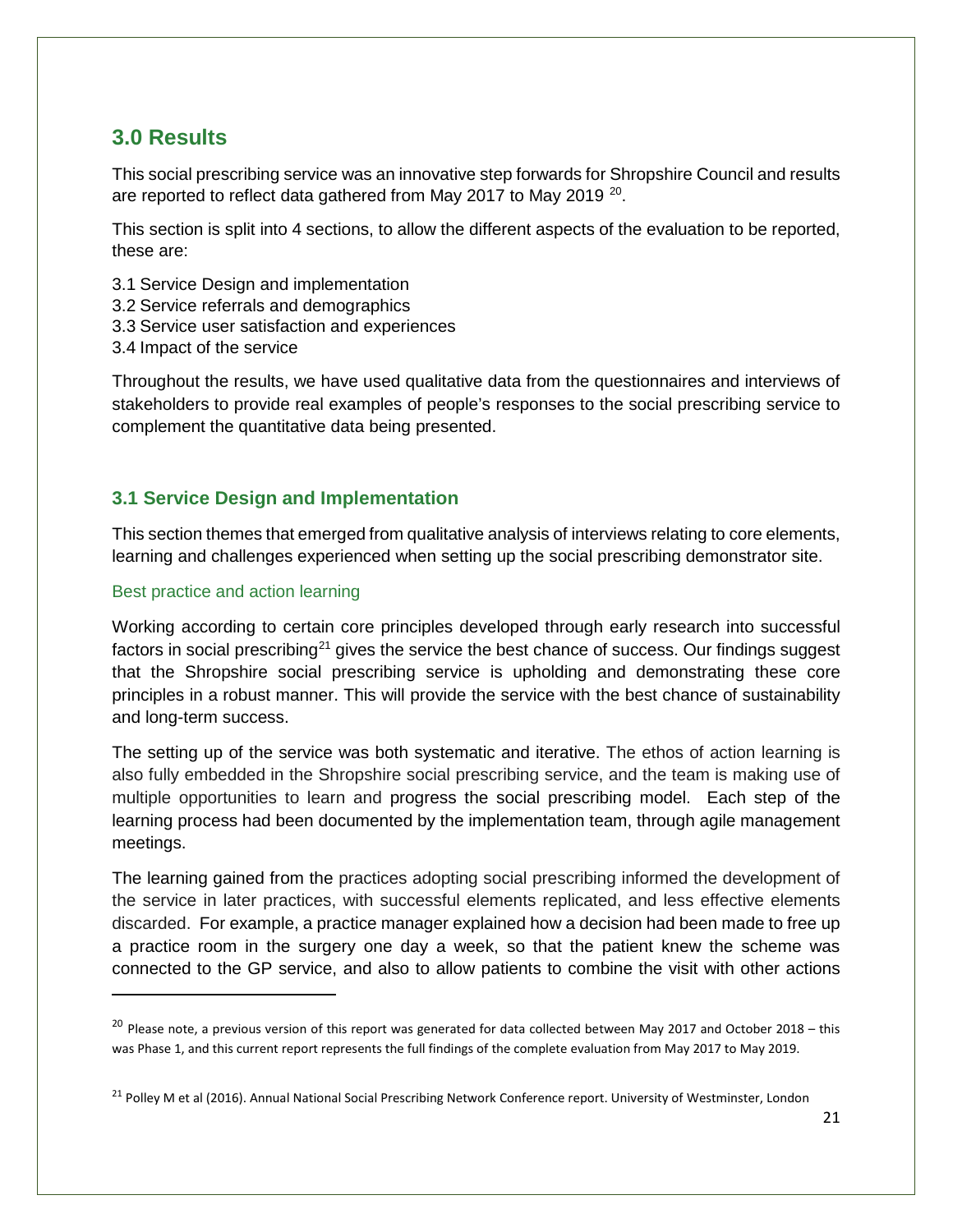such as discussing a prescription. Service users who were interviewed agreed that having the social prescribing meeting in the GP surgery had made attendance relatively straightforward.

> *"A young lady came and interviewed me from Shropshire Council, at the doctor's"*

*"The times were very convenient and the ease in which dates could be altered was really helpful. The room and atmosphere in the appointments were very relaxed which made 'opening up' so much easier."*

*"We've got a large medical centre in Oswestry and I met her there."* 

#### Collaborative working

All staff interviewed about the project agreed that it was a collaborative venture. An important step was engaging with local stakeholders in the Shropshire area (GP practices, organisations) and working on a model that they could start to implement. It was considered important to treat these stakeholders as equal partners, and not dictate to them.

The top 'go to' organisations/groups were identified early on, which was useful in terms of linking in with voluntary sector contracts commissioned by the council. These VCSE services could be walking groups, talking groups, physical activity groups, whatever exists locally that could support people.

The Shropshire social prescribing scheme is now making good use of the rich resources and assets within the local area, while seeking ways to overcome local problems such as physical isolation and transport limitations. Underpinning the service was the belief that communities can come up with their own solutions, but that the social prescribing service offers them a framework through which to do this. Voluntary organisations in the area had also benefited from the formal referral and feedback system, because it helps to validate their work as a positive health intervention.

#### Quality assurance (QA)

QA of the social prescribing interventions was regarded as a priority when designing the social prescribing service. The social prescribing service shared the QA procedure with the VCSEs who would receive individual referrals. These organisations then had to self-report about their policies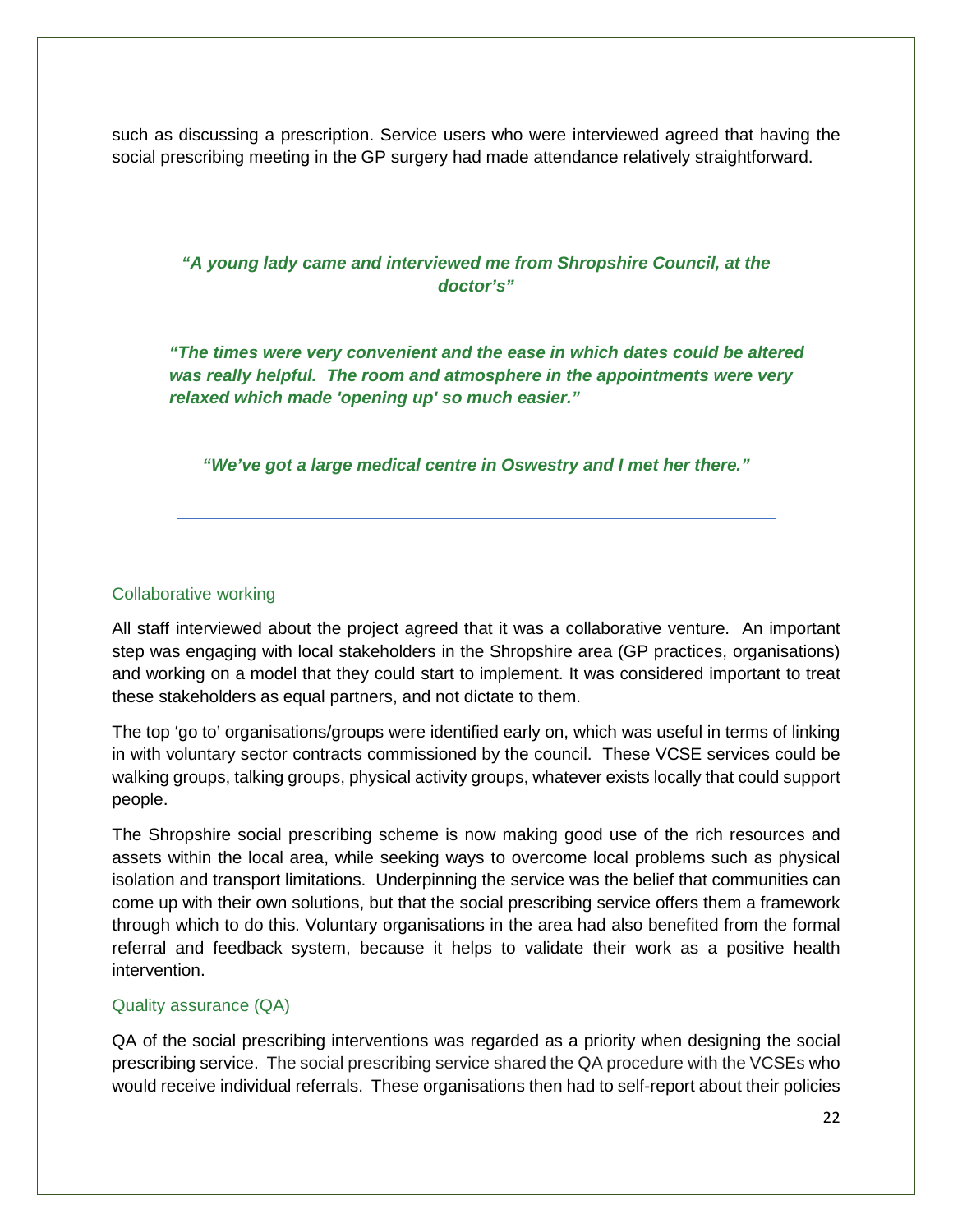and procedures regarding safeguarding, health and safety and information governance. This was necessary to ensure the organisations were suitable to refer to. Cases considered "too challenging" or "too severe" for the social prescribing service, e.g. serious mental health issues and suicidal cases, were referred by the social prescribing advisor to emergency intervention from mental health services. It was important to give confidence to GPs to refer to the social prescribing service.

### Implementation challenges

Part of the team's learning journey has been recognising and learning from the challenges of setting up a new, fully integrated service from scratch with finite numbers of people and financial resources. Team members identified the following challenges, and that others setting up similar schemes could learn from them.

### *Time*

Setting up a social prescribing project, with all its complexities, was a time-consuming process involving much learning in action. The decision to create a service of a very high quality and standard, which was fully documented and independently evaluated from the onset, made the whole process more iterative than expected. While the enthusiasm, team spirit and dedication across the team was emphasised, team members had other work duties as well.

Staff directly working for the social prescribing service did so on a part-time basis which slowed down both the setting up of different aspects of the service (e.g. evaluation) and communication between different parties. The various GP practices also needed to be invited in, and this required time for discussion, but was acknowledged as an essential element in the implementation process.

For those involved at the operational level, having an independent evaluation had created its own set of challenges. Capturing the right data proved time consuming with delays in the rolling out and collection of evaluation data. The national regulations around GDPR were also introduced whilst this project was in process. A necessary but time-consuming part of the process was ensuring that data sharing agreements and suitable ways of managing the data between GP practices, Help2Change (Shropshire council) and the evaluation team (University of Westminster) were all in place. This was balanced against the growing pressure to demonstrate the outcomes to the financial stakeholders.

#### *Data collection*

The social prescribing advisors faced practical challenges when collecting evaluation data, in particular how to negotiate or integrate data collection into the consultation process. There were concerns at times as to how data collection may affect the consultation. The first social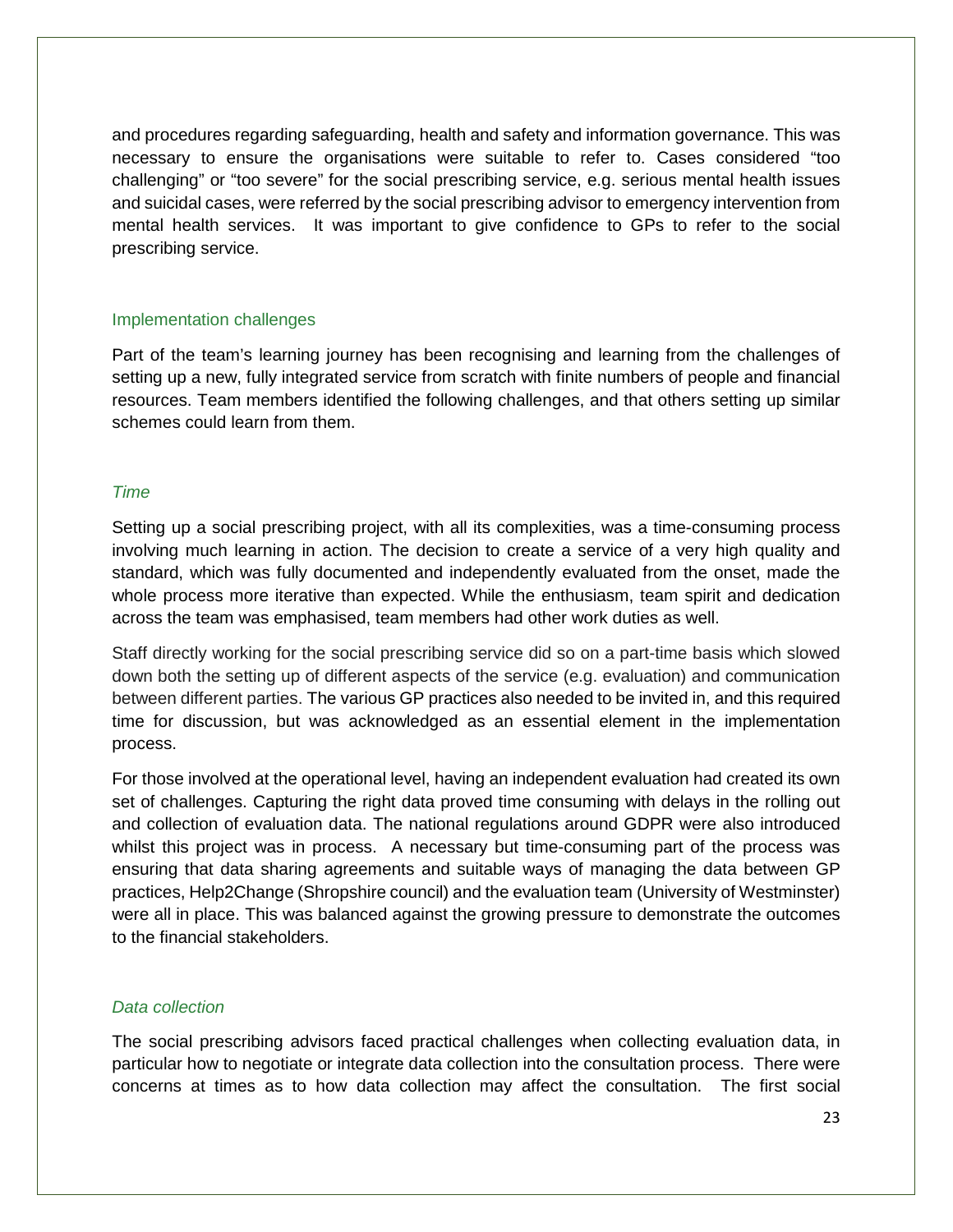prescribing advisors at the demonstrator site were supported by the evaluation team from the University of Westminster, to enable high quality data collection to occur i.e. adhering to the appropriate procedures associated with informed consent, outcomes measures and data handling and storage. Whilst some stakeholders wanted particular data, it was acknowledged that a social prescribing advisor may not be in a position to collect the data – this was sometimes dependent on how the first consultation was progressing. This was a fine line to navigate, however, the individual service users' needs were always put first.

Participants were interviewed by the evaluation team as part of the service evaluation, which meant they had been asked to complete several questionnaires at the initial and follow up meetings with the social prescribing advisor. None of the participants expressed any objections to answering the questionnaires and at least two had appreciated being part of a research project. One described the questions as "not taking very long" although another remembered that it had involved "ticking a lot of boxes."

### *Funding and resourcing*

With a limited budget, resourcing was a challenge. The team managed with in-house resources (across the wider council and public health) and the voluntary sector, which had been "very positive" about contributing towards the scheme. They had taken a system wide approach, but budget limitations meant the service had to be strategically targeted.

Pressure on the social prescribing team, from external stakeholders to "show results" led to some "interesting conversations" when some team members were challenged about the data in terms of impact and numbers of referrals, part-way through the evaluation. The social prescribing service took longer to set up that anticipated, however, it adhered to the core principles associated with long term success. Having these challenging conversations was viewed as constructive by the social prescribing team. Having a development and reflection process that enabled critical friends to be involved was part of the ethos of the action learning approach from day one.

#### *Avoiding duplication*

Another challenge was convincing some stakeholders that the social prescribing service was not duplicating services already offered, such as by the Community Care Coordinators (C&CCs). The focus of the C&CCs was primarily on practically supporting the frail and elderly (via care coordination, aids, adaptations, alarms etc.) as well as supporting people who were experiencing loneliness, whereas the Shropshire social prescribing service was aimed at *preventing* diseases from occurring in later life and *preventing* loneliness.

#### **To summarise**

**A robust and informed approach to developing a social prescribing service was used**. Efficient use of limited resources and existing assets in the local area was made and best practice was adhered where possible. Choosing to have an independent evaluation carried out from the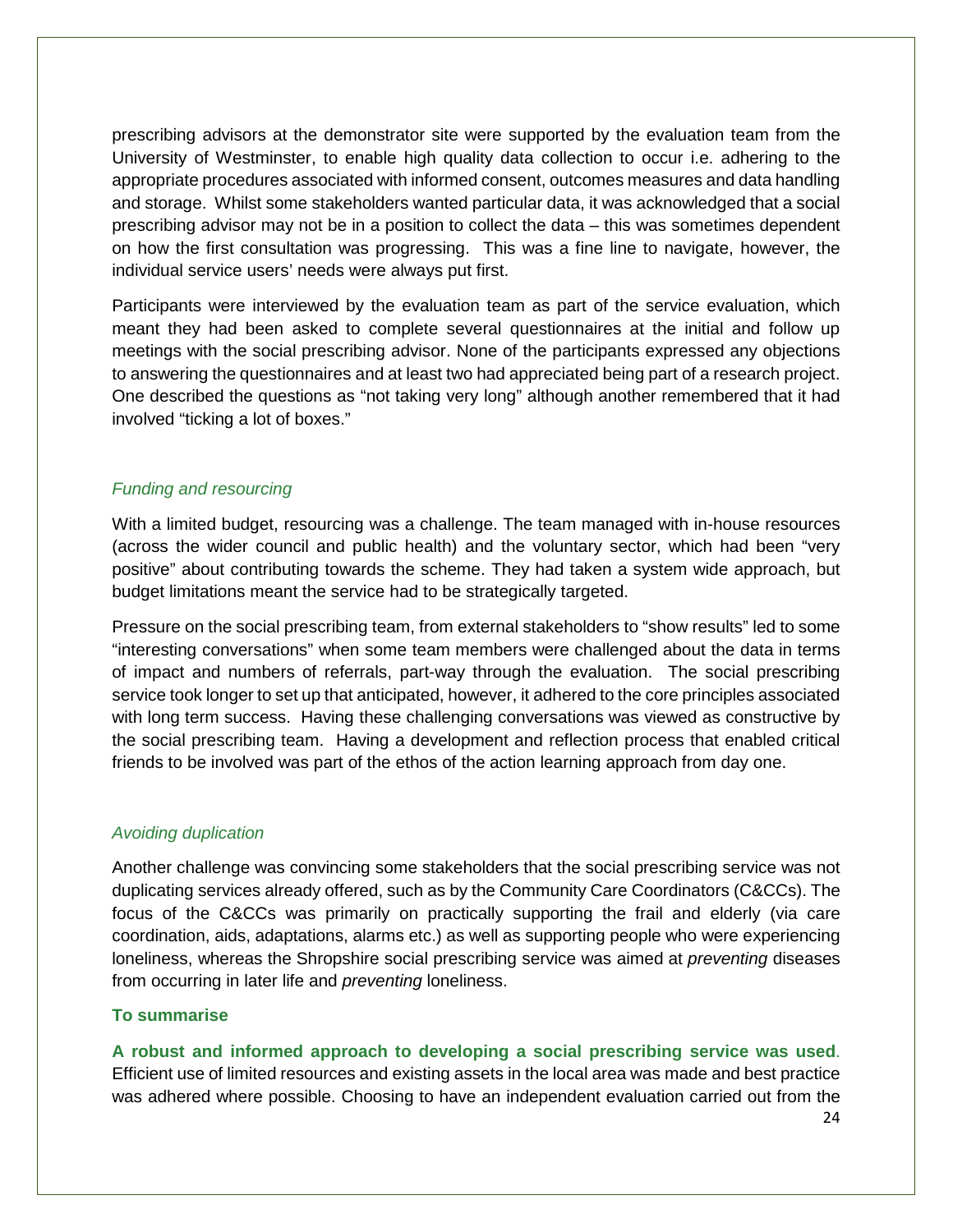beginning of the project added a layer of complexity but has enabled independent data analysis to be captured. The iterative learning cycles and learning from the evaluation enabled the service to evolve as necessary, responding to local challenges in the operating environment. Learning gained was used to inform development of schemes countywide.

**Governance**, in the form of protection of vulnerable clients, ensured that people unsuited to social prescribing were referred to the appropriate agencies, such as mental health services.

**Other elements of a sustainable social prescribing service identified in this study include**; involving local communities from inception; a phased role out involved multiple testing of the different parts of the model with the gathering of different stakeholder perspectives and reflections; pre-service training and networking; collaborative relationships with external stakeholders and supervision and support for social prescribing link workers.

**Problems experienced implementing and running the service that were identified in this study include**; making choices around allocation of limited resources; establishing eligibility and the suitability of clients and interventions; keeping communication and feedback loops active; managing concerns about duplication or overloading of services, administrative and technological challenges, and undergoing a rigorous, longitudinal service evaluation while being under pressure to rapidly produce the evidence required to secure long-term funding.

**Stakeholders recommendations for implementing future social prescribing projects were;**

- Use a sound methodology to develop the model and nail down the requirements of the service and its evaluation as soon as possible.
- Keep a data trail and recording the learning, "the steps and the iterations that we've gone through."
- Cultivate the main sources of referral, i.e. the keenest GP practices. "They really want it to happen, they've taken ownership of it… they're part of the process from the beginning."
- The data collection process itself needs to be factored into any analysis of a real-world social prescribing project.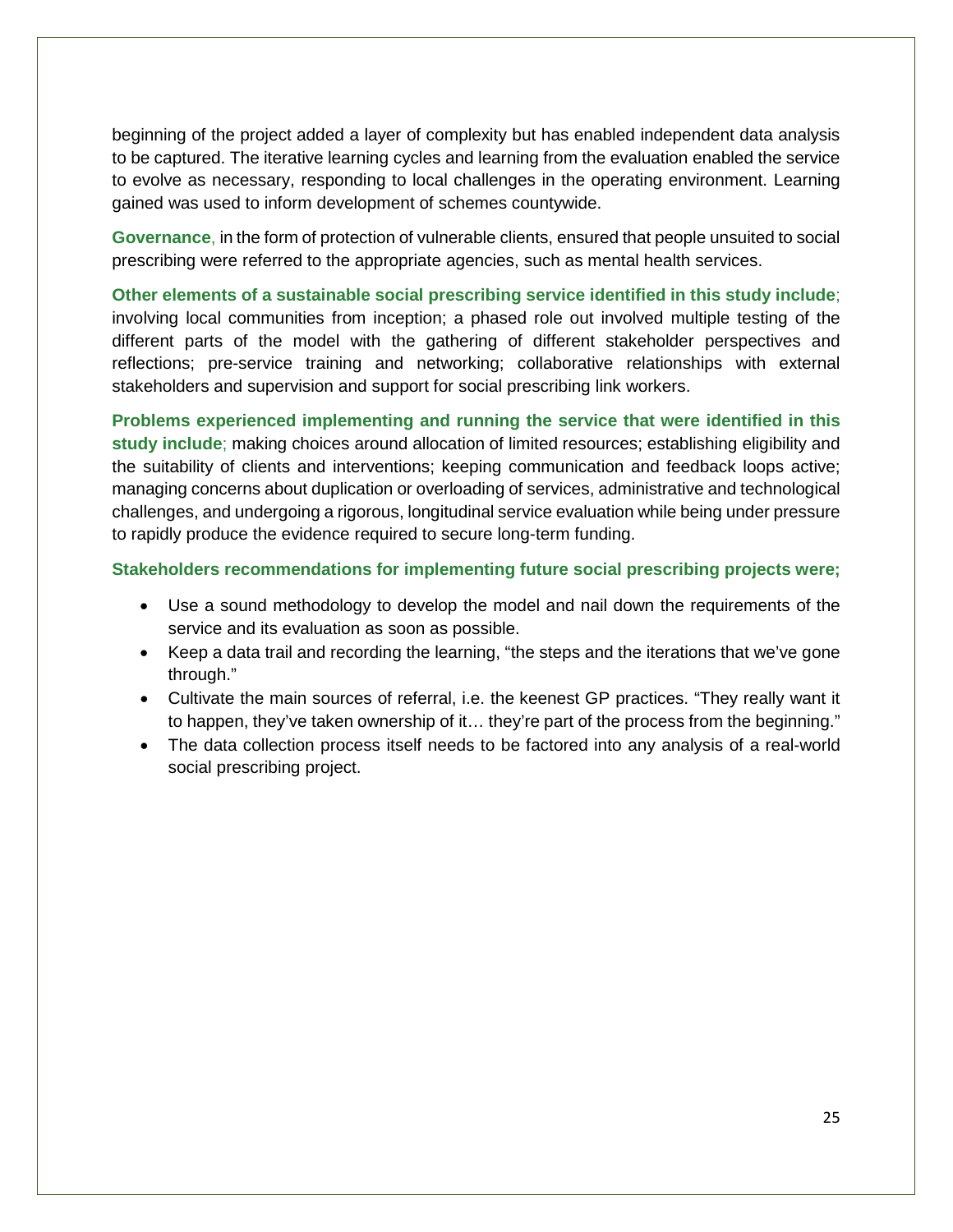# **3.2 Service referrals and demographics**

In this section we present information on referrals into the social prescribing service across Shropshire ( $n=515$ ) and then referrals associated with the evaluation ( $n=105$ ).

### **Shropshire wide**

Overall the Shropshire social prescribing service has expanded to 4 services in Oswestry/Ellesmere, Albrighton, Bishop's Castle, Bridgnorth and 4 services in Shrewsbury, which incorporated 11 GP practices. Data below reflects 515 referrals (both opportunistic referrals and systematic identification through an audit of the patient record) made between May 2017 – May 2019.

- Opportunistic referrals were made by a range of other services as well as by the GP surgeries which include Adult Social Care, Oswestry & Shrewsbury Job Centre, Help2Change, Oswestry library, Early Help, Enable, Qube, Mental Health Access team, Age UK, First Point of Contact, Pharmacy in Albrighton and Physiotherapy.
- Opportunistic Referral rates from the GP practices were variable ranging from 4 referrals (Caxton) to 56 referrals (Bridgnorth) which reflects the length of time they have been involved in social prescribing and whether they are focussing on systematic or opportunistic referrals (See Appendix A for breakdown of referrals by GP practices).
- The social prescribing service is catering for a very wide range of ages, 79% of service users are between 40-79 years old (See Figure 2 below).



*Figure 2. Range and frequency of ages of service users.*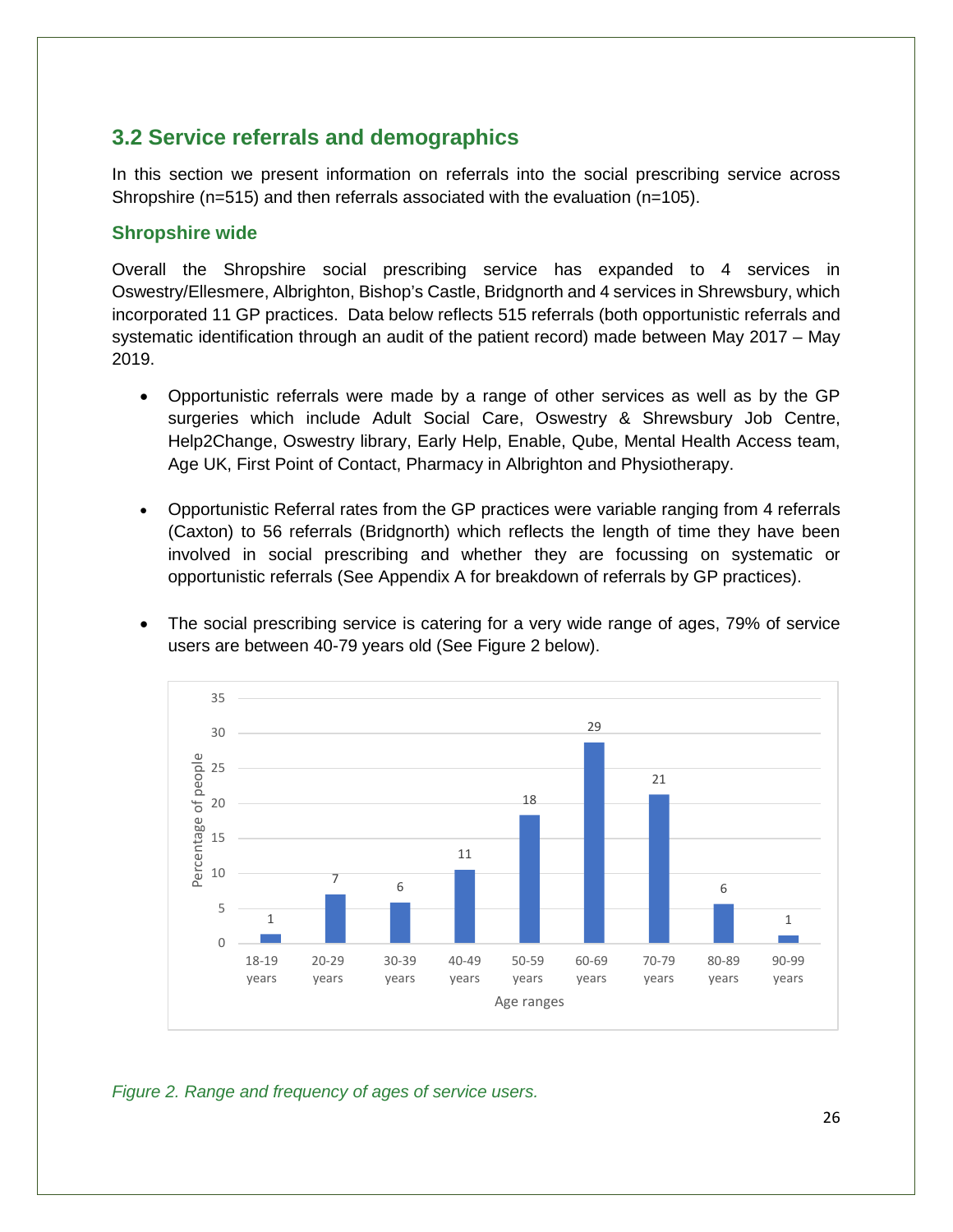Reasons of opportunistic referral into the social prescribing service are presented in Figure 3 below. The most frequent reason was for mental health issues, closely followed by lifestyle risk factors and loneliness or isolation issues.



*Figure 3. Reasons for opportunistically referring individuals into the social prescribing services. Individuals (n=301) were referred for a total of 415 reasons as individuals can be referred for more than one reason.*

A CVD audit of the medical records in 2 of the Oswestry and Ellesmere (O&E) GP practices was carried out to find patients who had a CVD Qrisk2 score of ≥10%. Details of the process undertaken between Jan 2018 – February 2019 as follows (note not all CVD audit data available therefore this only represents a proportion of the service activity):

- 294 people were invited by a letter from their GP practice to use the social prescribing service
- 239 (81%) of these were successfully contacted by the social prescribing advisor after the letter had been sent
	- o 109 (46%) accepted the offer of an appointment;
	- o 113 (47%) declined the appointment
	- o 17 (7%) had no record for declining or accepting.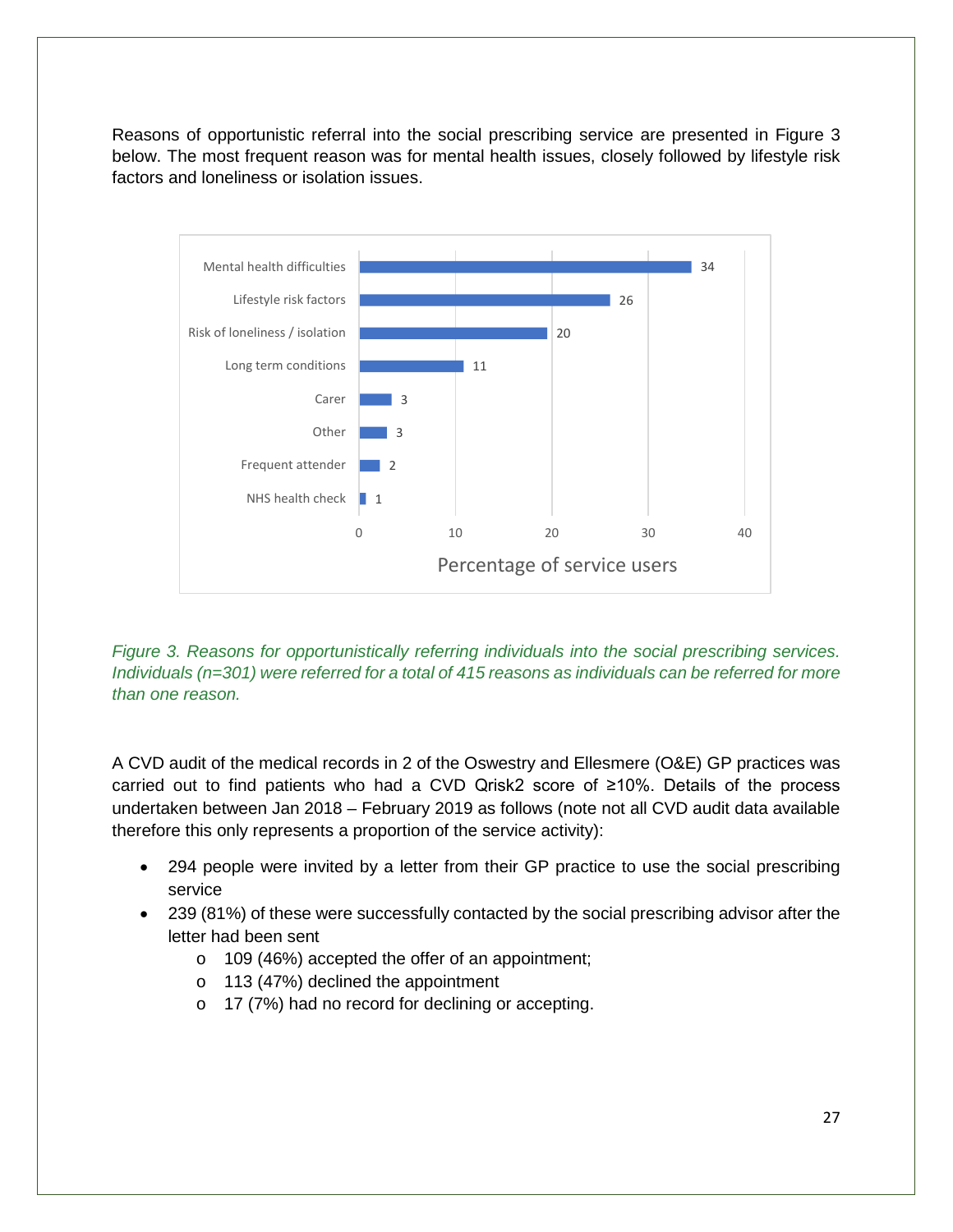### **Evaluation specific recruitment**

The Oswestry/Ellesmere social prescribing service was the first social prescribing service to be implemented and the only one running when the evaluation was set-up. Evaluation participants were initially therefore only able to be recruited from the 4 GP practices involved in this social prescribing service. Recruitment later expanded to include social prescribing clients from 3 practices in Shrewsbury, from Albrighton Medical Practice and from Bridgnorth.

Of the 515 individuals who used the social prescribing service between May 2017 and May 2019, 134 consented to take part in the evaluation: 113 Oswestry/Ellesmere; 17 Shrewsbury; 2 Albrighton; 2 Bridgnorth. 105 of these participants attended their 3 months follow-up appointment. 87 Oswestry/Ellesmere; 15 Shrewsbury; 1 Albrighton; 2 Bridgnorth.

As the social prescribing service was new, there was no prior data to inform the choice of inclusion criteria. Initially the inclusion criteria was agreed as systematic referral of people at risk of CVD, i.e. Qrisk2 score of ≥10% and opportunistic referral of people who were socially isolated or lonely. Later on, the inclusion criteria of the opportunistic group was widened (See Fig 4). Overall, 68% of evaluation participants were via the CVD audit, 32% were via opportunistic referrals.



### *Figure 4. Comparison of opportunistic referrals from Oswestry & Ellesmere GP practices vs evaluation practices.*

Opportunistic referrals into the whole service are recorded in blue on Figure 4. Individuals who consented to the evaluation did represent the majority of categories of opportunistic referrals, but not necessarily in the same proportions.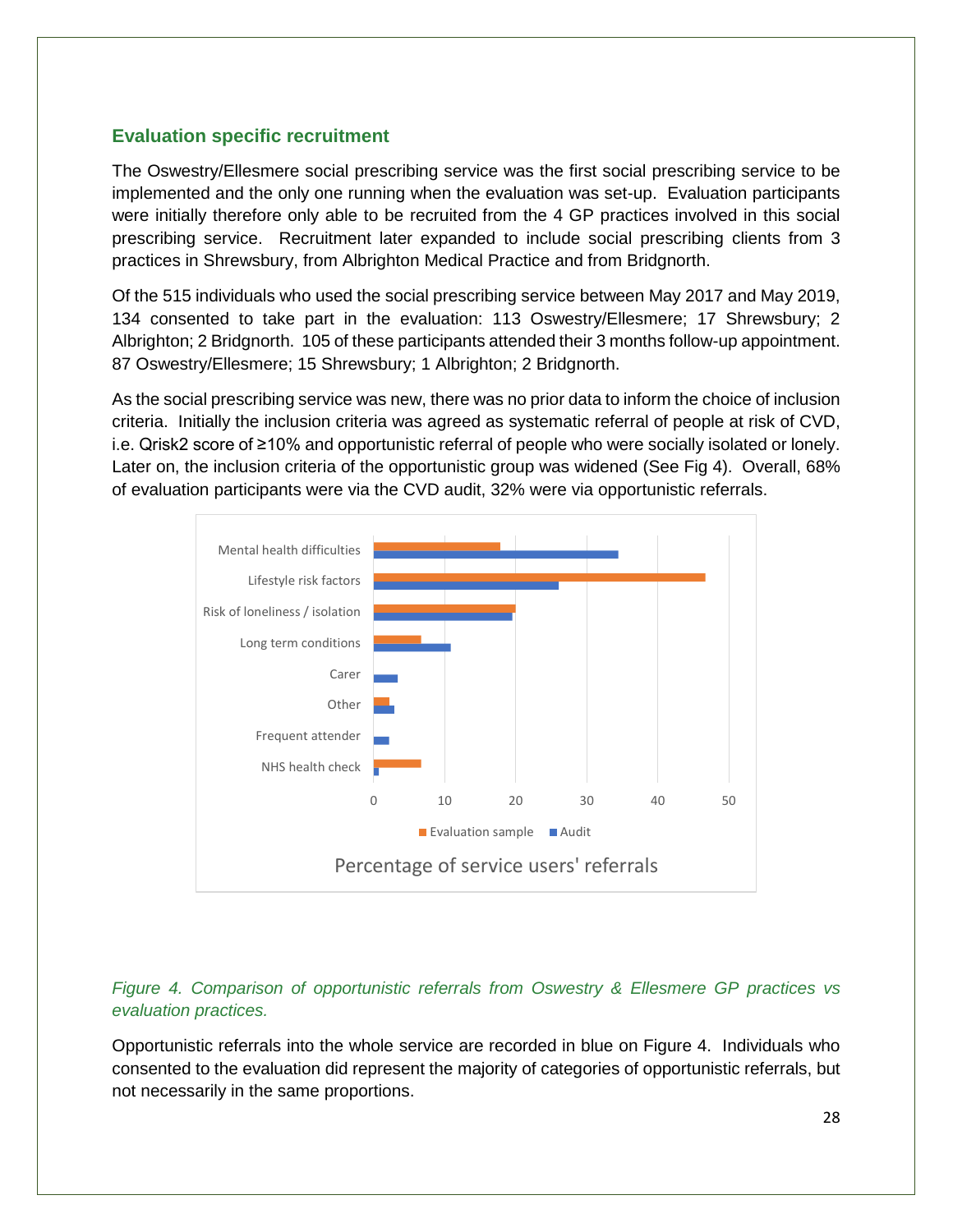### **Participant demographics**

The demographics of the evaluation participants at baseline and at 3-month follow-up are shown in Table 3. The 3-month follow-up group showed the same demographics as the full group at baseline, except there were a smaller relative percentage of single people and higher percentage of widowed people in the follow-up group. There were also a smaller percentage of employed people in the follow-up group.

| <b>Demographic</b>    | <b>Detail</b>                                 | <b>Baseline</b>          | Number (%) of Number (%) at 3<br>months'<br>follow-up |
|-----------------------|-----------------------------------------------|--------------------------|-------------------------------------------------------|
|                       |                                               | $(n=134)$                | $(n=105)$                                             |
| <b>Gender</b>         | Male                                          | 62 (46%)                 | 48 (46%)                                              |
|                       | Female                                        | 71 (53%)                 | 57 (54%)                                              |
| <b>Mean age</b>       |                                               | 61.31 years (SD<br>12.6) | 62.21 years (SD 11.9)                                 |
| <b>Referral type</b>  | Systematic<br>(CVD risk identified)           | 90 (67%)                 | 71 (68%)                                              |
|                       | Opportunistic<br>(not<br>CVD risk identified) | 18 (13%)                 | 16 (15%)                                              |
|                       | Other                                         | 26 (19%)                 | 18 (17%)                                              |
| <b>Marital status</b> | Married                                       | 63 (47%)                 | 48 (46%)                                              |
|                       | Single                                        | 40 (30%)                 | 31 (30%)                                              |
|                       | <b>Divorced</b>                               | 17 (12%)                 | 13 (12%)                                              |
|                       | Widowed                                       | 11 (8%)                  | 10 (10%)                                              |
|                       | Separated (same sex<br>relationship)          | $1(1\%)$                 | $1(1\%)$                                              |
|                       | Other/Rather not say                          | 2(2%)                    | 2(2%)                                                 |
| <b>Ethnicity</b>      | White                                         | 129 (9%)                 | 103 (98%)                                             |
|                       | Other                                         | $1(1\%)$                 | $1(1\%)$                                              |
|                       | Not declared                                  | 2(2%)                    | 2(2%)                                                 |
| <b>Employment</b>     | <b>Retired</b>                                | 62 (46%)                 | 53 (51%)                                              |
| <b>status</b>         | Employed                                      | 38 (28%)                 | 27 (26%)                                              |
|                       | Unemployed                                    | 23 (17%)                 | 16 (15%)                                              |
|                       | <b>Disabled</b>                               | 7(5%)                    | 5(5%)                                                 |
|                       | Housewife/Husband                             | 2(2%)                    | 2(2%)                                                 |
|                       | Sick leave                                    | $1(1\%)$                 | 1(1%)                                                 |
|                       | Volunteering                                  | $1(1\%)$                 | $1(1\%)$                                              |

*Table 3: Demographic data of individuals who participated in the evaluation. Data is presented for all participants in the evaluation at baseline (n=134) and for those with 3-month follow-up (n=105).*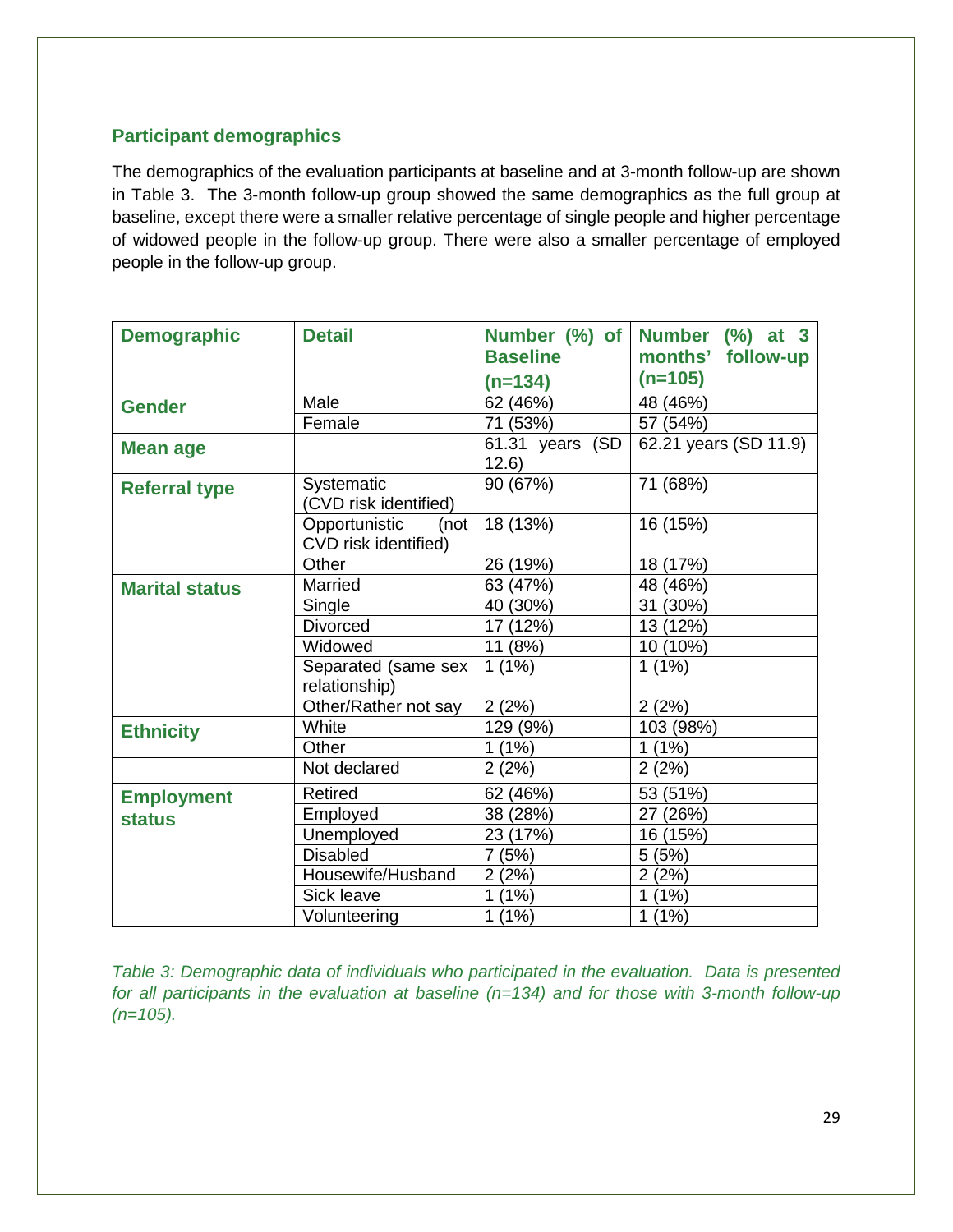# **3.3 Service user satisfaction and experience**

### **3.3.1 Satisfaction ratings**

A service satisfaction questionnaire was completed anonymously by 72 participants. This was done separately to the other questionnaires used in the evaluation as it is a standard part of the service. As it was anonymous, it was impossible to chase up non-responders. Of the people who responded, results showed an extremely high level of satisfaction with the social prescribing service.

- Convenience of times,  $(4.85/5)$
- Convenience and suitability of venue (4.82/5),
- Feeling able to discuss concerns with the social prescribing advisor (4.89/5).

56/72 (78%) responded that they knew why they were referred, 9/72 (13%) did not know why

52/72 (72%) participants felt they were referred to a suitable intervention or support service, 3/72 (4%) did not.

### **3.3.2 Service user experience**

Qualitative analysis was carried out on data from the service users, to understand what their experience was like, what was particularly important or anything that could be improved. This section briefly reports on key themes that were identified in the qualitative analysis relating to service user experience. These include working with people with low agency and the value of the social prescribing advisor which is split into the following aspects; the referral; the relationship with the social prescribing advisor; tackling loneliness and isolation; incentivising.

### Supporting people with low agency**:**

One aim of the social prescribing service was to support people with low agency. Initial feedback from service users demonstrated that this group of people were being identified.

*"I think I'd been to the doctors about my cholesterol and the issue of weight came into it, which I had been aware of for some time, but really done nothing about it"*

*"I was a regular smoker and of course every time I meet with a health care professional they tell me, this is not a very good idea you know".*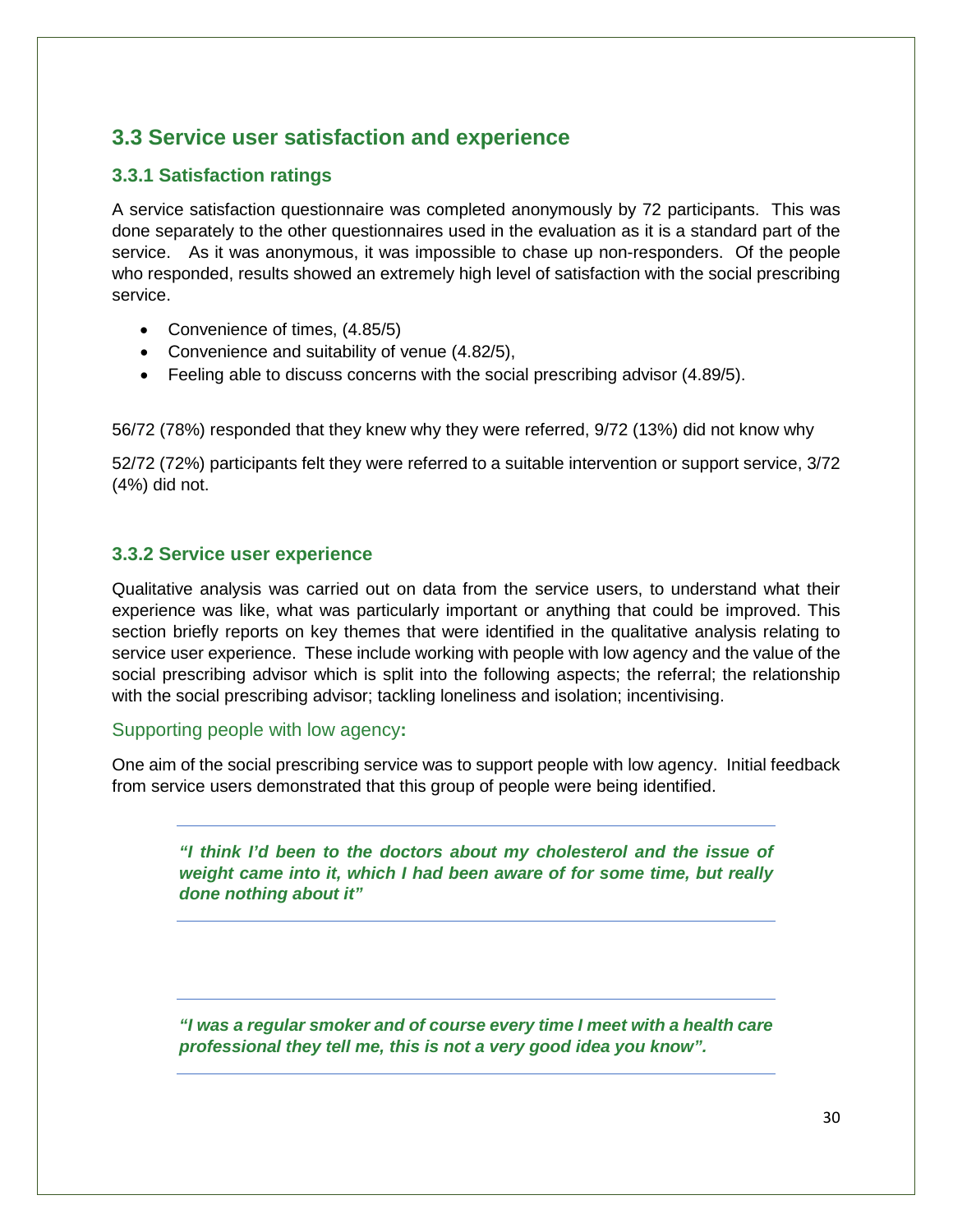#### The value of the social prescribing advisor

Service users (and staff) saw the role of the social prescribing advisor as crucial to the social prescribing experience. Several aspects specifically relating to the social prescribing advisor were highlighted by users as valuable and positive. These included the referral process, the relationship they established, and the incentive provided, which are explained in more detail below.

#### *The referral*

Whilst individuals were referred into the service via multiple agencies, all participants interviewed had been referred by, and had received a letter from their GP surgery (as part of the CVD risk audit). Most participants remembered receiving the referral letter and a follow up call from the social prescribing advisor. This demonstrates the value of following up the letter with an introductory call from the social prescribing advisor, particularly if a person had low agency and was unlikely to proactively book an appointment.

*"I got a call from xx (the SP Advisor), explaining who she was and saying would I like to go down and talk to her for an hour, and it really snowballed from there."*

#### Relationship with social prescribing advisor

Meetings with the social prescribing advisor were seen as central to the social prescribing service, as it is here that individuals, through a process of co-production, could establish their health needs and put a plan into place.

Most participants recalled their first meeting with the social prescribing advisor. Participants expressed an appreciation of the length of time allocated for this meeting and for exploring their personal health needs; e.g.

*"I think partly the attraction of it was, that there was somebody who was happy to talk about my problem and also say, I can give you an hour."*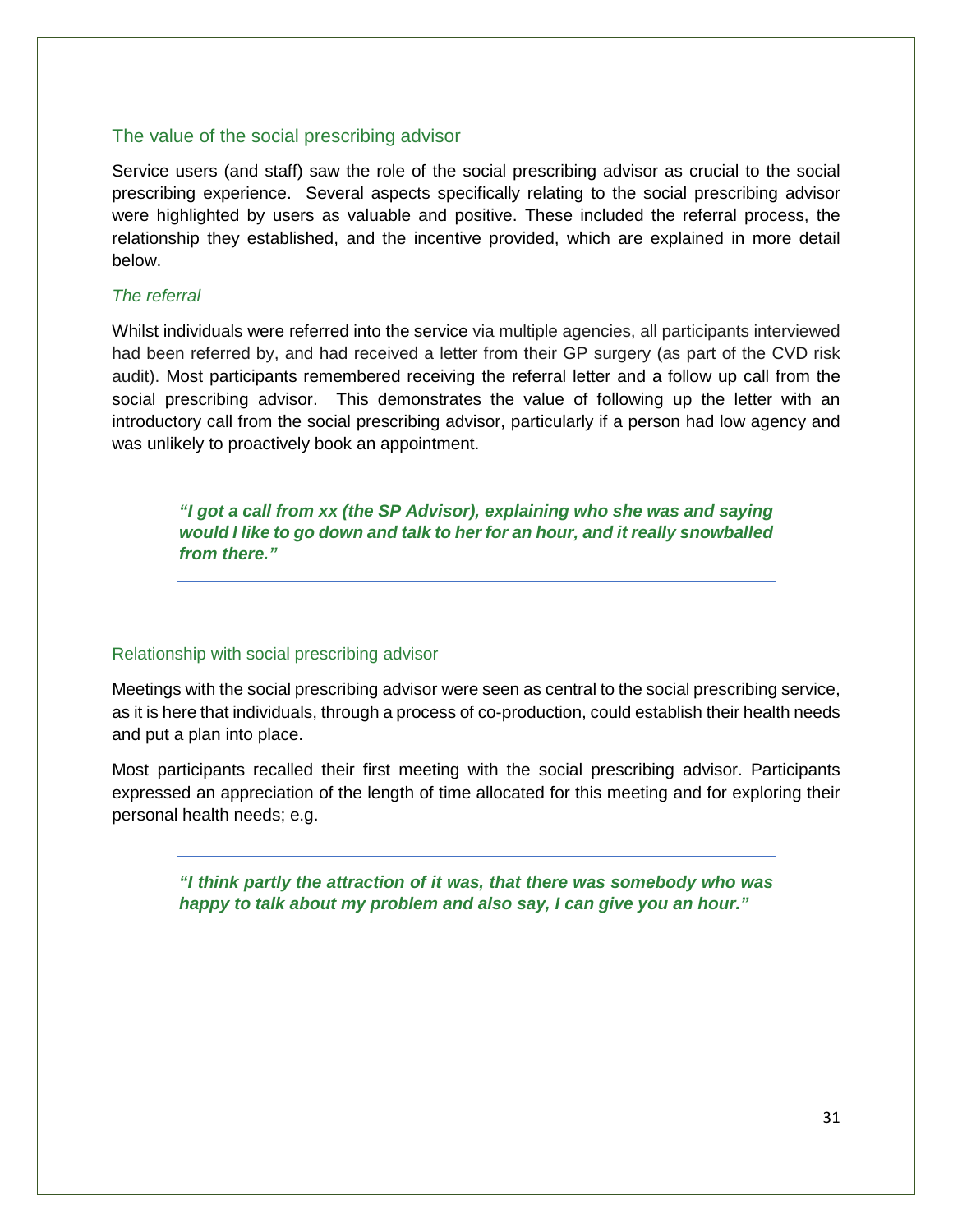This participant acknowledged how rarely such an in-depth conversation about their health and wellbeing needs took place in a GP practice; e.g.

*"How often do you get offered an hour's chat about a particular problem in a doctor's medical centre? You don't and I do have to say that was really quite an incentive."* 

Impressions of the social prescribing advisors were generally very favourable. One participant described their advisor as "very helpful" and "supportive," remarking on how the advisor had

*"listened carefully and came up with good answers and suggestions."*

Another participant described the Advisor as:

*"a very nice lady… who suggested there were things I could do that would not so much improve my health - but more sort out the wellbeing things."* 

Participants appreciated the fact that it was that it was more like a sort of discussion about what they wanted and what was going to work for them. One participant explained how useful it was to discuss their problems concerning weight loss with someone who was really prepared to listen:

*"[It was] Very helpful. We talked over, obviously, weight issues and as to how I might go about doing this more positively."*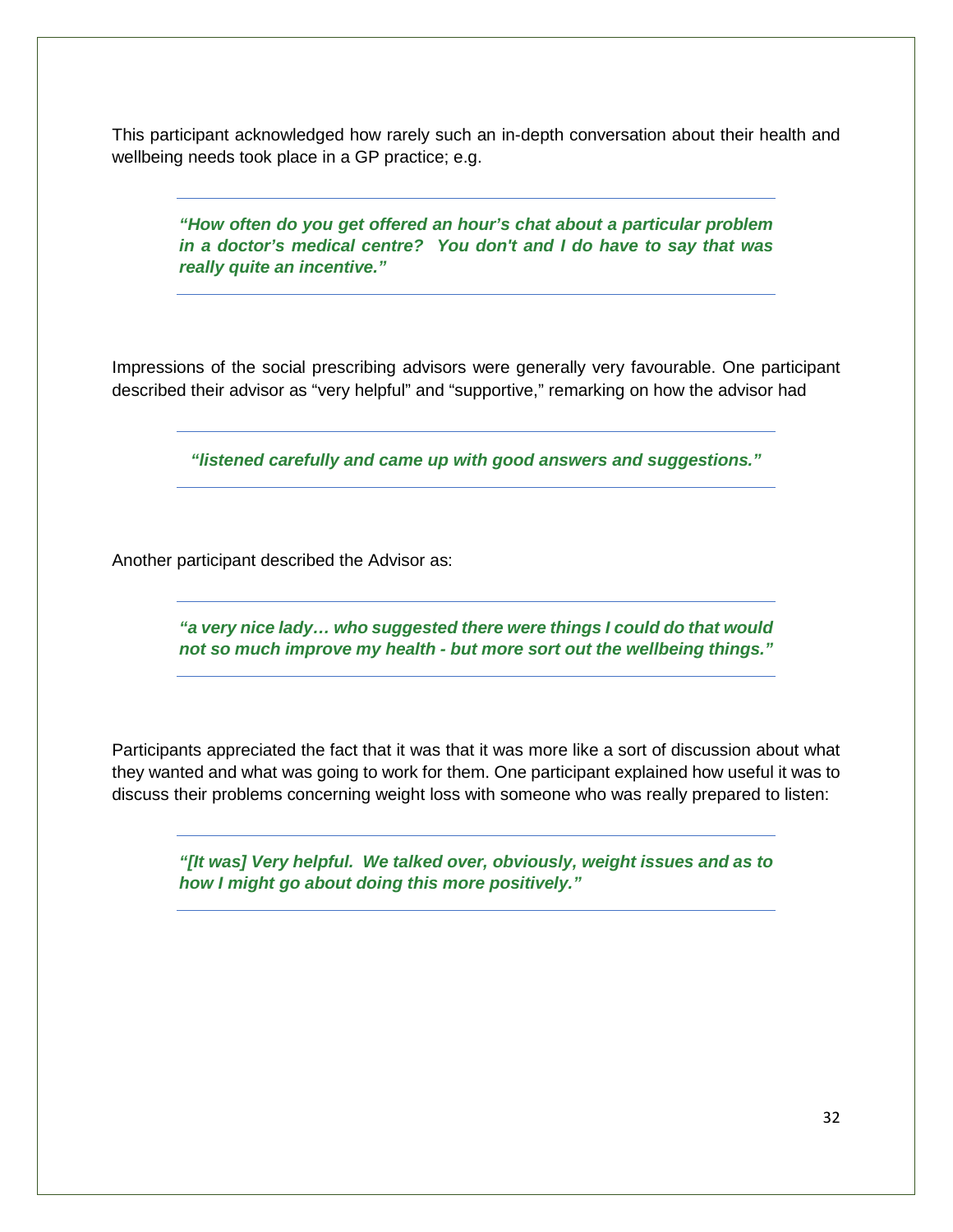#### Tackling loneliness and isolation

Reducing and preventing loneliness and isolation was a goal of social prescribing service, and user responses suggested that that the privacy and empathic nature of consultation process with the social prescribing advisor played a part in this:

> *"The advisor has been a sensitive and helpful advisor, who's given me enough latitude to open up about what are quite private matters."*

*"Issues are difficult to talk about but felt able to share things not shared before because of advisors."* 

While participants in our study had been referred to a wide range of services, many had opted to pursue a group activity or intervention, which could bring social and emotional as well as physical benefits:

> *"As a result of speaking with the Adviser, I have joined a weekly walking group and also joined a leisure centre where I go to swim once or twice a weekly."*

*"Started baby and mother gym classes and will be starting group activities too."*

Not all service users were able to engage in energetic activities, and for those who were isolated, other solutions were found, such as home visits from professionals and volunteers.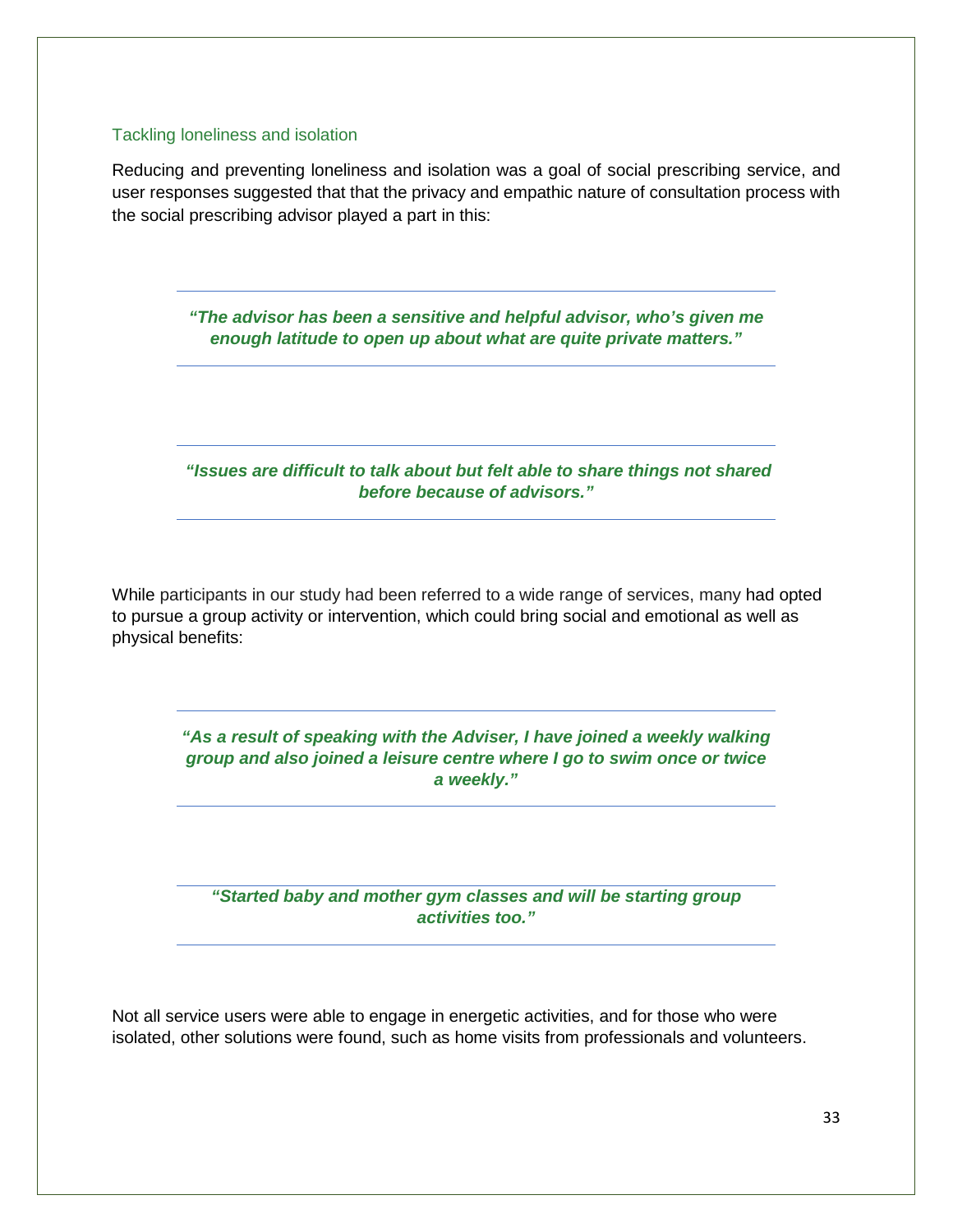#### **Incentivising**

It was clear from the interviews that the social prescribing advisor/client meeting had led people to consider their health more seriously and to look for ways to improve it. The conversation and trust established with their Advisor had, for some, acted as an incentive in itself:

*"Knowing that [the SP Advisor] had said to me, 'I'll see you in three months and we'll see how we're going.' That actually was a very good incentive. I've been to things like Weight Watchers and things like that before…but [the SP Advisor] was taking the trouble to see me, giving me one to one, which I think is very important…I didn't want to let her down any more than I wanted to let myself down."*

Important for some participants were the follow up calls by the social prescribing advisor to check that the client had followed up their recommendation. One participant spoke of how they had gone away and forgotten about the conversation until they received a reminder call;

*"If they hadn't persisted I'd have just forgotten about it. If it had just been one visit to the surgery I'm sure…there would have been a very different outcome."*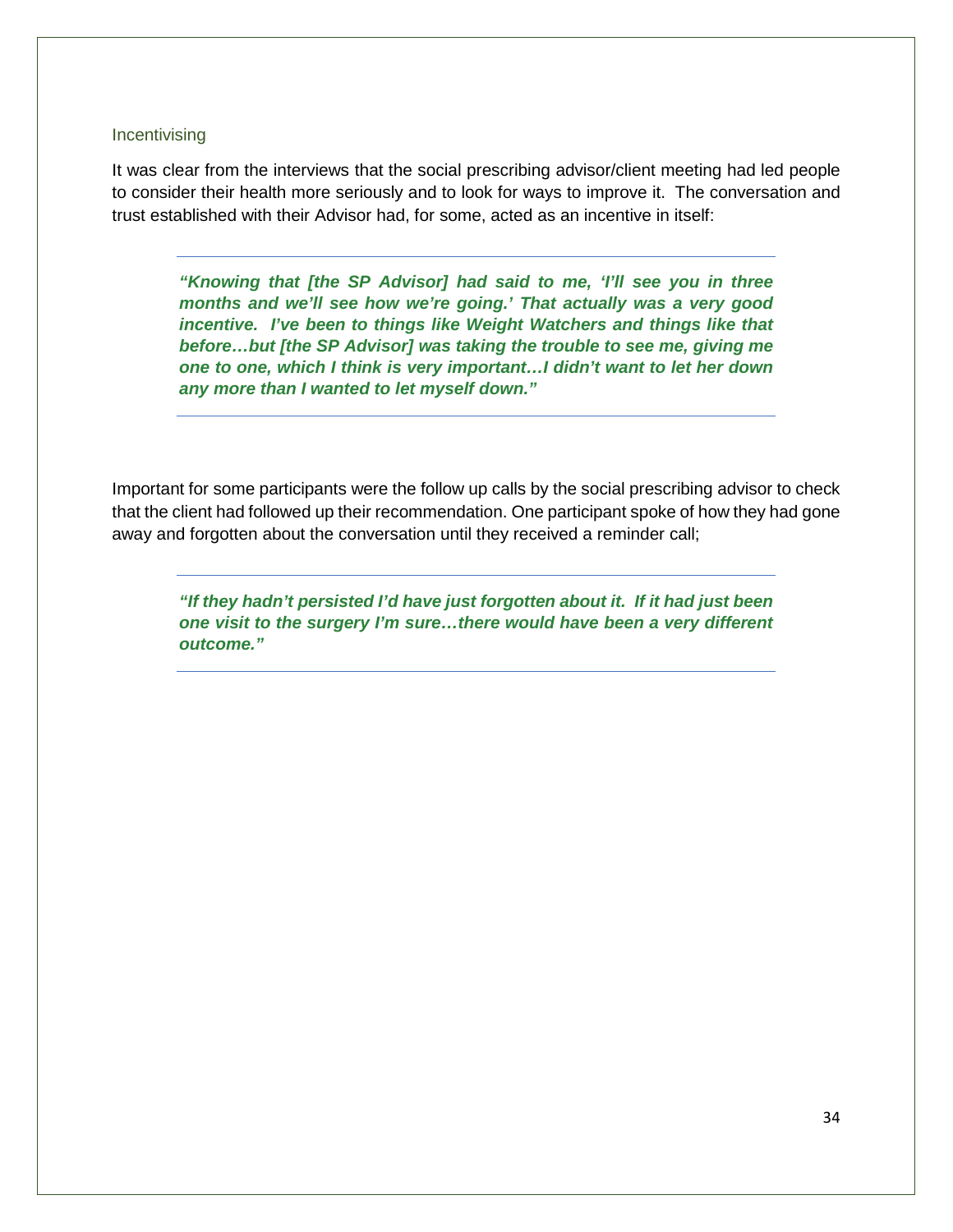## **3.4 Impact of the service**

This next section of the results reports on the measures that were used to capture changes as a result of the social prescribing service. Underpinning these quantitative results is further data ascertained from interviewing participants about their experience of the service.

### **3.4.1 Measure Yourself Concerns and Wellbeing (MYCaW)**

### Capturing and applying a person's voice

Previous research has recognised that people may be referred to a service for one reason, but upon consultation, (in this case with a social prescribing advisor), areas of unmet needs are revealed that initial referring professional may not have been aware. Thus, the reason a person is referred is not necessarily the thing that they most need addressing, for their health and wellbeing to improve. This data can then be used to understand what a service could be providing to *fully* meet the needs of the service users.

MYCaW allows an individual to easily voice what they feel really needs addressing within the first consultation with the social prescribing advisor. Importantly this captures the true person-centred aspect of social prescribing and demonstrates why the social prescribing advisor is such an important part of the service provision. Participants in the evaluation were asked to say what two things concerned them most and score the severity of these concerns – this was not restricted to health but could be anything in their life at that point in time.

### MYCaW Concerns

The MYCaW concerns data demonstrates the importance of the social prescribing advisor consultation, to determine what unmet needs exist and how to most appropriately support these unmet needs.

134 people reported 216 concerns and only 2% (6) people reported no concerns, showing very few people were referred inappropriately.

Whilst 67% of participants were referred due to their risk of CVD, only 52% (113) of concerns were about getting support to reduce their risk of CVD – see Figure 5.

A range of other concerns were also identified (See Figure 6), including social, welfare and employment concerns. Participants who said they wanted to get out more, were interpreted as a group of people who are either experiencing or at risk of loneliness or social isolation.

Some participants reported concerns related pain and arthritis. Getting people more physically active is a priority in reducing current and future health problems in Shropshire and nationwide. There is little chance, however, of these individuals becoming more physically active until their pain is appropriately managed. Family relationships, money and work were all concerns that participants reported urgently wanting support with all of which were not identified during the initial opportunistic referral to the social prescribing service. Meeting these unmet needs could be viewed as an additional benefit of the current social prescribing service.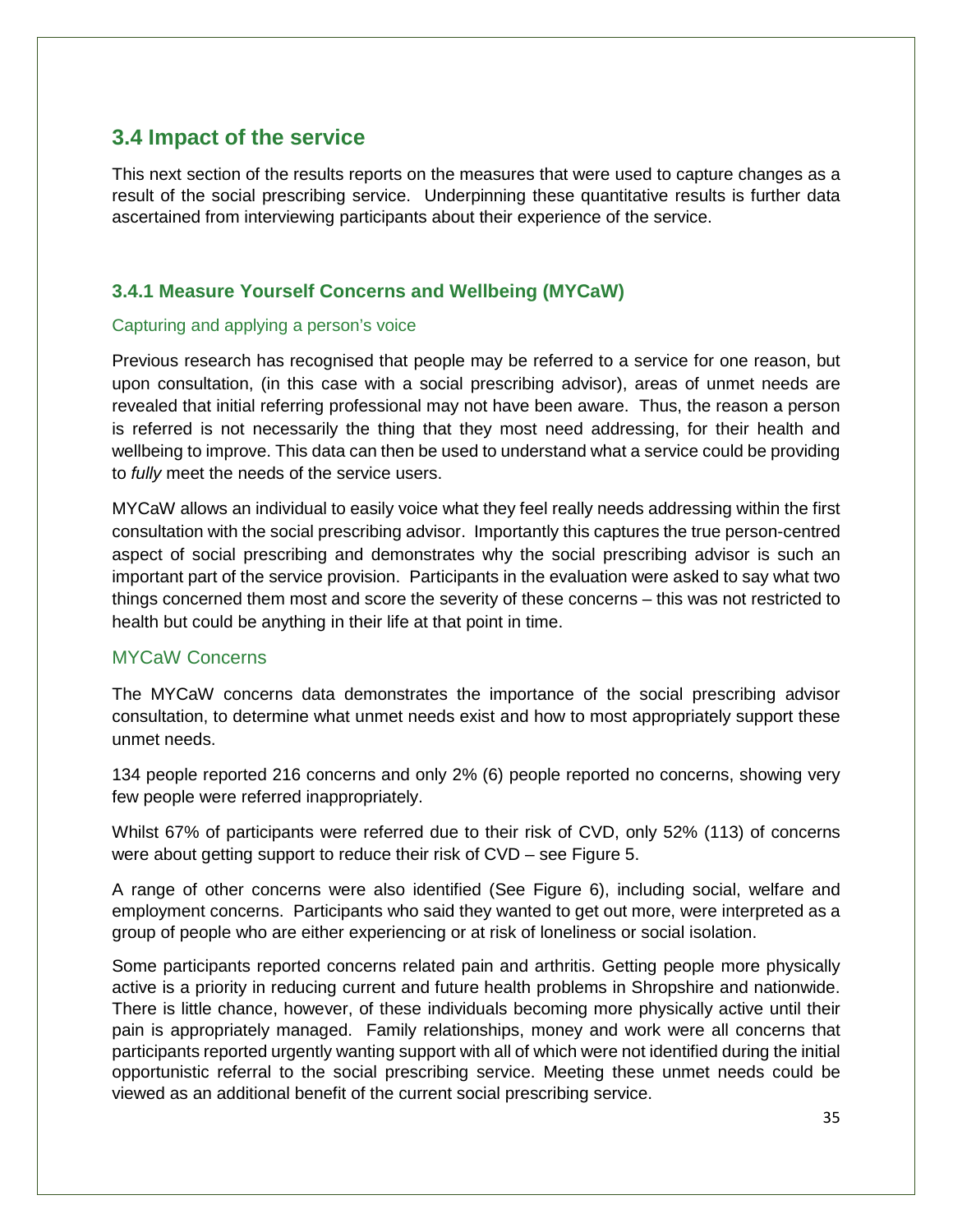

*Figure 5. MYCaW concerns related to modifiable risk factors for CVD. n=113 concerns expressed by 52% of participants.*



*Figure 6. All other MYCaW concerns not directly related to modifiable risk factors for CVD. n=97 concerns expressed by 45% of participants.*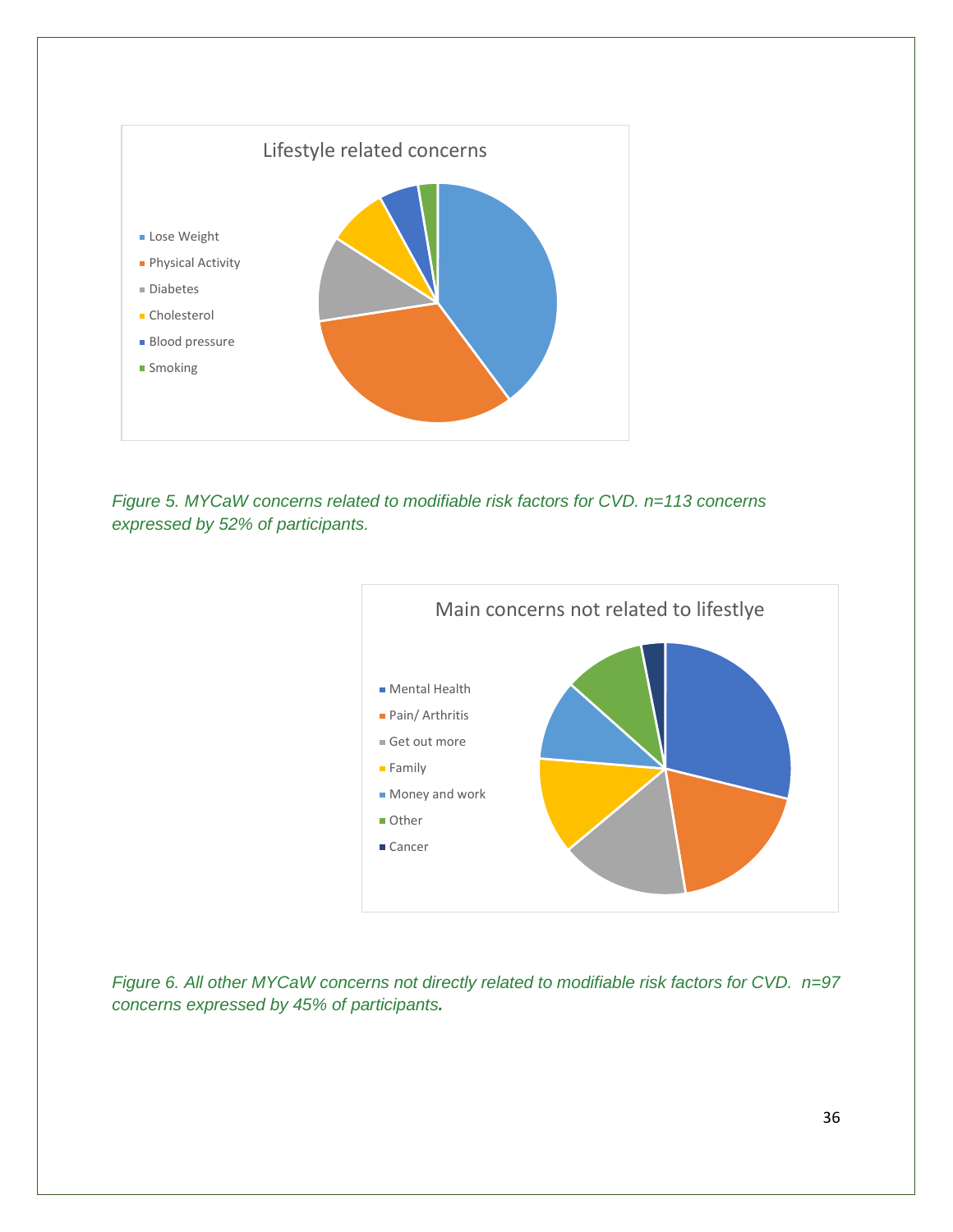### MYCaW Scores

l

Participants were asked to rate the severity of each concern and to also rate their wellbeing, see Table 4 and Figure 7.

There are clear improvements in concerns and wellbeing scores from this service. This indicates that after going through the social prescribing service, participants' unmet needs had been supported. The mean change in Concerns are statistically significant in their improvement comparing baseline paired to three months follow up (p=0.0001 Concern1 and p=0.003 Concern 2). Changes for both MYCaW concerns are over the minimum important change threshold which means this change translates into an actual noticeable improvement in their lives.

There was also a statistically significant improvement in overall wellbeing for the participants at 3 months. The MYCaW wellbeing score reflects all parts of a person's life and it is normal for these score changes to be between 0.6-1.0. The smallest score change considered clinically relevant is 0.5<sup>22</sup>, and this was reached for the wellbeing, confirmed by the statistically significant test result.

| <b>MYCaW</b>         | <b>Baseline</b>  | <b>Follow-up</b> | <b>Mean Score change</b>    |
|----------------------|------------------|------------------|-----------------------------|
| <b>scores</b>        | <b>Mean [SD]</b> | <b>Mean [SD]</b> | <b>Wilcoxon Z score and</b> |
|                      | (n)              | (n)              | p value                     |
| <b>Concern 1</b>     | 4.86 [1.29]      | $3.34$ [1.80]    | $-1.18$ * $z = -6.23$       |
|                      | (97)             | (97)             | p=0.0001                    |
| <b>Concern 2</b>     | 4.65 [1.36]      | $3.13$ [1.96]    | $-0.93 z = -4.17$           |
|                      | (60)             | (60)             | $p=0.003$                   |
| <b>Wellbeing</b>     | $3.45$ [1.48]    | $2.51$ [1.54]    | $-0.50 z = -3.49$           |
|                      | (99)             | (99)             | $p=0.000$                   |
| <b>Profile score</b> | 4.32 [1.13]      | $3.11$ [1.47]    | $-0.87 z = -4.89$           |
|                      | (60)             | (60)             | $p=0.000$                   |

*Table 4. MYCaW Concerns and Wellbeing scores. Concern scores are rated between 0 -6, where 6 is most severe, hence a reduction in concern score is an improvement. Wellbeing scores are rated 0-6 where 6 is the worst it can be, hence a decrease in wellbeing score is an improvement. Statistical significance is reached when p ≤0.05. Not every participant filled in every section, n values are provided accordingly. \*An improvement over 1 represents a clinically significant change in that problem.*

<span id="page-36-0"></span> $22$  Seers HE, et al. (2009) Individualised and complex experiences of integrative cancer support care: combining qualitative and quantitative data. Support Care Cancer.17(9) p1159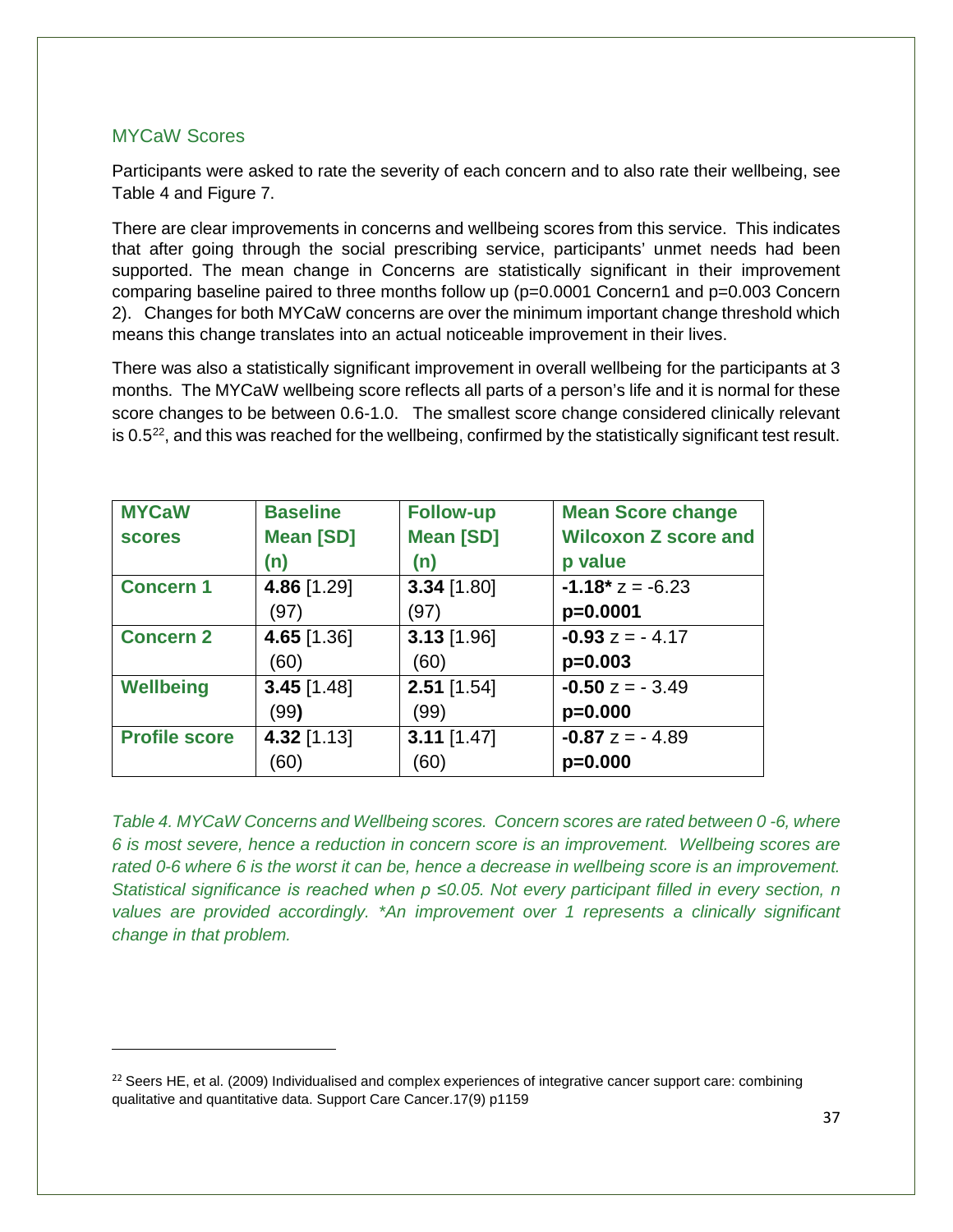

*Figure 7. MYCaW concerns and wellbeing scores at baseline vs. 3 months follow-up. Concern scores are rated between 0 -6, where 6 is most severe, hence a reduction in concern score is an improvement. Wellbeing scores are rated 0-6 where 6 is the worst it can be, hence a decrease in wellbeing score is an improvement. Statistical significance is reached when p ≤0.05. Not every participant filled in every section, n values are provided accordingly. \*An improvement over 1 represents a clinically significant change in that problem.*

### What else is going on in your life that is affecting your health?

On the follow-up MYCaW form, participants are asked if there was anything else happening in their life that is affecting their health - 75 people responded to this. This question is most commonly answered if the events are particularly positive or negative. 60 people reported negative health issues, such are injuries, pain or operations and on-going worries with money and family. All these other issues affect a person's wellbeing and how able a person is to make and sustain positive lifestyle changes.

Positive events (n=15) highlighted included changes to participants' wellbeing due to the changes they were making with their diet and physical activity. This serves to reinforce the impact that the social prescribing services is having on their lives. Other events included having a holiday booked or having more support with carer duties for parents.

### What was the most important thing about the service?

On the follow-up MYCaW form, participants could write down what they found most helpful about the social prescribing service they experienced.

This data corroborated the service user satisfaction and experience data (p30-34), as participants appreciated feeling supported, being able to talk things through with someone and feeling reassured.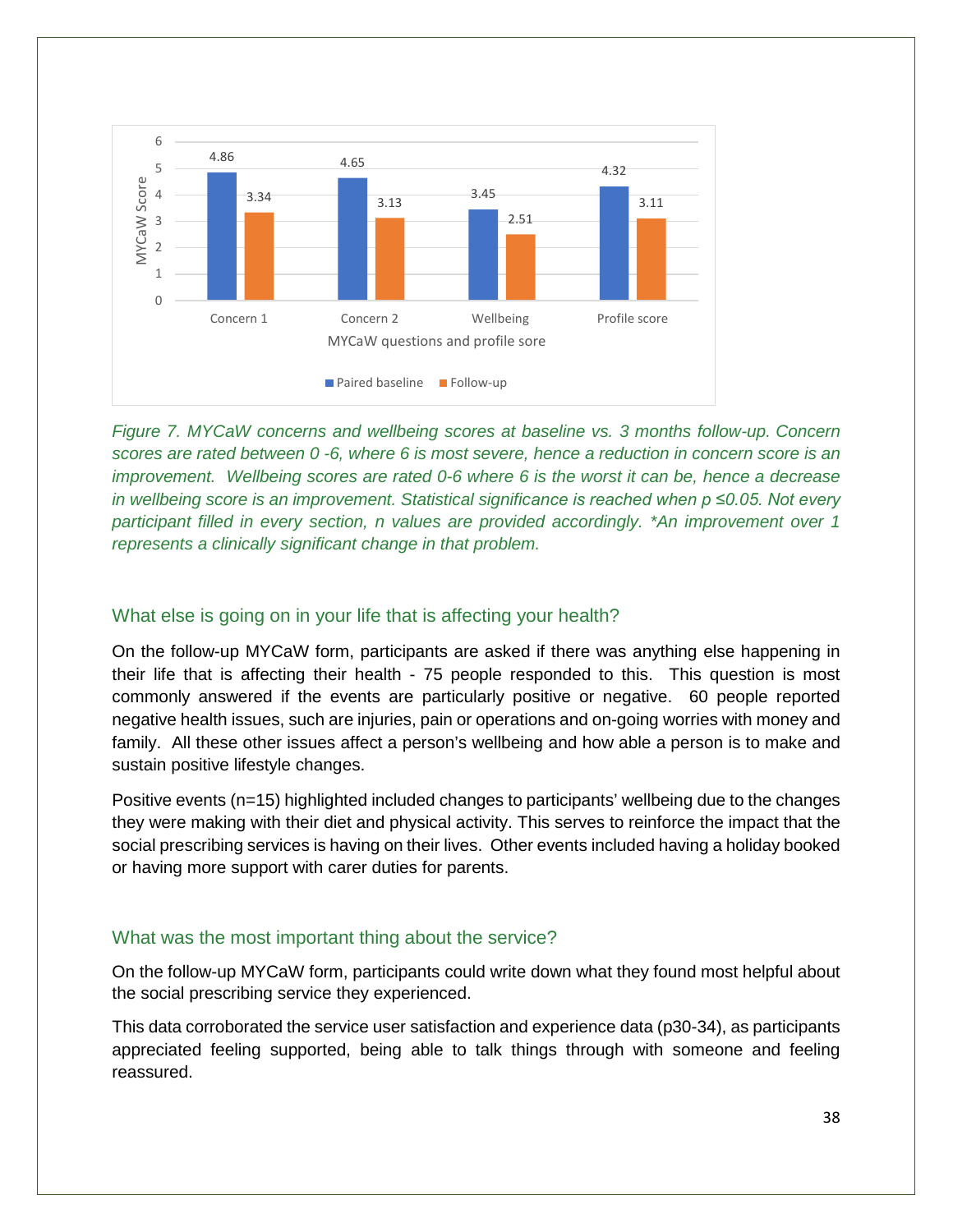*"Good to have the chance to talk to someone specifically about health and well-being. This has prompted some dietary changes which have resulted in weight loss and a reduction in total cholesterol/increase in HDL."*

People appreciated the information and guidance received and feeling more confident. These are two themes that are directly associated with patient activation.

> *"Meeting someone and being able to talk things through and feeling supported, has given me confidence."*

Activation was also demonstrated by some participants who thought the best thing about the service was that they had made changes as a result of the service.

*"Increasing physical activity levels, improved health and mood. I am walking 1.5 miles twice a day and trying other activities…my family have noticed positive changes."*

Other people thought the referral from the social prescribing advisor out to the group/intervention was most valuable.

*"Referral to Active Buddies and info/advice"* 

**Overall the data from all aspects of MYCaW indicated that participants concerns were being identified and appropriately supported.** Statistically significant improvements in mean concerns and wellbeing scores were achieved. Participants appreciated talking through issues with the social prescribing advisor, being listened to, and feeling supported, reassured, and felt more confident to put changes into action.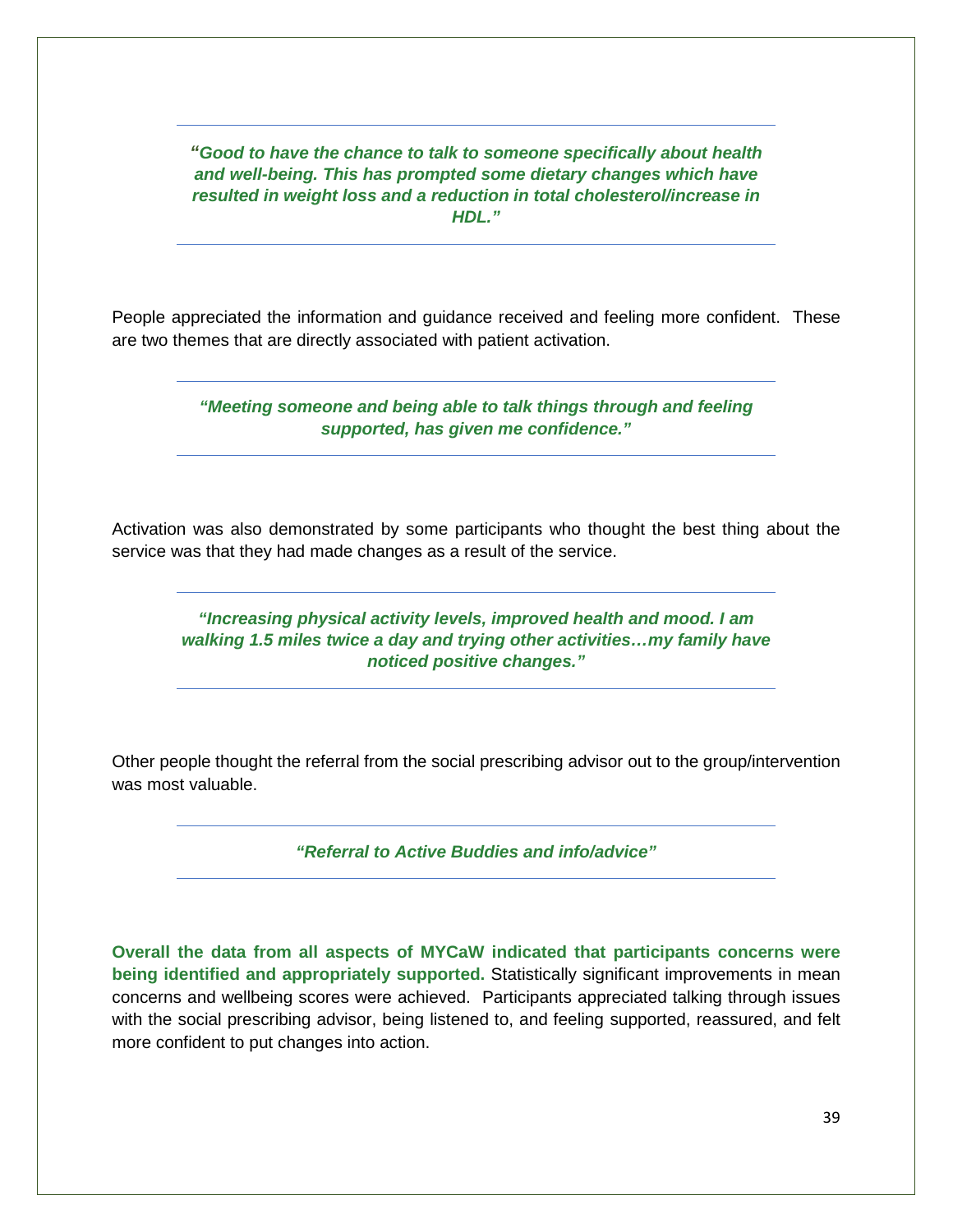### **3.4.2 Patient Activation**

The Patient Activation Measure (PAM), assesses the confidence, knowledge and ability a person has to improve their health. Thirteen questions are completed and scored. Observation studies in England and the USA have demonstrated that clinically significant improvements in PAM scores are associated with a reduction in health service usage and lower incidence of long-term health conditions over time.<sup>23</sup>,<sup>24</sup> This measure is also now being adopted by NHS England as part of their personalised care strategy.

#### Change in PAM scores over time

The mean PAM score change for the 102 participants with baseline and 3 months follow up data was 5.13. A change of 4 points or more denotes a clinically significant change. Over whole dataset, therefore, a valuable increase in the activation levels and the ability of participants to make and sustain lifestyle changes was achieved.

Upon further analysis 53/102 (52%) had clinically significant improvements in PAM scores. This means that there is a likelihood that these 53 participants will use less health service resources from now on, as a result of using the social prescribing service.

| <b>PAM</b>     | <b>Paired</b> | <b>Follow-up</b> | <b>Score change</b>         |
|----------------|---------------|------------------|-----------------------------|
|                | baseline      | <b>Mean</b>      | <b>Mean</b>                 |
|                | <b>Mean</b>   | [SD] and         | <b>Wilcoxon Z score and</b> |
|                | [SD] and      | (n)              | p value                     |
|                | (n)           |                  |                             |
| PAM Score /100 | 58.11         | 63.23            | 5.13                        |
|                | [11.4]        | [12.9]           | $z = -4.54$                 |
|                | (102)         | (102)            | $p = 0.000$                 |

*Table 5. Comparison of PAM scores for participants at baseline and at the 3-month follow-up time point (n=102). A change of 4 or more points denotes a clinically significant improvement. Data is statistically significant when p ≤0.05.*

#### Changes in PAM levels of activation

 $\overline{\phantom{a}}$ 

PAM scores can also be designated as levels of activation, where level  $1 =$  least activated and level 4 = most highly activated. Figure 8 shows that after receiving social prescribing there were

<span id="page-39-0"></span> $^{23}$  J.H.Hibbard, M.Tusler (2007)Assessing activation stage and employing a 'next steps' approach to supporting patient selfmanagement. J Ambul Care Manage, 30 (2007), pp.2-8

<span id="page-39-1"></span><sup>&</sup>lt;sup>24</sup> Turner A, Anderson JK, Wallace LM, Bourne C. An evaluation of a self-management program for patients with long-term conditions. Patient Educ Couns. 2015 Feb;98(2):213-9. doi: 10.1016/j.pec.2014.08.022. Epub 2014 Oct 22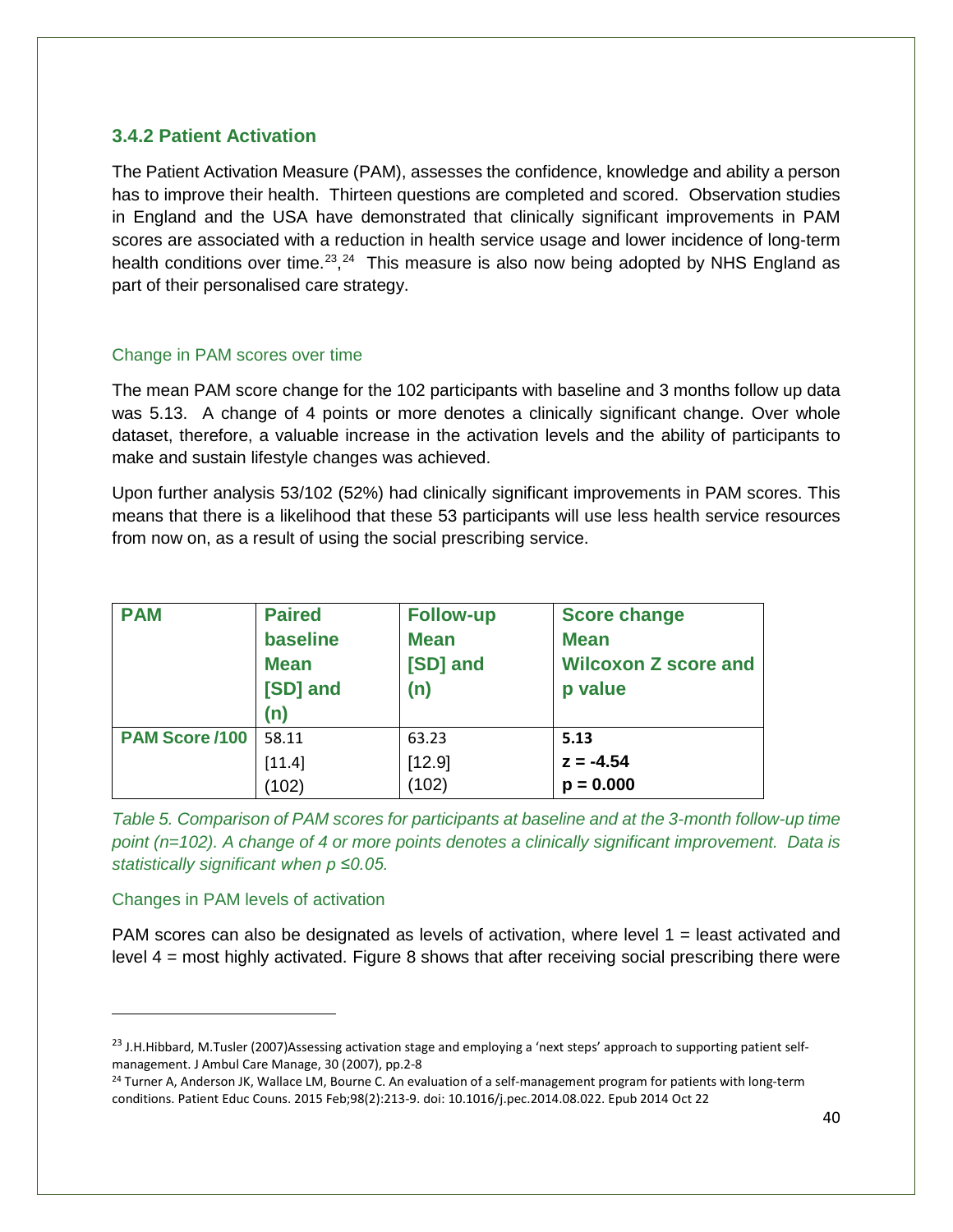more participants with the highest levels of activation (levels 3 & 4), and an overall reduction in the lowest levels of activation (Levels 1 & 2).



*Figure 8. A comparison of participant activation levels before and 3 months after being referred into the social prescribing service (n=102 people).*

The PAM data can also be reviewed in terms of low activators (Level 1+2) who are unlikely to make change without support, and high activators (Level 3+4) who can make and sustain change with minimal support. As shown in Figure 9, when people entered the social prescribing service (baseline), there was a near equal split in high vs. low activators. After three months of the social prescribing service, over two thirds of these participants scored as high activators (70%)



*Figure 9. Comparison of the proportion of participant's activation levels. Participants scored as low or high activators on the patient activation measure (PAM), upon entering the social prescribing service (baseline) and when followed up 3 months later.*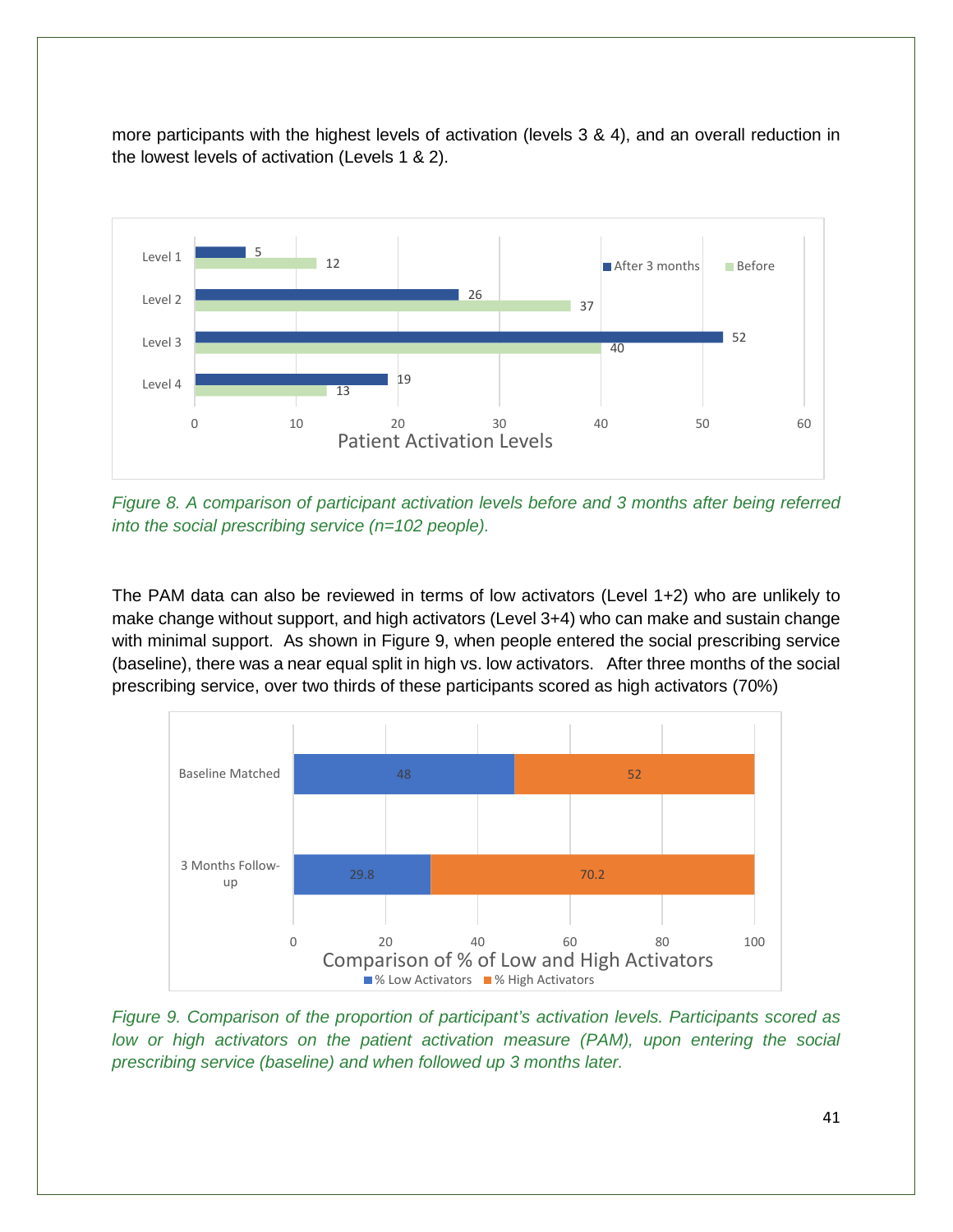Not all participants improved their PAM scores, 18/102, (18%) had a decrease of 4 or more points. Interestingly, 11/18 of these of these participants also reported other negative events occurring in their lives on the MYCaW questionnaire. The effect of these negative events, such as bereavement, job loss, moving to a new house are a possible explanation for some of the decreases in activation levels, which occurred externally to the social prescribing service.

#### Changes in key items on the PAM

To understand why participants' activation was being improved we analysed each PAM question separately and found that 6 items in particular showed statistically significant improvements at follow-up (n=102). Significant change designated when p≤0.05.

| <b>PAM Question</b>                                                             | Z       | P     |
|---------------------------------------------------------------------------------|---------|-------|
|                                                                                 |         | value |
| 1. I am the person who is responsible for taking care of my health              | $-1.52$ | 0.13  |
| 2. Taking an active role in my own healthcare is the most important             | $-2.78$ | 0.005 |
| thing that affects my health                                                    |         |       |
| 3. I am confident I can help prevent or reduce problems associated with my      | $-1.30$ | 0.19  |
| health                                                                          |         |       |
| 4. I know what each of my prescribed medications do                             | $-1.51$ | 0.13  |
| 5. I am confident that I can tell whether I need to go to the doctor or whether | $-1.34$ | 0.18  |
| I can take care of a health problem myself                                      |         |       |
| 6. I am confident that I can tell a doctor or nurse concerns I have even        | $-2.14$ | 0.03  |
| when he or she does not ask                                                     |         |       |
| 7. I am confident that I can carry out medical treatments I may need to do at   | $-1.18$ | 0.24  |
| home                                                                            |         |       |
| 8. I understand my health problems and what causes them                         | $-2.82$ | 0.005 |
| 9. I know what treatments are available for my health problems                  | $-2.99$ | 0.003 |
| 10. I have been able to maintain lifestyle changes, like healthy eating         | $-3.60$ | 0.000 |
| or exercising                                                                   |         |       |
| 11. I know how to prevent problems with my health                               | $-1.22$ | 0.22  |
| 12. I am confident I can work out solutions when new problems arise with        | $-1.27$ | 0.20  |
| my health                                                                       |         |       |
| 13. I am confident that I can maintain lifestyle changes, like healthy          | $-3.27$ | 0.001 |
| eating and exercising, even during times of stress                              |         |       |

*Table 6. PAM questions that showed statistically significant improvements in scores. Significant change designated with p≤0.05.*

This PAM data correlates with the data from the interviews with service users on their experience of the service (p30-34), and what they deemed most important about the service (p38-39).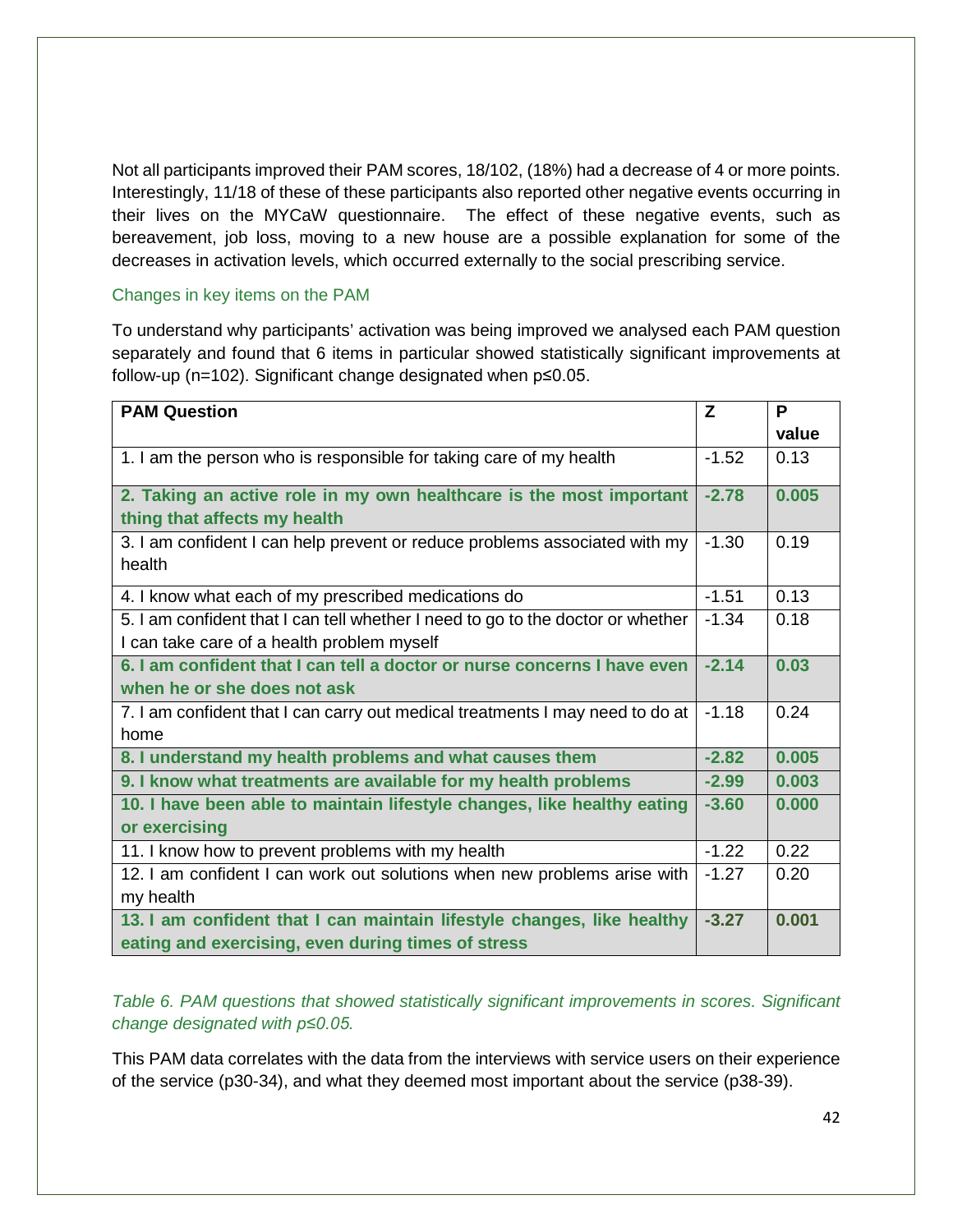All but one participant opted to pursue an activity or intervention that had been suggested and discussed at their first meeting with the social prescribing advisor. Examples of how this led to positive action are below. One participant took up exercise in the form of swimming;

> *"[I met a] really nice lady who…said, 'Come along to the pool and see what we do and if you think it's for you…all you have to do is get your GP to sign a form.'…So I went and saw what is was like and thought, yes, that's, I could cope with that."*

*"I opted for Help2Slim and Help2Swim…I was certainly on Help2Slim…And then I was introduced to a lady…who organised for me to have swimming lessons with a buddy.*

One participant explained about the fun they had from joining a weekly swimming class,

*"It's an arthritis group, and I have been going ever since…a physiotherapist leads it and we all try to follow what she is doing…which is a bit of a laugh really."*

Another participant had stopped their hydrotherapy sessions and instead had become a regular at a low-cost gym.

> *"I haven't got time to go there [the hydrotherapy] now because I go to the gym three times a week."*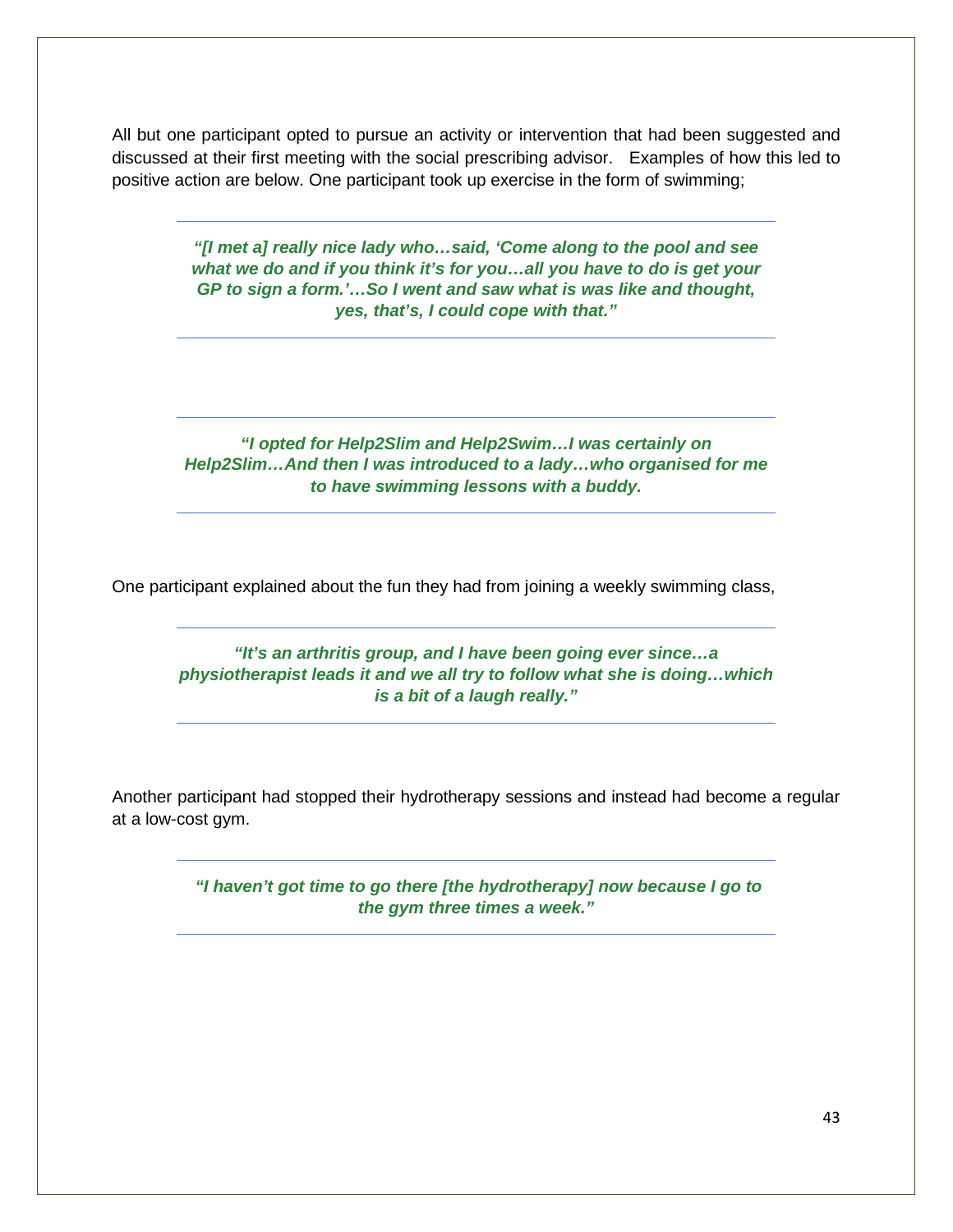### **3.4.3 Loneliness**

Understanding to what extent the social prescribing demonstrator service could be used to support people who were lonely was an aim of the evaluation at outset. 15% of opportunistic referrals to the social prescribing service were for issues relating to loneliness, however, only a small proportion of these individuals consented to take part in the evaluation.

As the social prescribing service was new all participants were asked to complete the De Jong Gierveld Loneliness scale, irrespective of their referral reason. This scale measures total loneliness, emotional loneliness, (absence of an intimate relationship or close emotional attachment) and social loneliness (absence of broader group of contacts/ engaging in social network).

The overall scores showed that loneliness at baseline for the whole cohort was not severe, yet at the 3-month follow-up there was still a statistically significant reduction in the mean emotional loneliness component of the scale (Table 7 below). Therefore, despite the majority of participants not expressing primary concerns about loneliness, the scores show that engaging in social networks or with a broader group of contacts had increased significantly, which is a very positive finding.

| De Jong           | <b>Paired</b>     | <b>Follow-up</b>  | <b>Mean</b>                 |
|-------------------|-------------------|-------------------|-----------------------------|
| <b>Gierveld</b>   | baseline          | <b>Mean [SD]</b>  | <b>Score change</b>         |
| <b>Loneliness</b> | <b>Mean [SD]</b>  | and               | <b>Wilcoxon Z score and</b> |
| scale             | (n)               | (n)               | p value                     |
| <b>Total</b>      | $2.47$ [ $2.12$ ] | $2.25$ [ $2.08$ ] | $-0.22 z = -1.23$           |
| <b>loneliness</b> | (100)             | (100)             | <b>NS</b>                   |
| <b>Emotional</b>  | $1.23$ [1.17]     | $1.07$ [1.16]     | $-0.16 z = -2.02$           |
| <b>loneliness</b> | (100)             | (100)             | $p = 0.044$                 |
| <b>Social</b>     | $1.25$ [1.21]     | $1.18$ [1.23]     | $-0.07$ Z = $-0.43$         |
| <b>loneliness</b> | (100)             | (100)             | <b>NS</b>                   |

*Table 7. Comparison of levels of loneliness in evaluation participants (n=100). The total De Jong Gierveld scale is scored out of 6, this is split into the emotional and social components, each scored out of 3. A reduction in score denotes an improvement. Significant change designated when p≤0.05.*

Further analysis was carried out to determine whether there were significant improvements in scores for people who were specifically referred for or reported loneliness to the social prescribing advisor. In total, 30/42 participants who reported loneliness provided questionnaire data and a statistically significant improvement was reported at the 3 months follow up in Total Loneliness and Emotional Loneliness (Table 12, Fig 10). This indicates the ability of the social prescribing service to successfully support people who are experiencing loneliness.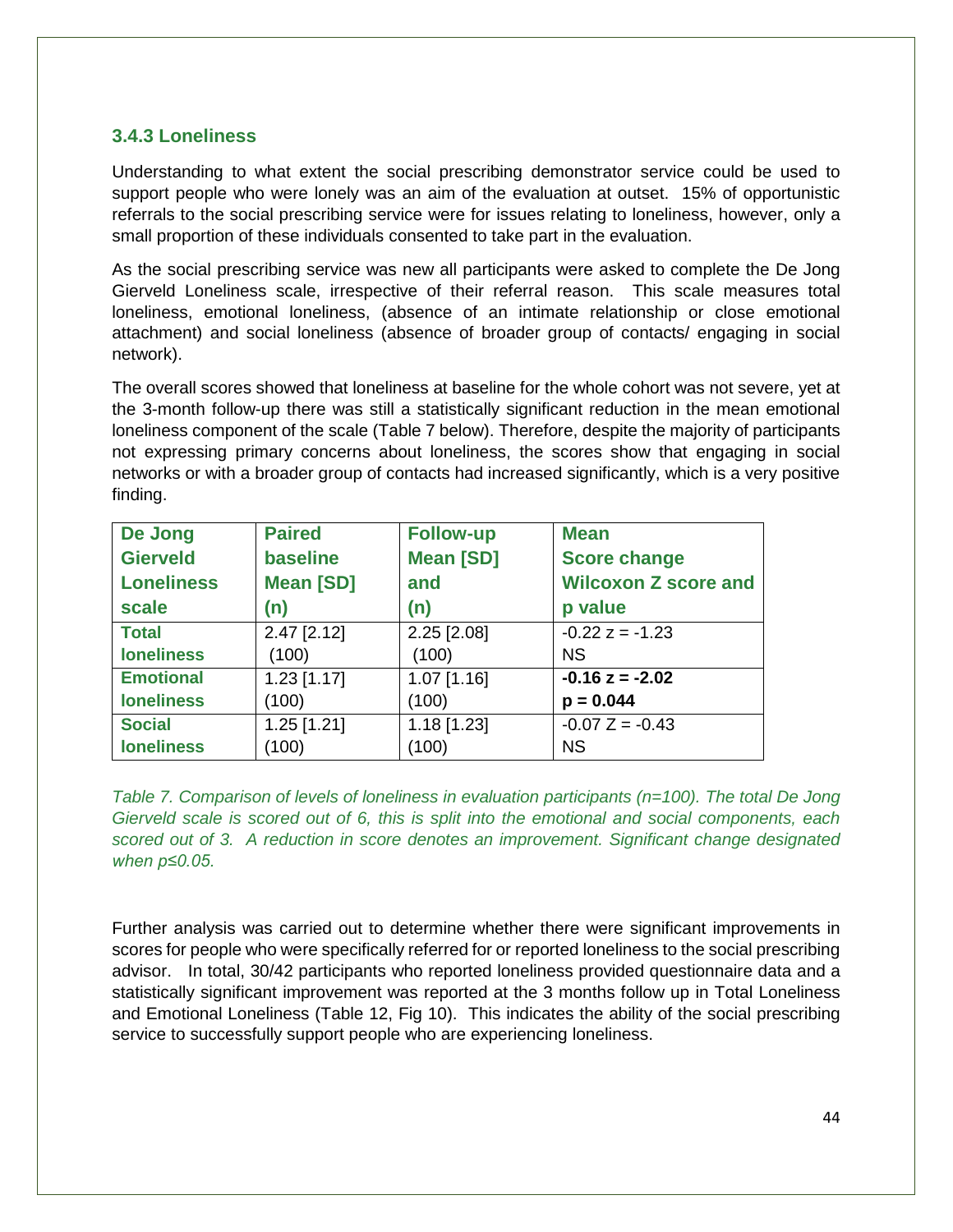| De Jong           | <b>Mean</b>     | <b>Mean</b>      | <b>Score change</b>         |
|-------------------|-----------------|------------------|-----------------------------|
| <b>Gierveld</b>   | <b>Paired</b>   | <b>Follow-up</b> | <b>Mean</b>                 |
| <b>Loneliness</b> | <b>baseline</b> | [SD]             | <b>Wilcoxon Z score and</b> |
| scale             | $[SD]$ (n)      | (n)              | p value                     |
| <b>Total</b>      | $3.9$ [1.77]    | 3.17 [2.04]      | $-0.73 z = -1.94$           |
| <b>loneliness</b> | (30)            | (30)             | $p = 0.05$                  |
| <b>Emotional</b>  | $2.07$ [1.17]   | $1.63$ [1.16]    | $-0.44 z = -2.29$           |
| <b>loneliness</b> | (30)            | (30)             | $p = 0.02$                  |
| <b>Social</b>     | $1.83$ [1.12]   | $1.53$ [1.16]    | $-0.30$ Z = $-1.5$          |
| <b>loneliness</b> | (30)            | (30)             | <b>NS</b>                   |

*Table 8. Levels of loneliness. 30 evaluation participants were specifically referred for or stated loneliness as a MYCaW concern. The total scale is scored out of 6, this is split into the emotional and social components, each scored out of 3. A reduction in score denotes an improvement. Significant change designated when p≤0.05.*



*Figure 10. De Jong Gierveld Loneliness scale scores. baseline vs. 3 months follow-up (n=30). The total scale is scored out of 6, this is split into the emotional and social components, each scored out of 3. A reduction in score denotes an improvement.*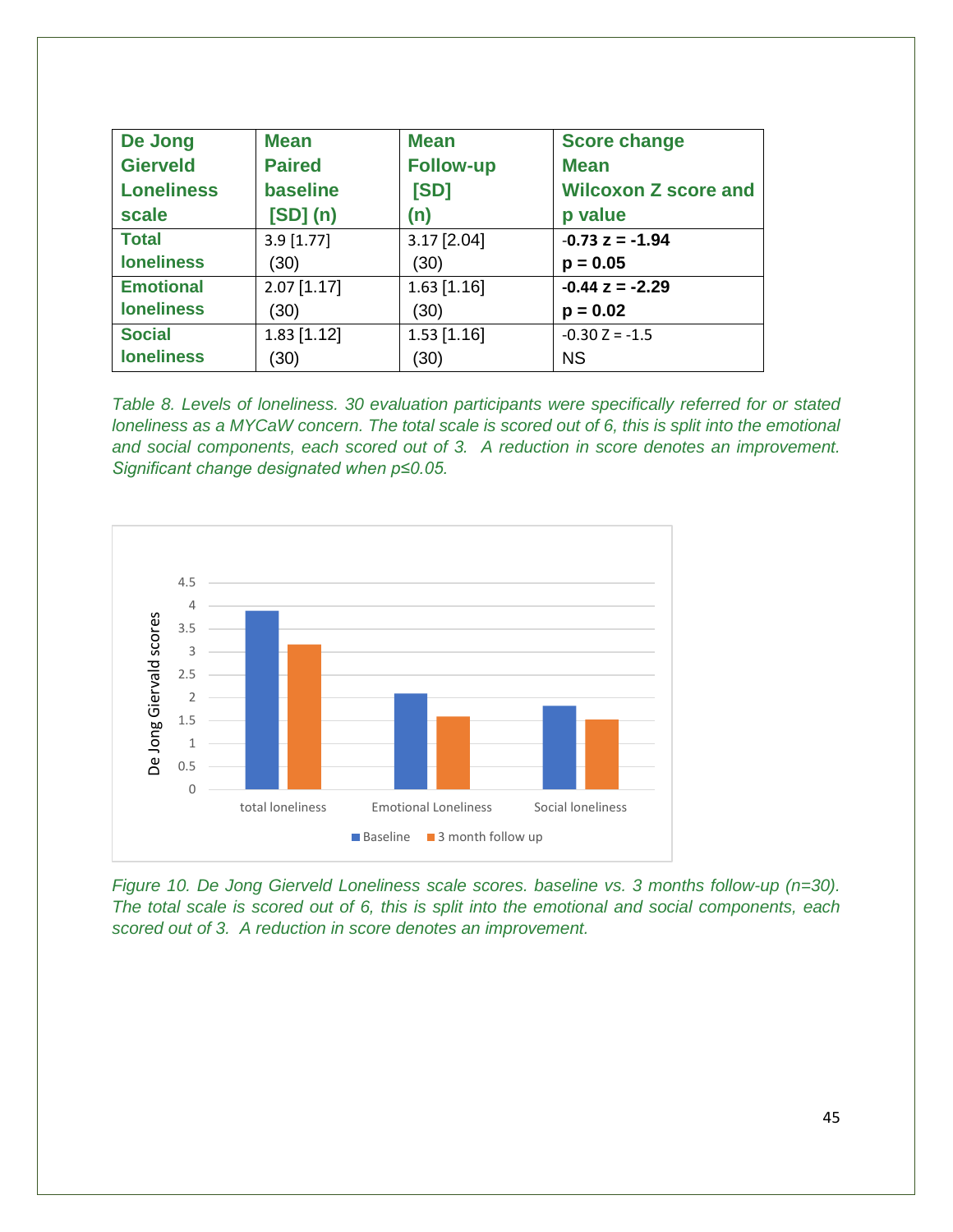### **3.4.4 Physiological data**

To understand if statistically significant score changes from the patient reported outcomes in activation and supporting concerns translated into changes in physical health, analysis of physiological measurements was carried on 44 pairs of baseline/follow-up data (Table 9). This data set was the most challenging to collect, as not all participants wanted measurements to be taken, sometimes a clinical room was not available to carry out the measurements or the appropriate equipment was not in the room when needed by the social prescribing advisor.

The data in Tables 9 and 10 indicate the potential that the social prescribing service has in terms of improving physiological parameters that are known to be modifiable risk factors for several long-term conditions such as CVD, diabetes and cancer.

Despite the low n value, enough data was collected to enable statistical analysis, and statistically significant improvements in diastolic blood pressure (p=0.007), total cholesterol (p=0.043) and LDL cholesterol (p=0.04) were achieved.

|                                              | <b>Baseline</b><br>mean<br>paired<br>$(n=44)$ | <b>Follow</b><br><b>up</b><br><b>Mean</b><br>$(n=44)$ | <b>Difference</b><br><b>Baseline/</b><br><b>Follow up</b> | <b>Statistically</b><br><b>Significant</b><br>difference? |
|----------------------------------------------|-----------------------------------------------|-------------------------------------------------------|-----------------------------------------------------------|-----------------------------------------------------------|
| Height (cm)                                  | 170.5                                         | N/A                                                   | N/A                                                       | N/A                                                       |
| <b>Weight (kg)</b>                           | 94.76                                         | 93.97                                                 | $-0.79$                                                   | <b>NS</b>                                                 |
| BMI                                          | 32.5                                          | 32.2                                                  | $-0.3$                                                    | <b>NS</b>                                                 |
| <b>Systolic BP (mmHg)</b>                    | 135                                           | 131                                                   | -4                                                        | <b>NS</b>                                                 |
| <b>Diastolic</b><br><b>BP</b><br>(mmHg)      | 82                                            | 78                                                    | -4                                                        | $0.007*$                                                  |
| <b>Cholesterol</b><br>Total<br>(mmol/L)      | 5.48                                          | 5.01                                                  | $-0.47$                                                   | $0.043*$                                                  |
| <b>Cholesterol</b><br><b>HDL</b><br>(mmol/L) | 1.16                                          | 1.16                                                  | 0                                                         | <b>NS</b>                                                 |
| <b>Cholesterol</b><br>LDL<br>(mmol/L)        | 4.32                                          | 3.85                                                  | $-0.47$                                                   | 0.04                                                      |
| <b>Cholesterol Ratio</b>                     | 5.22                                          | 4.77                                                  | $-0.45$                                                   | <b>NS</b>                                                 |

*Table 9. Comparison of physiological data upon referral to the social prescribing service and at the 3-month follow-up (n=44). \* Statistically significant change in paired data when p=<0.05.*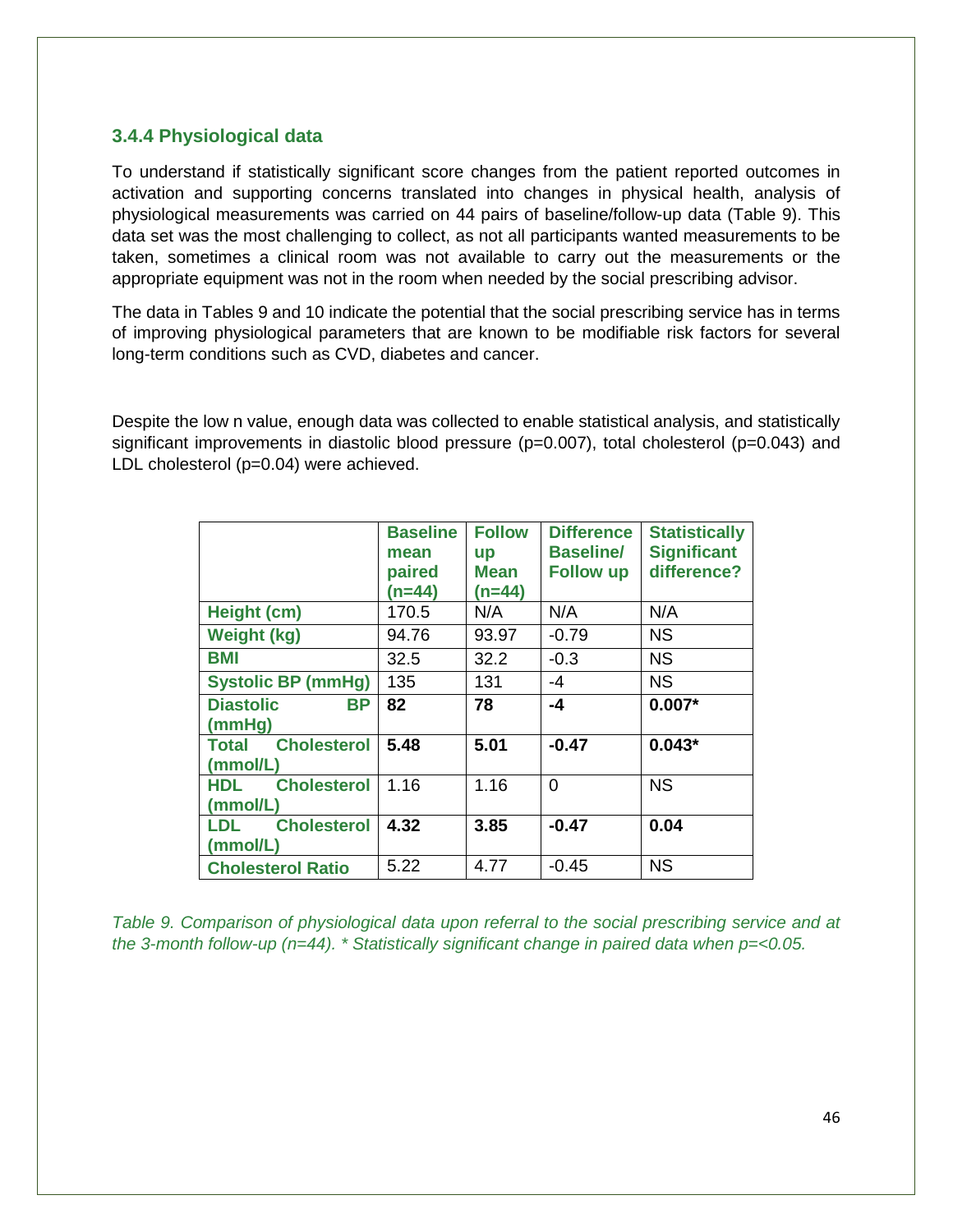#### Physical activity and smoking

63/105 (60%), of participants reported an increase their physical activity and 3/13 participants had stopped smoking at the 3 months follow-up. One person declared smoking at 3 months follow-up, when previously stating they were a non-smoker.

*"It was the [the social prescribing advisor] I think, who first mentioned this new treatment to help give up smoking. So that was part of that consultation…and I opted to go on a Quit Smoking programme…So I met with the nurse [who is] able to prescribe the drug, so a few days later I was able to collect my first prescription from the pharmacy. I then saw the Help2Quit nurse every three weeks, I think, for a period of about three months."*

*"I started going to the gym twice a week and, and as I say, the GP's, nobody had ever suggested it to me. This was all through the social prescribing lady that I went down that route. I now go, well mostly three times…but I've lost two stone in weight, I feel much healthier, happier. That really sums it up.*

#### Body Mass Index (BMI)

The changes in BMI (n=49) were analysed in more depth (Table 10). Overall there was a net movement of weight loss, with 56% of participants experiencing some degree of weight loss, compared to 4% of participants experiencing weight gain. This is an important result as being overweight and obese is known to contribute to several long-term conditions, including cancer, blood pressure, diabetes and CVD and a reduction in weight can therefore contribute to preventing these conditions.

> *"I've lost one stone three pounds in six months, which is very, very heart-warming"*

- 27/49 (56%) people reported a weight loss at 3 months follow up.
- 9/49 (20%) reported a weight loss of 3kgs or more.
- One overweight participant returned to normal weight,
- Two participants moved from obese I to overweight.
- Two people put on more than 3kgs in weight.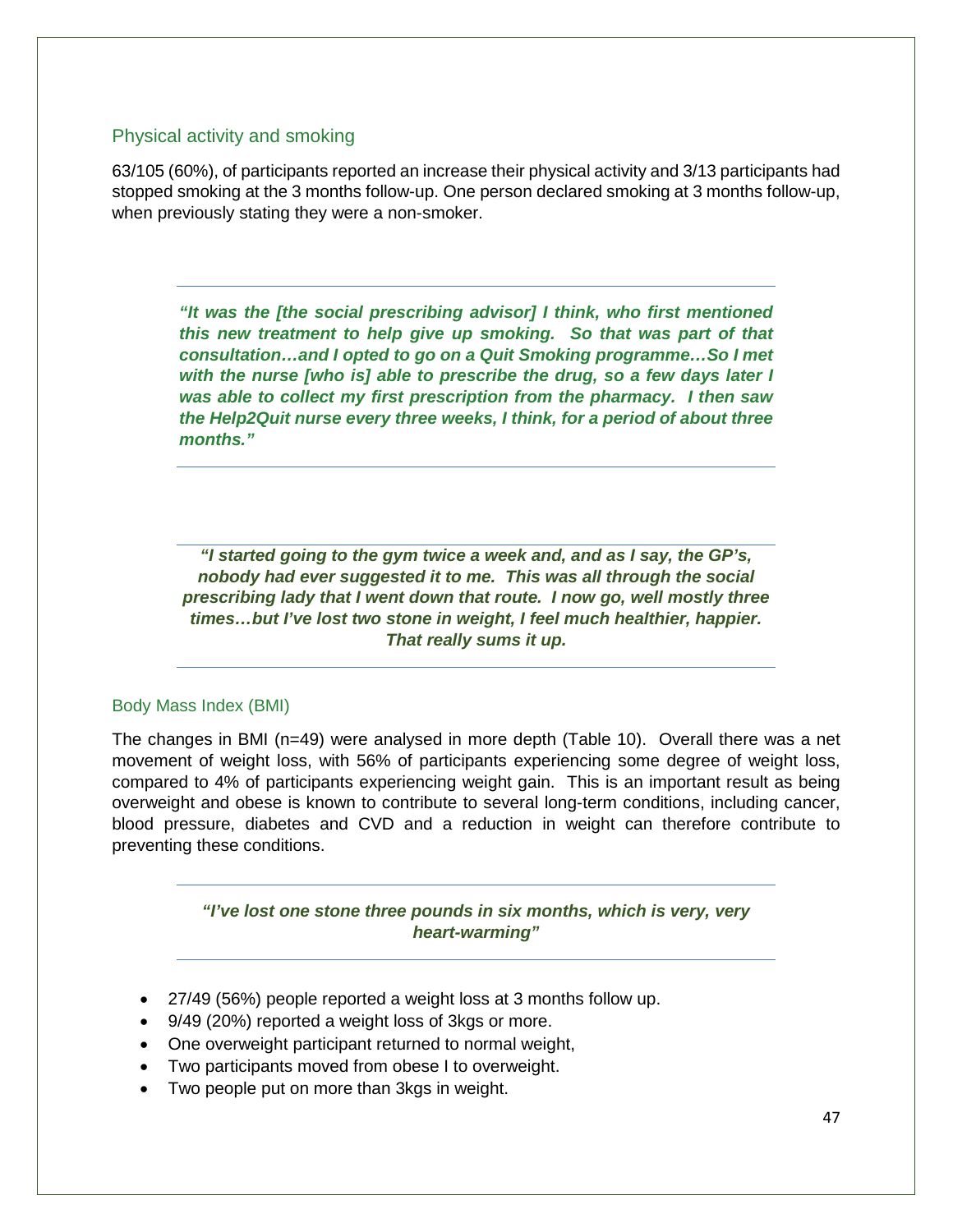| <b>BMI category</b> | <b>Paired</b><br><b>Baseline (45)</b> | 3-month follow-<br>up Paired (49) |
|---------------------|---------------------------------------|-----------------------------------|
| <b>Normal</b>       | 2(4.4%)                               | 3(6.12%)                          |
| <b>Overweight</b>   | 20 (44.4%)                            | 22 (44.9%)                        |
| Obese I             | 11 (24.4%)                            | 10 (20.4%)                        |
| <b>Obese II</b>     | $5(11.11\%)$                          | 7 (14.3%)                         |
| <b>Obese III</b>    | 7(15.6%)                              | 7(14.3%)                          |

|  |  | Table 10. Analysis of changes to BMI categories (n=49) |  |
|--|--|--------------------------------------------------------|--|
|--|--|--------------------------------------------------------|--|

#### **3.4.5 Health service usage**

l

Improvements in patient activation are associated with reduction in health service usage data.<sup>[25](#page-47-0)</sup> All available data on health service usage for the participants was therefore analysed comparing service usage in the 3 months prior to the first consultation with the social prescribing advisor and over the 3 months between initial consultation and follow-up.

This data was then compared to a case-matched control group for participants referred for CVD risk as data could be extracted from electronic medical records.

A case-matched control group was selected from anonymous patient records who had a CVD Qrisk2 score of 10% or more. They were matched to by age and gender to the social prescribing group. Control patients may have been invited to use the social prescribing service and not attended or might not have been included in the initial retrospective list of invitations. Any patient who had used the social prescribing service was excluded from the control group.

All patients in the control group also had a Pearson correlation for gender ( $p= 0.05$ ) and age ( $p =$ 0.046) showed a positive similarity between the control group (N=85) and the paired pre/post sample (N=105). Mean age for control was 63.3 years compared to 62.2 years (social prescribing group). There were 45/85 males (53%) and 40/86 females (47%) in the control group, compared to 48/105 males (46%) and 57/105 females (54%) in the experimental group.

<span id="page-47-0"></span> $25$  Roberts et al (2018). Measuring patient activation: The utility of the Patient Activation Measure within a UK context—Results from four exemplar studies and potential future applications. Patient Education and Counselling. 99(10); 1739-1746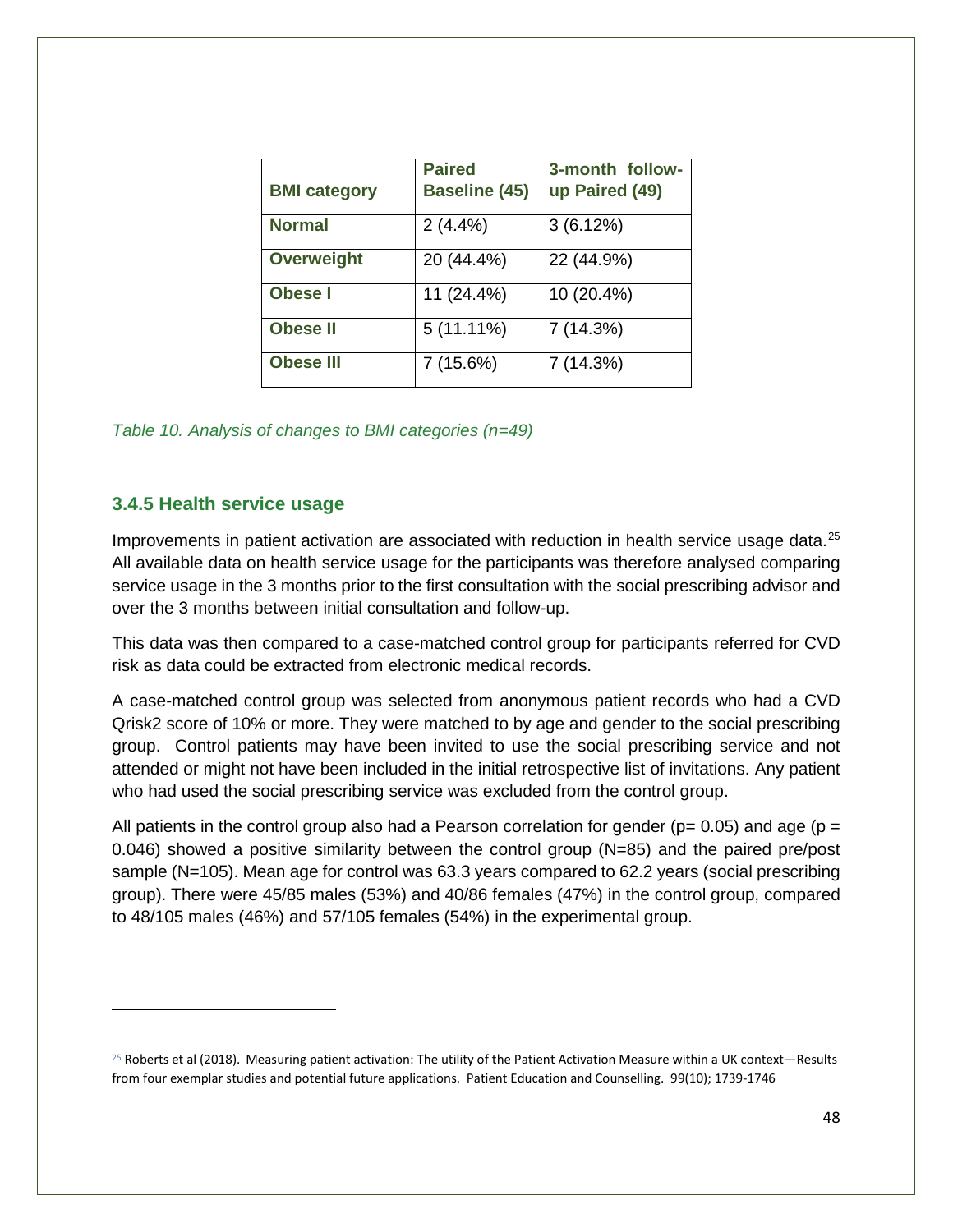A statistically significant reduction was seen in visits to the GP (reduced by 40%, p=0.00) for people who used the social prescribing service. There was no statistically significant reduction in visits to the GP in the control group. **It is therefore highly likely that the social prescribing service is having a significant reduction on the number of GP consultations, for participants who were referred due to their risk of CVD.**

Nurse and total visits also showed a significant reduction for participants using the social prescribing service and for the control group. It is not clear why this is - the control group had a larger starting amount of nurse appointments compared to the social prescribing group. Nurse appointments may be high as CVD patients have regular checks with nurses to monitor blood pressure and other risk indicators. Therefore, it is not possible to conclude that the social prescribing service has affected the nurse appointments, it is likely that other factors have contributed to the reduction in visits to the nurse.

|                    | $(N=71)$                |        |           | ALL PRE BASELINE PAIR CVD ONLY ALL FOLLOW UP CVD ONLY PAIR (N=71) |        |           |            |          |                |
|--------------------|-------------------------|--------|-----------|-------------------------------------------------------------------|--------|-----------|------------|----------|----------------|
| <b>Health Care</b> | Total                   | N Mean | Std.      | Total                                                             | N Mean | Std.      | Difference | Z score  | P Value        |
| type               | (range)                 |        | Deviation | (range)                                                           |        | Deviation | in Means   |          |                |
| <b>GP</b>          | $136(0-10)$             | 1.92   | 1.89      | $82(0-6)$                                                         | 1.15   | 1.28      | $-0.76$    | $-3.63$  | 0.00           |
| <b>Nurse</b>       | $125(0-12)$             | 1.76   | 1.99      | $75(0-11)$                                                        | 1.06   | 1.79      | $-0.38$    | $-3.45$  | 0.00           |
| <b>Unplanned</b>   | $6(0-1)$                | 0.08   | 0.28      | $11(0-2)$                                                         | 0.15   | 0.47      | 0.08       | $-1.23$  | <b>NS</b>      |
| <b>Inpatient</b>   | $\Omega$                | 0.00   | 0.00      | $3(0-1)$                                                          | 0.04   | 0.20      | 0.04       | $-1.73$  | <b>NS</b>      |
| <b>Outpatient</b>  | 58 (0-5)                | 0.82   | 1.17      | 73 (0-5)                                                          | 1.03   | 1.23      | 0.10       | $-1.45$  | <b>NS</b>      |
| <b>Total</b>       | 325 (0-20)              | 4.58   | 3.90      | $244(0-16)$                                                       | 3.44   | 3.45      | $-0.64$    | $-2.73$  | 0.01           |
|                    |                         |        |           |                                                                   |        |           |            |          |                |
|                    | <b>CONTROL BASELINE</b> |        |           | <b>CONTROL FOLLOW UP</b>                                          |        |           |            |          |                |
| <b>Health Care</b> | Total                   | N Mean | Std.      | Total                                                             | N Mean | Std.      | Difference | Z score  | P Value        |
| type               | (range)                 |        | Deviation | (range)                                                           |        | Deviation | in Means   |          |                |
| <b>GP</b>          | $128(1-7)$              | 2.25   | 1.35      | $97(1-6)$                                                         | 2.16   | 1.30      | $-0.09$    | $-564$   | <b>NS</b>      |
| <b>Nurse</b>       | $230(1-8)$              | 2.74   | 1.72      | $98(1-12)$                                                        | 1.85   | 1.81      | $-0.89$    | $-4.264$ | 0.000          |
| <b>Unplanned</b>   | 7(1)                    | 1.00   | 0.00      | $10(1-2)$                                                         | 1.25   | 0.46      | 0.25       | .000     | <b>NS</b>      |
| <b>Inpatient</b>   | $3(1-2)$                | 1.50   | 0.71      | 4(1)                                                              | 1.00   | 0.00      | $-0.50$    |          | $\blacksquare$ |
| <b>Outpatient</b>  | $64(1-5)$               | 1.68   | 0.93      | $69(1-5)$                                                         | 1.60   | 0.88      | $-0.08$    | $-.832$  | <b>NS</b>      |
| <b>Total</b>       | 432 (1-13)              | 5.08   | 2.66      | 278 (0-14)                                                        | 3.27   | 2.92      | $-1.81$    | $-4.953$ | 0.000          |

*Table 11. Changes to health service usage in the 3 months prior to first consultation with the social prescribing advisor compared to service usage for three months prior to follow-up. \*Statistical significance is when p≤0.05*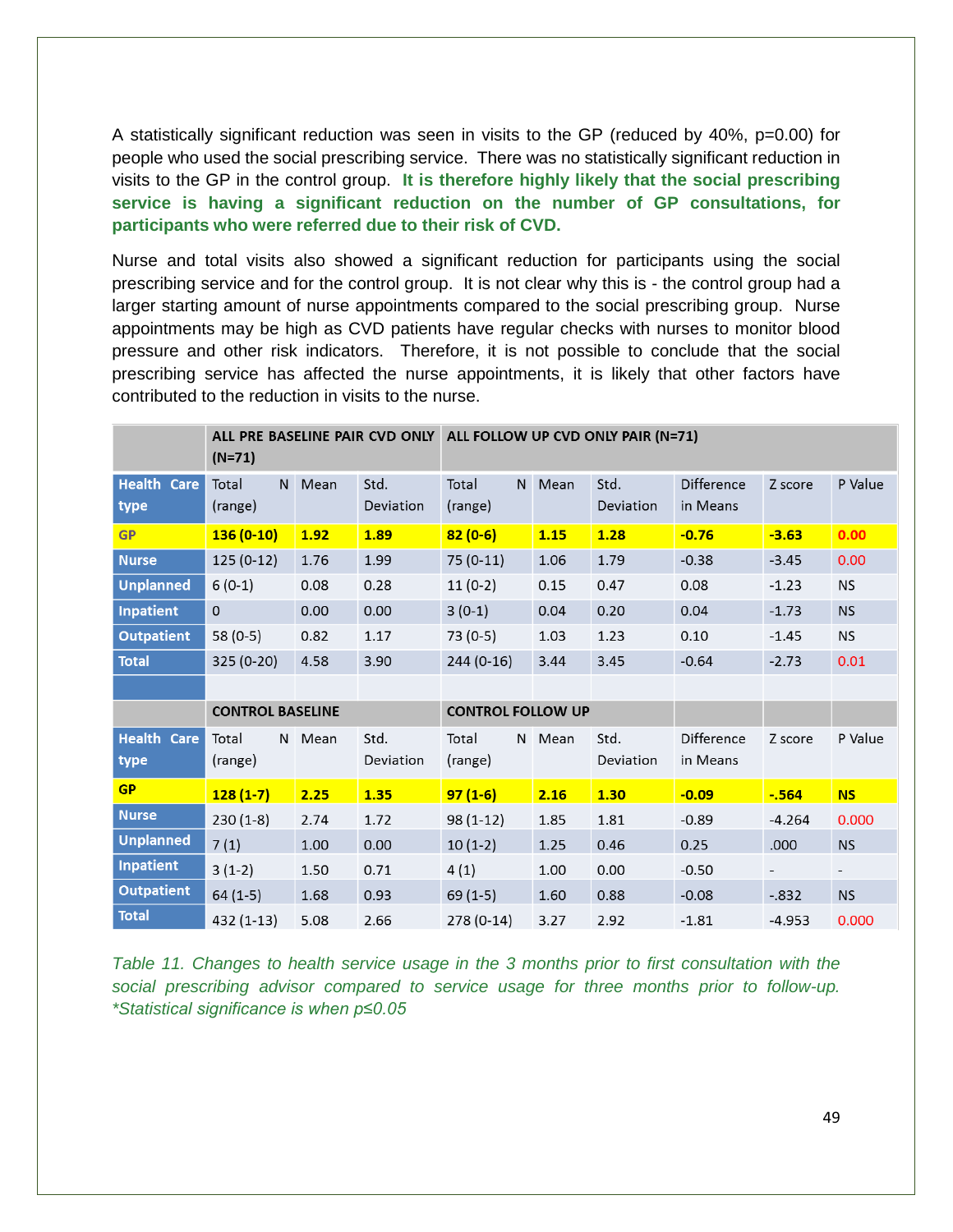### **3.4.6 Working situation**

People were asked to provide information about their work status over the three months prior to meeting with the social prescribing advisor and then for the 3 months prior to follow-up (Table 13). Only a small data set of 18 was collected as some people did not fill in the questions provided as they did not feel they were relevant to them, as they were not currently in work. With such a small number of people it is unlikely that any changes would be picked up and indeed no statistically significant changes found comparing hours worked, days ill, weeks unemployed (Table 13).

|                          | <b>Paired</b><br><b>Baseline</b><br>$(n=18)$ | <b>Follow up</b><br><b>Mean</b><br>$(n=18)$ | <b>Difference</b> |
|--------------------------|----------------------------------------------|---------------------------------------------|-------------------|
| <b>Hours Worked</b>      | 23.9                                         | 29.4                                        | $+5.5$            |
| <b>Days III</b>          | 0.39                                         | 0.14                                        | $-0.25$           |
| <b>Weeks Unemployed</b>  | 12.21                                        | 13                                          | $+0.79$           |
|                          | Frequency<br>105<br>$n =$<br>(percent)       | Frequency<br>105<br>$n =$<br>(percent)      |                   |
| <b>Retired</b>           | 53 (50.5)                                    | 54 (51.4)                                   | $+1$              |
| <b>Employed</b>          | 27(25.7)                                     | 25(23.8)                                    | $-2$              |
| <b>Unemployed</b>        | 169 (15.2)                                   | 17(16.2)                                    | $+1$              |
| <b>Disabled</b>          | 5(4.8)                                       | 3(2.9)                                      | $-2$              |
| <b>Housewife/Husband</b> | 2(1.9)                                       | 1(1)                                        | $-1$              |
| <b>Sick leave</b>        | 1(1)                                         | 0(0)                                        | $-1$              |
| <b>Volunteering</b>      | 1(1)                                         | 3(2.9)                                      | $+2$              |
| <b>Missing data</b>      | 0(0)                                         | 2(1.9)                                      | $+2$              |

*Table 12. Analysis of participants' work-related activities*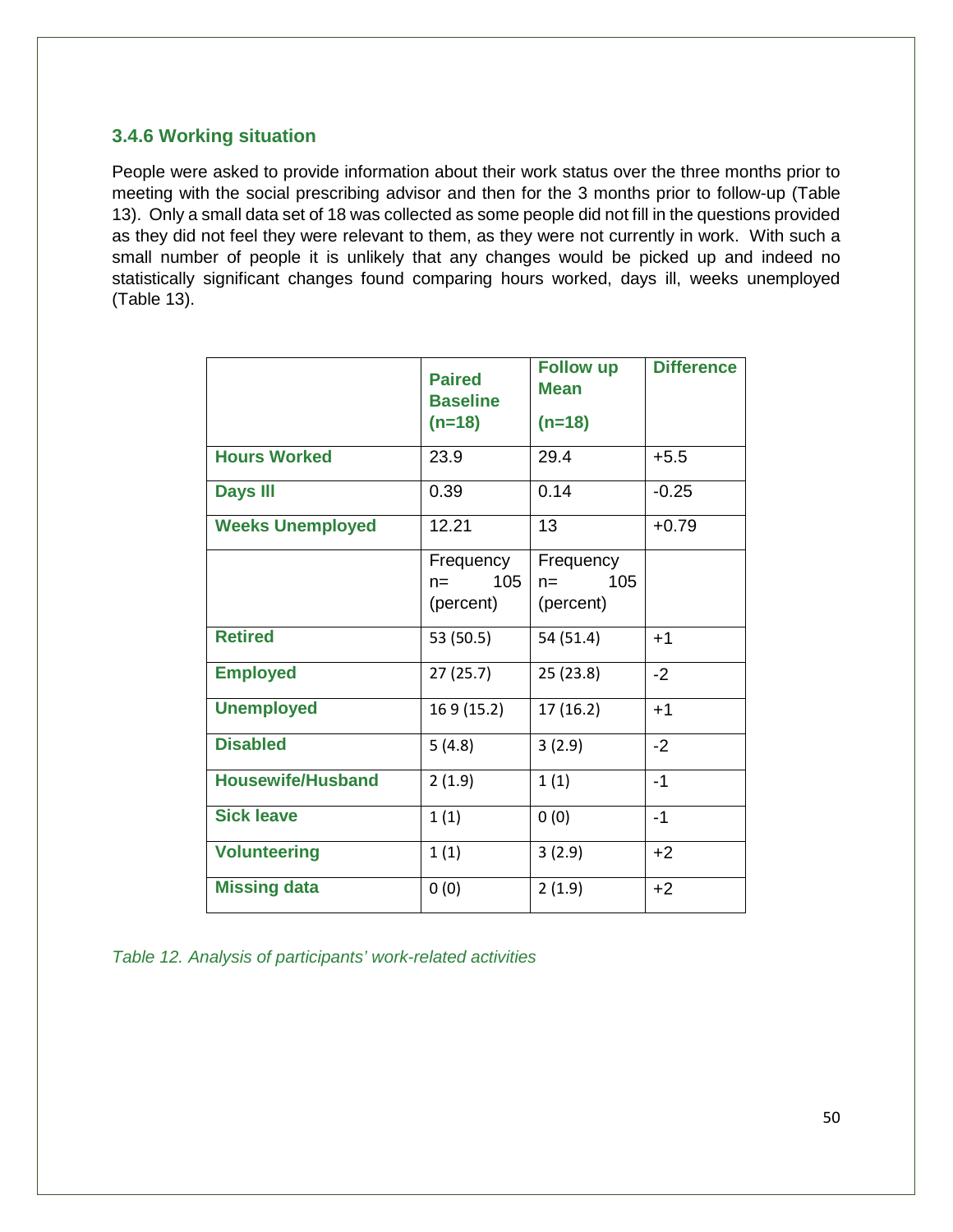# **4.0 Conclusion**

 $\overline{\phantom{a}}$ 

For the Shropshire Social Prescribing team, the journey from theoretical model to implementing and growing the social prescribing service has been challenging, but also highly rewarding and a positive learning experience.

- **The service design has adhered to best practice as set nationally by the Social Prescribing Network and NHS England**, whilst developing the service on a practice by practice basis and only using existing resources. This required encouraging stakeholders to come together, including the GP champion, GP practice manager, Operational Project Lead, Data lead, and Lead Adviser role. Importantly this project has enabled greater collaboration between the local authority and CCG.
- **The Shropshire social prescribing approach was highly aligned with the most recent Public Health strategy[26](#page-50-0)** as well as with potentially reducing the need for core aspects of Adult Social Care services. The Care Act, 2014 explains that it is the responsibility of the local authority to promote the wellbeing of individuals. Wellbeing is comprised of personal dignity; physical, mental and emotional well-being; protection from abuse and neglect; control over day-today life; participation in work, education, training or recreation; social and economic wellbeing; domestic, family and personal relationships; suitability of living conditions and the individuals' contribution to society.
- **An agile management approach to service development was deliberately employed** and the local Help2Change team carefully tested things out, then paused and reflected before proceeding. An expanding range of different sectors are now getting involved in the social prescribing service and it has successfully expanded from an initial demonstrator site in Oswestry and Ellesmere to covering 5 regions in Shropshire.
- **Between May 2017 – May 2019, 515 referrals were made into the social prescribing service** via 4 services in Oswestry/Ellesmere, Albrighton, Bishop's Castle, Bridgnorth and 4 GP practices in Shrewsbury, which incorporates 11 GP practices. 134 people were recruited into the evaluation, with 3-month follow up data from 105 people.
- **Feedback from service users was very positive**. **Satisfaction ratings were 4.8/5 for suitability of times, convenience of venue and feeling able to discuss concerns with the social prescribing advisor.** This demonstrated that participants were feeling heard and supported, and that the service was meeting peoples' needs by addressing them not as a 'condition' or disability, but as a person, with their own set of social and emotional wishes and wants.
- **The social prescribing service supported unmet needs** *beyond* **the expected remit, due to the inclusion of a link workers in the service, which provided an individualised element.** The MYCaW concerns that participants reported ranged from lifestyle advice through to social determinants of health and concerns related to adult social care.
- **The patient reported outcome data demonstrated statistically significant improvements** in participants' MYCaW concerns (p=0.001) and Wellbeing (p=0.001),

<span id="page-50-0"></span><sup>&</sup>lt;sup>26</sup> Department of Health and Social Care (2018). Prevention is better than cure. Our vision to help you live well for longer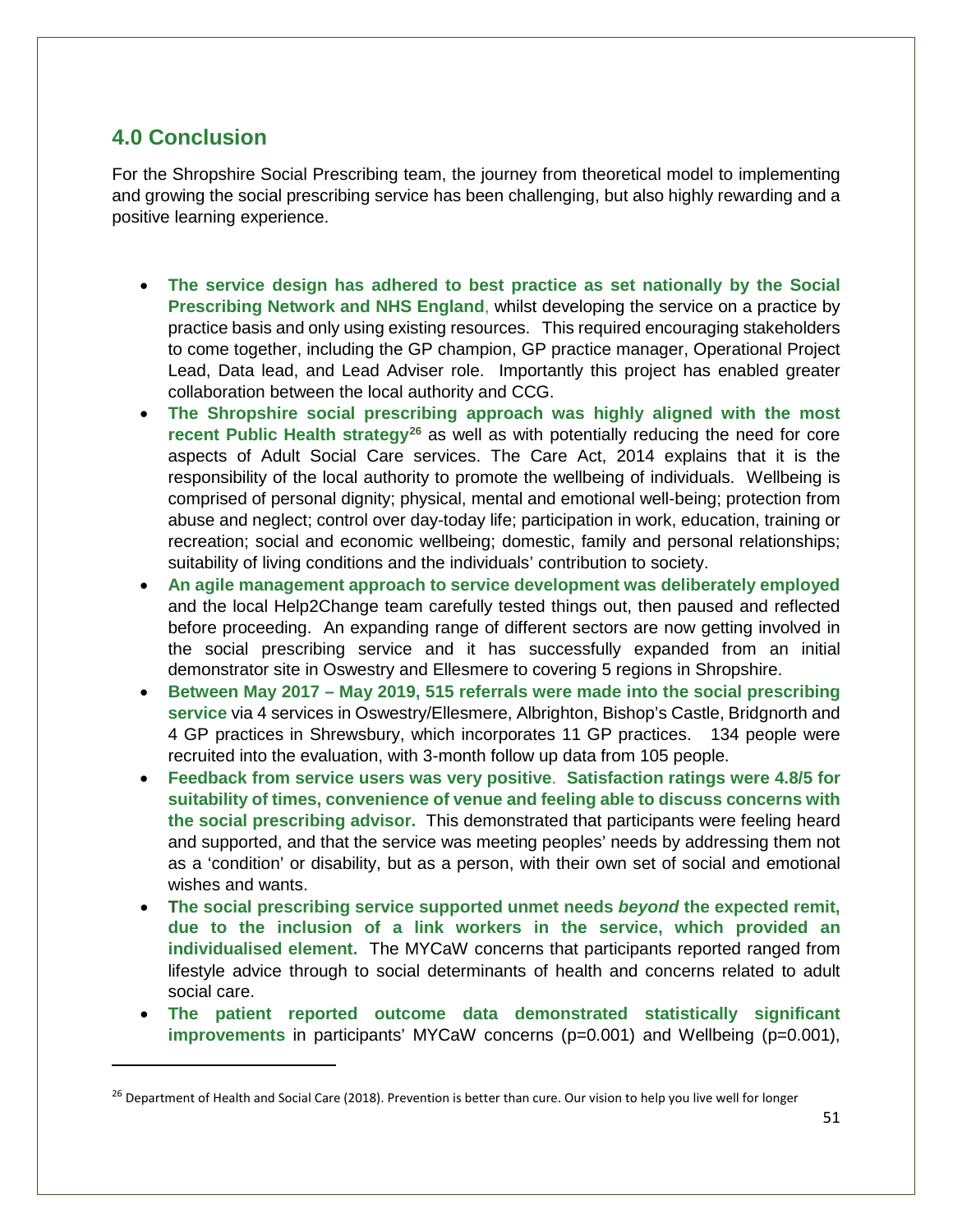activation levels (PAM) (p=0.000), and the De Jong Gierveld measures of loneliness  $(p=0.05)$ .

- **Score changes translated into improvements in weight, BMI, total cholesterol (p=0.043), LDL cholesterol (p=0.04), blood pressure (p=0.007, diastolic), levels of smoking and physical activity.**
- **Reasons why the social prescribing service has triggered changes have been captured** through via qualitative interviews and the MYCaW tool. Participants particularly valued the role of the social prescribing advisor. Not only was this due to the 1:1 time with a social prescribing advisor, but their training in motivational interviewing amongst other things, and the support an individual received to access an appropriate group when the time was right.
- **Overall the full set of data captured provides a compelling reasoning for the statistically significant (40%) reduction in GP appointments** for participants at the 3 month follow-up, compared to a case-matched control group of people who did not use the social prescribing service.
- **Above all, the social prescribing service seeks to address real life social complexity and inequalities by offering integrated, holistic solutions to multifaceted health and social care issues.**

# **5.0 Recommendations**

Evaluation data from the social prescribing service has demonstrated a significant impact on individual users and health service usage. Below are key aspects that were identified to support the continuing development and improvement of the social prescribing service.

### **More involvement from general practice**

**1. It is recommended that the social prescribing team discuss the intention and benefits of the social prescribing service with GPs, to develop more relationships that will lead to an increase in referrals and integration of social prescribing into the GP consultation**.

Overall participants agreed with the ethos of social prescribing and the direction of healthcare toward a more sustainable and preventative approach. Participants highlighted that they wanted their GPs to be more involved in the service, including discussing social prescribing as an option with their patients, e.g.

*"I think you need to, to involve, if you're talking about people's overall general welfare and health then you need to get the GPs more involved"; " [There was] no communication, no reference to social prescribing at all during the session with the GP."*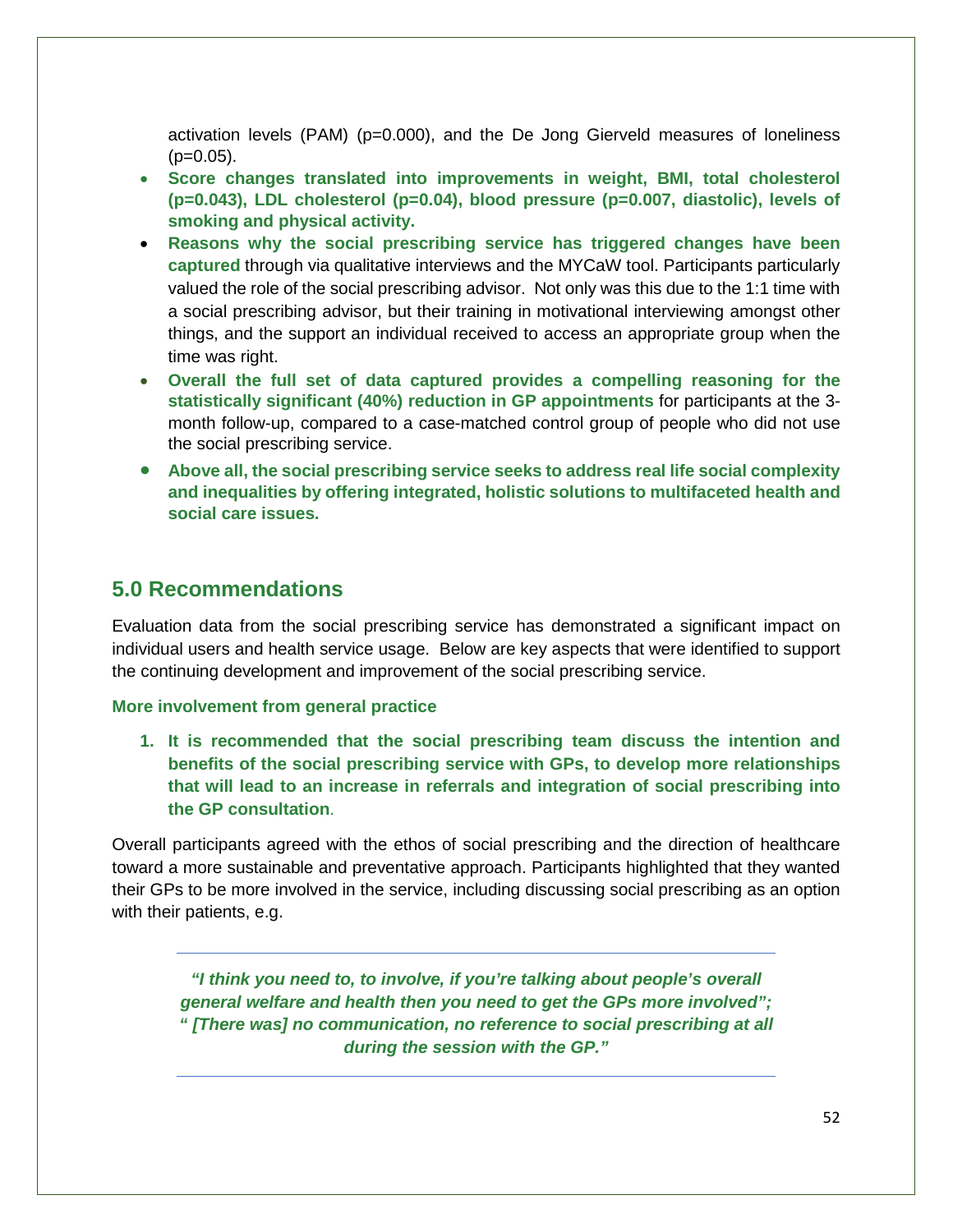The referral data showed a varying level of referrals from GP practices who are involved in the social prescribing scheme. Partly this reflects the differing points in which they became involved in the social prescribing service as it was rolled out across Shropshire. It also reflects how engaged different practices and GPs are and what is already offered by the practice. Social prescribing has been brought into general practice very quickly, with little underpinning professional development support. Neither was it included in the medical curriculum or the GP contract. This initiative also comes at a time of crisis within the GP profession and could be seen as yet *another* change to make on top of the already mountainous workload. The Shropshire social prescribing service does offer support to reduce workload on practices in start-up phase via the social prescribing team.

#### **Appropriate referral processes**

**2. It is recommended that referral and audit processes are reviewed to ensure that the people who see the social prescribing advisor do have concerns that need addressing and that they are clear on why they are being referred**.

Most data demonstrated that people who are referred into the service had concerns that needs supporting. A small number of individuals did not feel they had any concerns that needed support and therefore were probably not considered in need of the social prescribing service.

A small number of people who attended the social prescribing service via the CVD audit were also unsure about why they had been offered it. As such it is important that any minor amendments to processes are made to ensure that people understand fully why they are being referred to the social prescribing service. Furthermore, ensuring the social prescribing service and the role of social prescribing advisor is explained in the same way by all social prescribing advisors will support a greater community knowledge of the service.

**3. We would recommend seeking out more ways to access those people who are lonely and isolated, including young people (widening the service to people under 18 years of age), who could be referred Department of Work and Pensions, or even through colleges.** 

**Managing the social prescribing advisor/service user relationship.**

**4. It is recommended that attention is given to informing service users if the social prescribing advisor is going to change.**

The relationship between a particular social prescribing advisor and service user has been highlighted as a key aspect of the positive experience. Most participants were satisfied with the length of time spent with the social prescribing advisor, however one expressed disappointment when their original advisor had moved. Although the subsequent advisor was still very good, the participant had established a rapport with the first advisor.

These visits took place during a period in which new advisors were being trained up and similar disappointments were expressed about changes of GPs and other health professionals. These comments confirm the importance that some participants attached to one-to one-relationships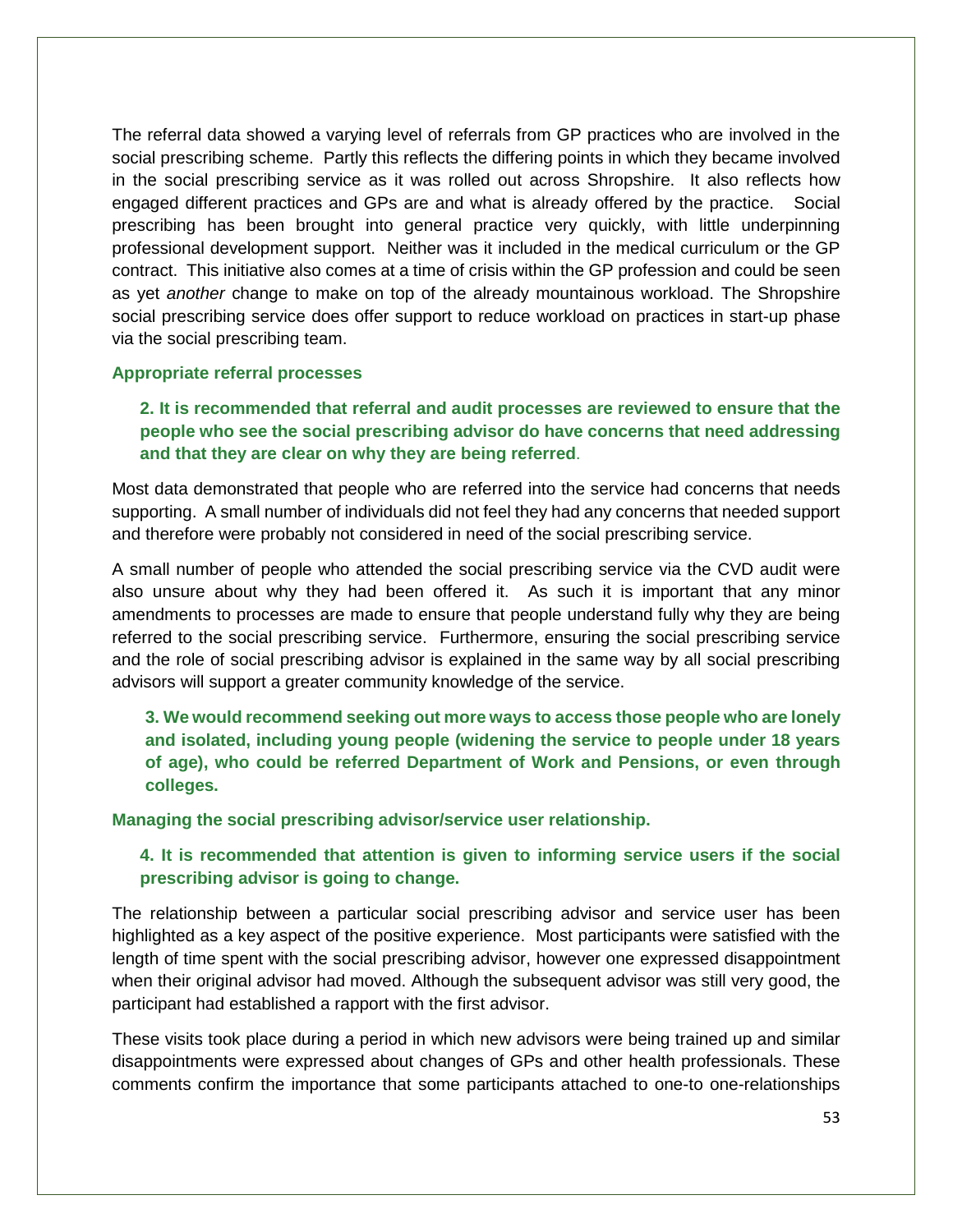they establish with professionals, the trust placed in these relationships and the potential impact of person-centred care on patient outcomes. This also highlights the need to ensure continuation of employment for link workers and to avoid short term contracting arrangements.

#### **Additional training for social prescribing advisors**

### **5. It is recommended that social prescribing advisors receive further training in areas such as mental health issues and alcohol and substance abuse**.

Social prescribing Advisors frequently deal with multiple, sometimes complex issues. Some clients had a lot of things going on in their lives (e.g. debt problems, domestic problems.). While Advisors needed to recognise the limits of their role, at least one Advisor felt that additional training on specific topics such as anxiety, depression, and alcohol issues would be beneficial.

#### **Evaluation**

### **6. It is recommended that review of collecting physiological data such as weight, is undertaken to address issues identified around lack of rooming or equipment, if future evaluation is to be carried out.**

The evaluation overall was successful but has presented several challenges to the social prescribing team. Being able to translate changes in patient outcomes measures, into physiological changes is also an important aspect of understanding how far reaching the impact of the social prescribing service is. It is therefore important to address any practical barriers to collecting this data.

### **7. "Do it, without a doubt."**

Participants who were interviewed were asked if they had any recommendations to others considering using the service, all but one was definite that others should try it, e.g.

*"I'd say do it, without a doubt"* 

*"Well I can't thank them enough for what they did for me."* 

*"Things are ongoing but moving! And in the right direction! Great feeling empowered and ready for battling!"*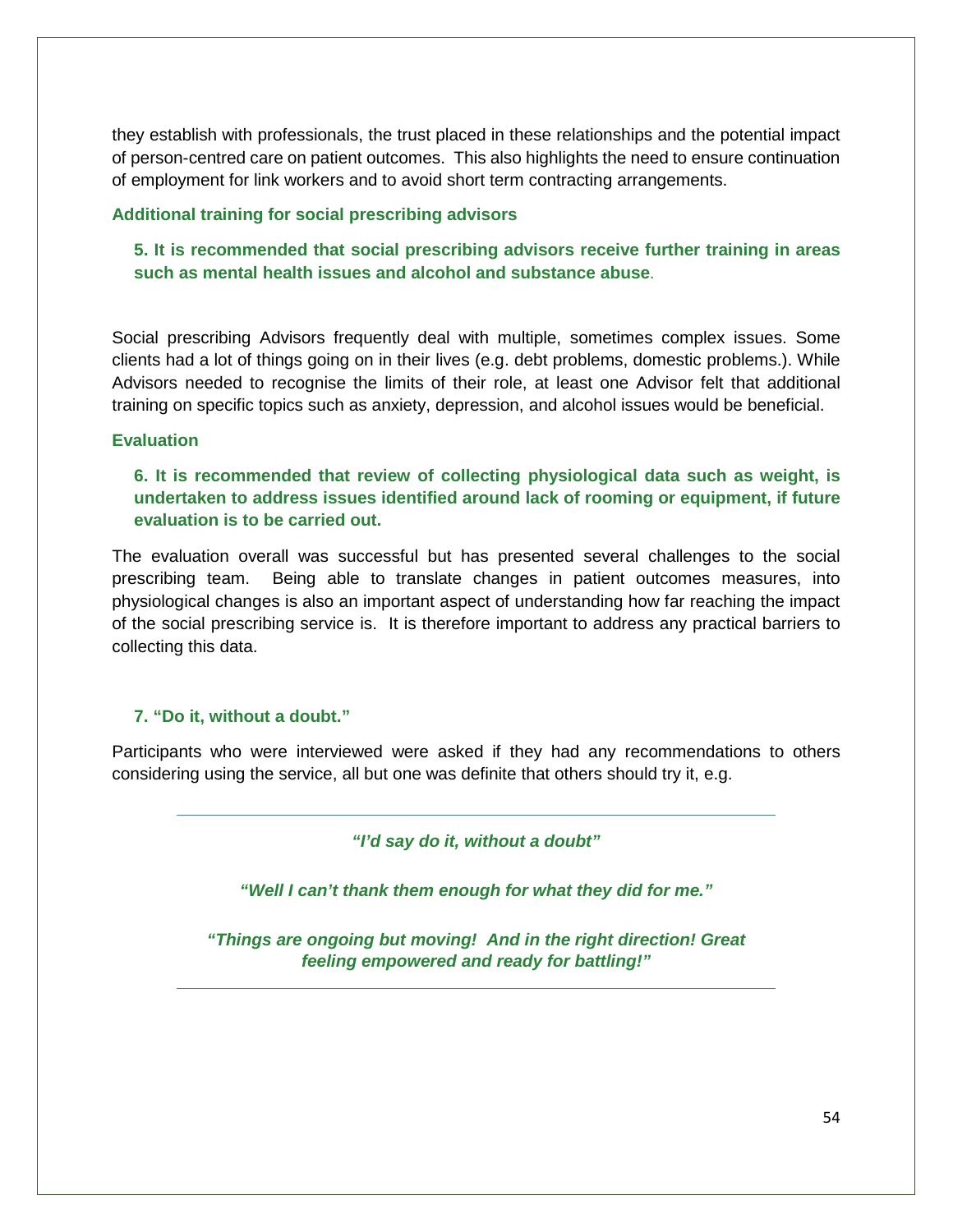# **Appendix A - Referring medical practices**

| <b>Medical Practice</b> | Opportunistic<br>referral | <b>CVD audit</b> | <b>Total people from</b><br>each practice |
|-------------------------|---------------------------|------------------|-------------------------------------------|
| <b>Cambrian</b>         | 23                        | 86               | 109                                       |
| <b>Plas Ffynnon</b>     | 17                        | 51               | 68                                        |
| <b>Albrighton</b>       | 42                        | 4                | 46                                        |
| <b>Bishops' Castle</b>  | 27                        | $\Omega$         | 27                                        |
| <b>Ellesmere</b>        | 20                        |                  | 20                                        |
| <b>Marden</b>           | 40                        | $\Omega$         | 40                                        |
| <b>Radbrook Green</b>   | 11                        | $\Omega$         | 11                                        |
| Caxton                  | 4                         | 0                | 4                                         |
| <b>Claremont Bank</b>   | 16                        |                  | 16                                        |
| <b>Severn Fields</b>    | 14                        | $\Omega$         | 14                                        |
| <b>Bridgnorth</b>       | 56                        | 0                | 56                                        |

*Table 13. Breakdown of how people entered the social prescribing service per medical practices in Shropshire.*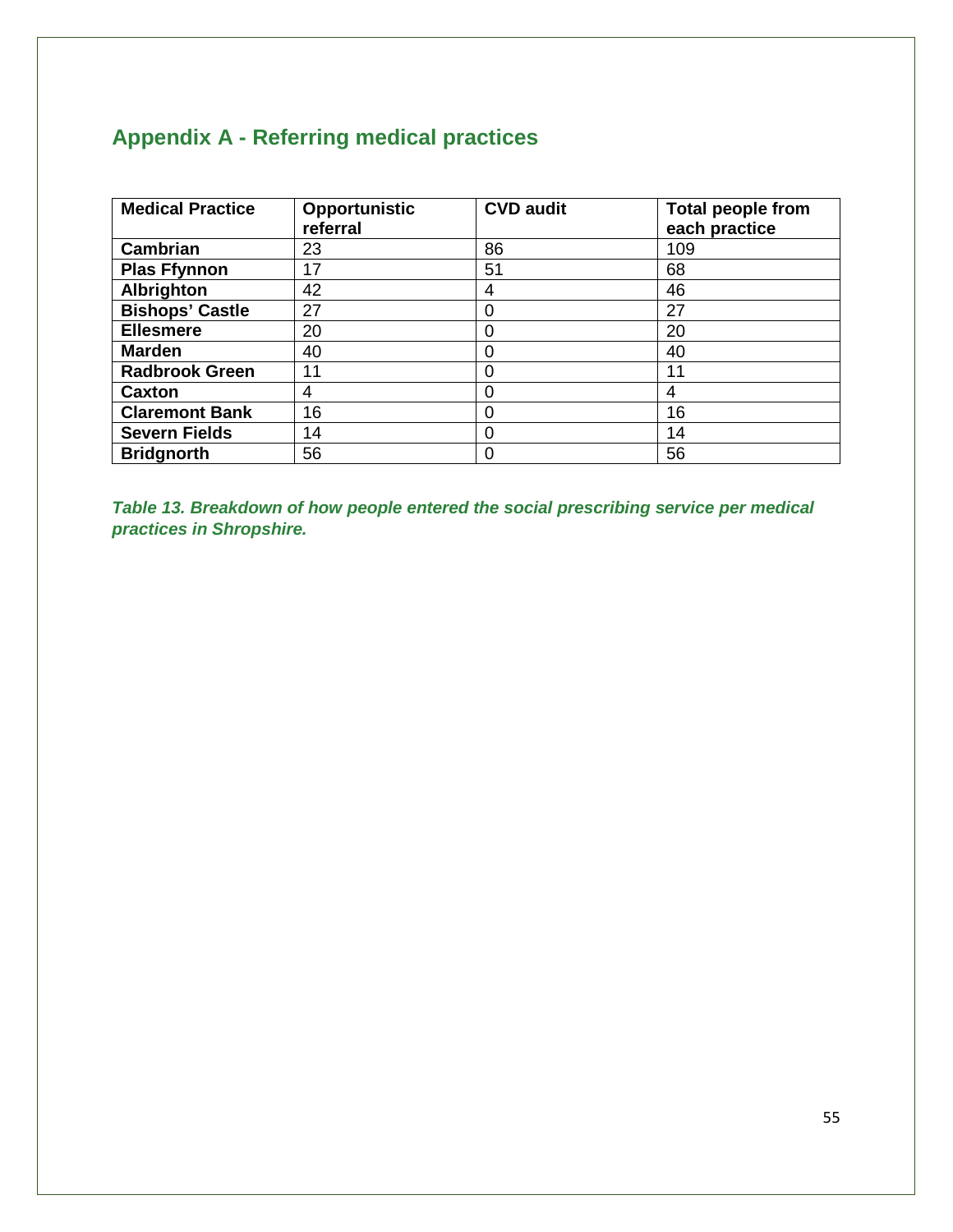# **Appendix B – Organisations and services referred to by the Link Workers**

| <b>Organisation/Activity</b>                                                    | <b>Description</b>                                  |
|---------------------------------------------------------------------------------|-----------------------------------------------------|
| Age UK - Advocacy support & representation                                      |                                                     |
| Age UK - Benefit Advice                                                         |                                                     |
| Age UK - Dementia Respite Service                                               |                                                     |
| Age UK - Diamond Drop-in                                                        |                                                     |
| Age UK - Help at Home                                                           |                                                     |
| Age UK - Living Well                                                            |                                                     |
| Age UK - Lunch Clubs                                                            |                                                     |
| Age UK - Opel Day Centre Bridgnorth                                             |                                                     |
| Age UK - Opel Day Centre Ellesmere                                              |                                                     |
| Age UK - Opel Day Centre Oswestry                                               |                                                     |
| Age UK - Opel Day Centres Shrewsbury                                            |                                                     |
| Age UK - Volunteer Befriending                                                  |                                                     |
| Alzheimer's Society - Art Therapy                                               |                                                     |
| Alzheimer's Society - Dementia café                                             |                                                     |
| Alzheimer's Society - Home support                                              |                                                     |
| Alzheimer's Society - Peer Support Group                                        |                                                     |
| Alzheimer's Society - Singing for The Brain                                     |                                                     |
| Bayston Hill Library - Personalised Library Induction                           | Personalised Library Induction regarding health     |
|                                                                                 | information and library activities                  |
| Carers Trust4All - Bridgnorth Carers Group                                      |                                                     |
| Carers Trust4All - Carer breaks                                                 |                                                     |
| Carers Trust4All - Carers Group for Carers of Adults with a Learning Disability |                                                     |
| Carers Trust4All - Carers Groups/Advice sessions                                |                                                     |
| Christians Against Poverty - Debt Counselling                                   |                                                     |
| Citizens Advice Shropshire - Advice and Information service for Debt            |                                                     |
| Citizen's Advice Shropshire - Benefit Check                                     |                                                     |
| Citizens Advice Shropshire - General Advice                                     | General Advice (e.g. Housing, Employment,           |
|                                                                                 | Health/Community Care, Relationships)               |
| Citizens Advice Shropshire - My Money Matter Community Project                  |                                                     |
| Citizens Advice Shropshire - Pensionwise                                        | Guidance for over 50's                              |
| Citizens Advice Shropshire - SEND advice                                        | Special educational needs and disability advice for |
|                                                                                 | 0-25 year olds                                      |
| Codsall Leisure Centre (South Shropshire Council) - Forward to Health           | 12-week exercise scheme                             |
| Community Mental Health Team - One-to-one Support                               |                                                     |
| Designs In Mind - Arts based activity                                           | For people with mental health issues                |
| Designs In Mind - Mindfulness                                                   |                                                     |
| Designs In Mind - Open Maker Night                                              |                                                     |
| Designs In Mind - Support into Employment                                       |                                                     |
| Diabetes UK - Peer Support Group (Bishops Castle)                               |                                                     |
| Dolly Mixtures Bishop's Castle - Mixed ability ladies running group             |                                                     |
| Ellesmere Library Our Space - Books on Prescription                             |                                                     |
| Ellesmere Library Our Space - Ellesmere Opportunities Group                     | Group for people with Learning Disabilities         |
| Ellesmere Library Our Space - Family Knit                                       |                                                     |
| Ellesmere Library Our Space - Friendship Group                                  | Older persons' day respite service                  |
| Ellesmere Library Our Space - Get Online                                        |                                                     |
| Ellesmere Library Our Space - Memory Cafe                                       |                                                     |
| Ellesmere Library Our Space - Reading Group                                     |                                                     |
| Ellesmere Library Our Space - Rhyme Time                                        |                                                     |
| Ellesmere Library Our Space - Time to Listen                                    | Reading group                                       |
| Ellesmere Library Our Space - Volunteer Opportunities                           |                                                     |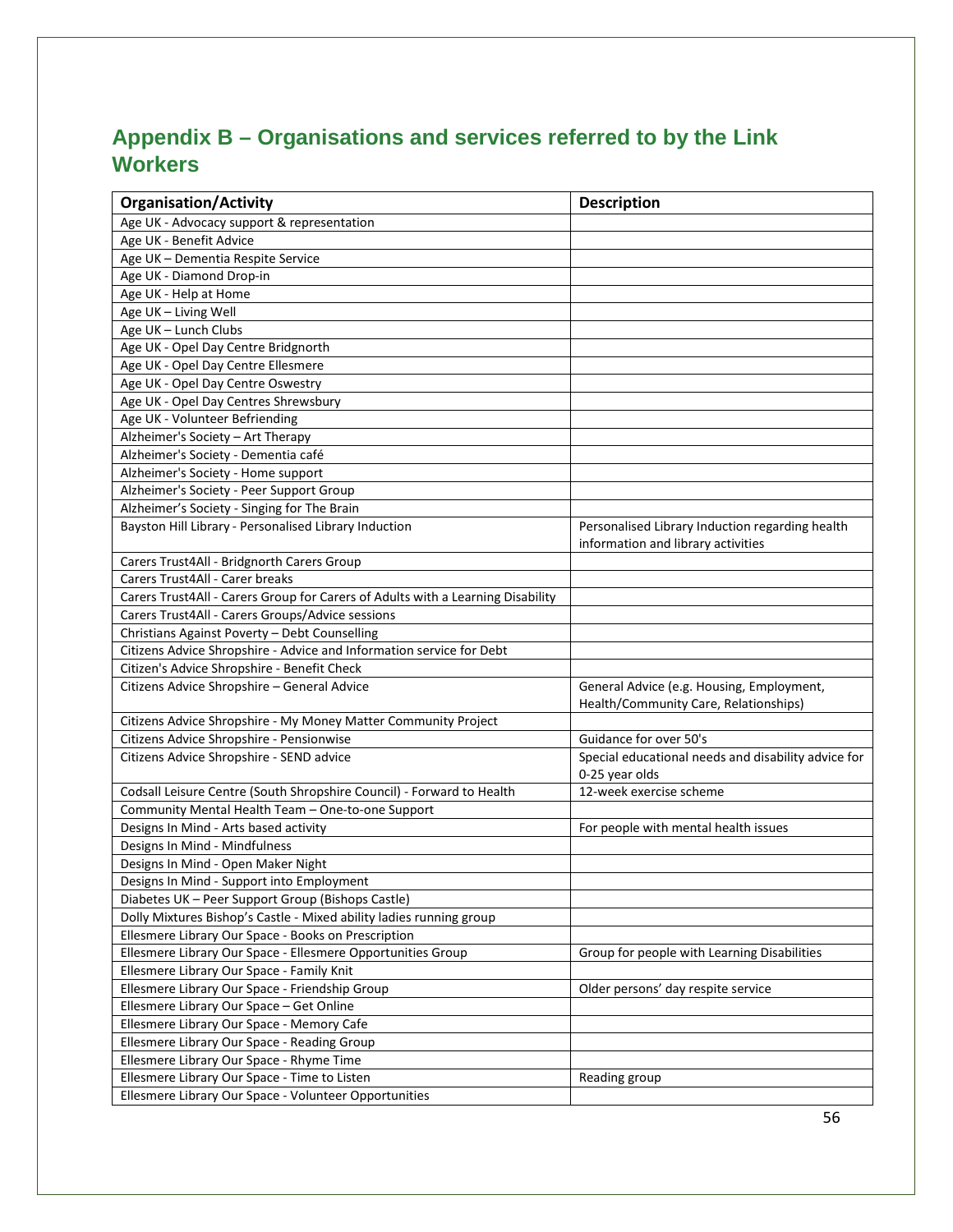| Enable - Supported Employment Service                                                                         | For people with disabilities and mental health                                        |
|---------------------------------------------------------------------------------------------------------------|---------------------------------------------------------------------------------------|
|                                                                                                               | illness                                                                               |
| Energize - Elevate                                                                                            | Balance and strength classes for everyday life                                        |
| Exercise on referral - Made through GP                                                                        |                                                                                       |
| Extend - Extend                                                                                               | Low impact, gentle exercise to music                                                  |
| <b>Green Oak Foundation</b>                                                                                   | <b>Counselling Therapy</b>                                                            |
| Help2Change - Help2Quit                                                                                       |                                                                                       |
| Help2Change - Help2Slim                                                                                       |                                                                                       |
| Help2Change - Managing Your Joint Pain                                                                        |                                                                                       |
| Ingeus - Healthier You (NHS National Diabetes Prevention Programme)                                           |                                                                                       |
| Library at The Lantern - Personalised Library Induction                                                       | Personalised Library Induction regarding health                                       |
|                                                                                                               | information and library activities                                                    |
| Lifestyle Fitness - Exercise on Referral                                                                      |                                                                                       |
| Lifestyle Fitness - Get Active Feel Good                                                                      |                                                                                       |
| Marches Energy - Energy Advice & Support                                                                      |                                                                                       |
| MHA - Shifnal, Albrighton & District Live at Home Scheme                                                      |                                                                                       |
| MHA - Volunteering (Shifnal & Albrighton)                                                                     |                                                                                       |
| MIND - Crafty Afty                                                                                            |                                                                                       |
| MIND - Drop-in                                                                                                |                                                                                       |
| MIND - Reconnect programme                                                                                    |                                                                                       |
| North Shropshire College - Assertiveness for Life course                                                      |                                                                                       |
| North Shropshire College - Five Ways to Wellbeing course                                                      |                                                                                       |
| North Shropshire College - Mindfulness course                                                                 |                                                                                       |
|                                                                                                               |                                                                                       |
| Oswestry Leisure Centre - Exercise on Referral                                                                |                                                                                       |
| Oswestry Leisure Centre - Healthy Lives                                                                       |                                                                                       |
| <b>Oswestry Library - IT Sessions</b>                                                                         |                                                                                       |
| Oswestry Library - Books on prescription                                                                      |                                                                                       |
| Oswestry Library - Home Library Service                                                                       |                                                                                       |
| <b>Oswestry Library - Quick Reads</b>                                                                         |                                                                                       |
| Oswestry Library - Time To Listen                                                                             |                                                                                       |
| Pontesbury Library                                                                                            | Personalised Library Induction regarding health<br>information and library activities |
| Qube - Arts and creativity courses                                                                            |                                                                                       |
| Qube - Dial a Ride                                                                                            |                                                                                       |
| Qube - Health and well-being courses                                                                          |                                                                                       |
| Qube - Shop Mobility                                                                                          |                                                                                       |
| Qube - Social Group                                                                                           |                                                                                       |
| Qube - Volunteering                                                                                           |                                                                                       |
| REMAP - Aids for disabled persons                                                                             |                                                                                       |
|                                                                                                               |                                                                                       |
| REMAP - Volunteering<br>South Shropshire Housing Association - Housing Advice                                 |                                                                                       |
|                                                                                                               |                                                                                       |
| South Shropshire Housing Association - Lunches 4 All<br>South Shropshire Housing Association - Mobile Lunches |                                                                                       |
|                                                                                                               |                                                                                       |
| South Shropshire Housing Association - Pedals for Health                                                      |                                                                                       |
| Shrewsbury Library - Personalised Library Induction                                                           | Personalised Library Induction regarding health<br>information and library activities |
| Shrewsbury Town in the Community - Extra Time                                                                 |                                                                                       |
| Shrewsbury Town in the Community - Heads Up                                                                   |                                                                                       |
| Shrewsbury Town in the Community - Kick Cancer                                                                |                                                                                       |
| Shrewsbury Town in the Community - Short breaks for parents of children                                       |                                                                                       |
| with disabilities                                                                                             |                                                                                       |
| Shrewsbury Town in the Community - Walking Football                                                           |                                                                                       |
| Shropshire Community Leisure Trust - Sports & Leisure Activities                                              |                                                                                       |
| Shropshire Outdoor Partnerships - Parish Paths Partnerships                                                   |                                                                                       |
|                                                                                                               |                                                                                       |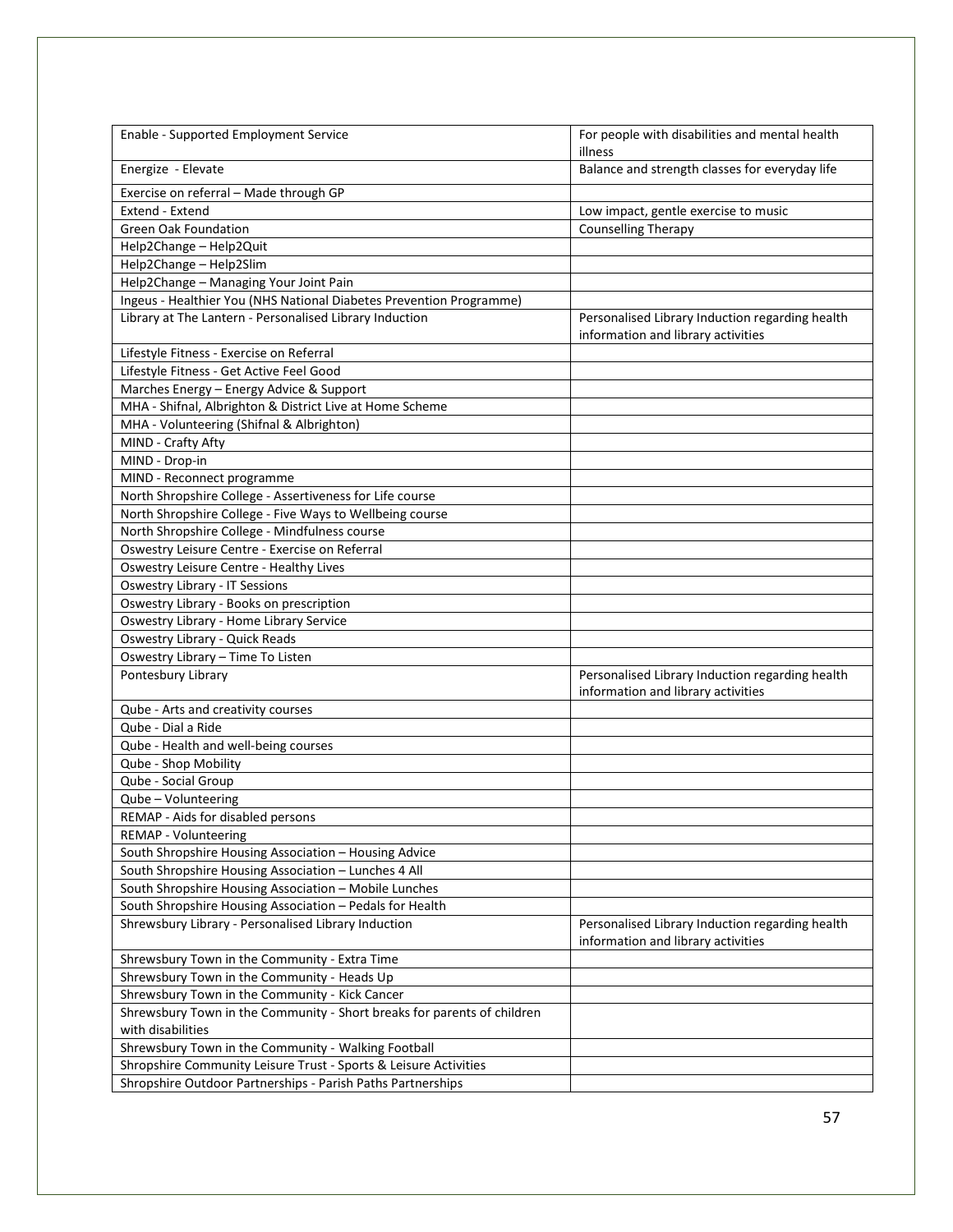| Shropshire Outdoor Partnerships - Shropshire Wild Teams                 | Landscape management projects and other          |
|-------------------------------------------------------------------------|--------------------------------------------------|
|                                                                         | outdoor activities                               |
| Shropshire Outdoor Partnerships - Volunteer Rangers                     |                                                  |
| Shropshire Outdoor Partnerships - Walking 4 Health                      |                                                  |
| Shropshire RCC - Active Buddies                                         |                                                  |
| Shropshire RCC - Albrighton Care & Share Group                          | For family carers and family members with mild   |
|                                                                         | to moderate dementia                             |
| Shropshire RCC - FFMOT                                                  | <b>Functional Fitness MOT</b>                    |
| Shropshire RCC - Hearing Loss Support to hearing aid users              |                                                  |
| Shropshire RCC - Sight loss support                                     |                                                  |
| Shropshire Wildlife Trust - Feed The Birds Beneficiary                  |                                                  |
| Shropshire Wildlife Trust - Feed The Birds Volunteer                    |                                                  |
| <b>STAR Housing - Sustain Housing Support Services</b>                  | Housing support and benefit advice               |
| Sustain Consortium (Care Plus Part) - Housing related support           |                                                  |
| Swan Mere Day Centre - Day Care provision                               |                                                  |
| The Albrighton Trust - Angling, horticulture or woodcraft               | Volunteering, or participating, in angling,      |
|                                                                         | horticulture or woodcraft sessions at the Moat & |
|                                                                         | Gardens                                          |
| The New Saints Football Club - Community Postural Stability Instruction |                                                  |
| The New Saints Football Club - Exercise on Referral                     |                                                  |
| The New Saints Football Club - Get Up and Go                            | Activity sessions for the over 60s               |
| The New Saints Football Club - Otago                                    | <b>Balance and Strength Classes</b>              |
| The New Saints Football Club - Seated Exercise to Music                 |                                                  |
| The New Saints Football Club - Walking Football                         |                                                  |
| The New Saints Football Club - Zumba/Hoola Hooping Classes              |                                                  |
| Through the Doorway - Art 4 Well-being                                  |                                                  |
| Through the Doorway - Be Good to Yourself                               |                                                  |
| Through the Doorway - Cooking 4 Life                                    |                                                  |
| Through the Doorway - Music for Well-being                              |                                                  |
| Through the Doorway - Pilates                                           |                                                  |
| Through the Doorway - Tai Chi                                           |                                                  |
| Through the Doorway - Yoga                                              |                                                  |

*Table 14. The organisations and services referred to by the social prescribing advisors*